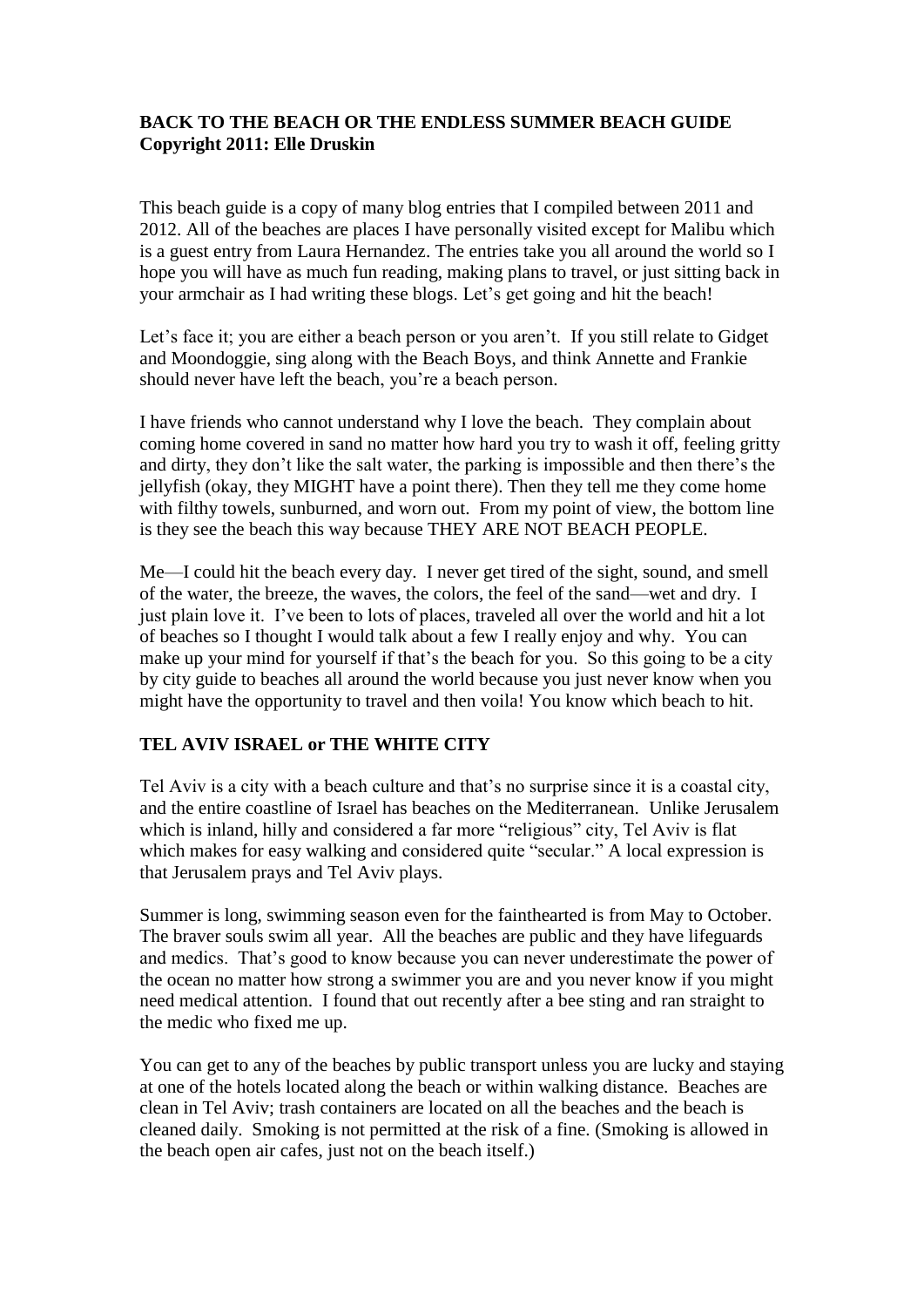All of the beaches also have chairs and umbrellas for rent and there's plenty of shade so you don't have to sit in the sun. You can bring your own chair but if you're a tourist I don't think you're going to be carrying that in your luggage so good to know that you don't have to melt in the sun which is fierce in the summer. The beaches are also lined with cafes so you can sit on the beach, order a drink, breakfast, lunch or a snack and they will serve you right there as you are enjoying the beautiful view. On a sunny winter's day, it's still nice to sit out on the beach and have a meal even if a bit too chilly to swim.

Best summer treat---freshly squeezed juice depending on what is in season. I recommend late August-early September for fresh pomegranate juice. Earlier in the season best treat—ice cold slices of watermelon. You will find plenty of variety in food in case you don't like that sort of thing.

The beaches are one long string and you can walk along the beach from one to the other or climb the stairs and walk the promenade called the "Tiyelet" but you do have to watch out for joggers and cyclists on the promenade. The character of the promenade changes at night and you'll see crowds of people, lots of jam-packed pubs and restaurants, discos and music clubs just across the street.

Showers, toilets and faucets for washing feet are located periodically along the strip of beaches so you can wash off. Most of the time the toilets are reasonably clean, or as clean as beach bathrooms are going to be.

One of the most fascinating things about Tel Aviv beaches is that the individual beaches have different characters. Some attract families, others seem to attract singles. Some of the beaches attract surfers—yes, you can surf the Mediterranean, just don't expect huge waves or slow rollers. And, maybe the most interesting, there are a few segregated beaches. Segregated means "Women Only" or "Men Only" due to religious concerns about modesty and swimwear. You don't have to be religious to use those beaches, but if you are concerned with appearances, well, those beaches might be for you. You will find them towards the north, close to Tel Aviv Port.

Gordon beach has volleyball nets if that's your thing and playground areas for small children. It's a given on any Israeli beach you will see people, mostly men, playing "Matkot"—a kind of beach paddleball game. The paddles and balls are sold all over the world even if they originated in Israel so you've probably seen them if you are beach goer. If that's your thing you will have lots of company. Looking for a salt water pool? Yep, that's at Gordon Beach, too.

What should you wear? Anything goes on the Tel Aviv beaches (except for the segregated ones). Bright colors, short, cute little dresses, or longer ones are the typical cover up if you wear one. I still see men in very skimpy swimwear (and a lot of them should consider board shorts). Interestingly, in my experience, the younger guys are wearing the board shorts. Ditto with women; I see a lot of women who could only be called a bit overweight, (that's being really polite) but they're still wearing bikinis. Hey, if that's your choice, go right ahead in Tel Aviv.

# **Water Sports Beaches**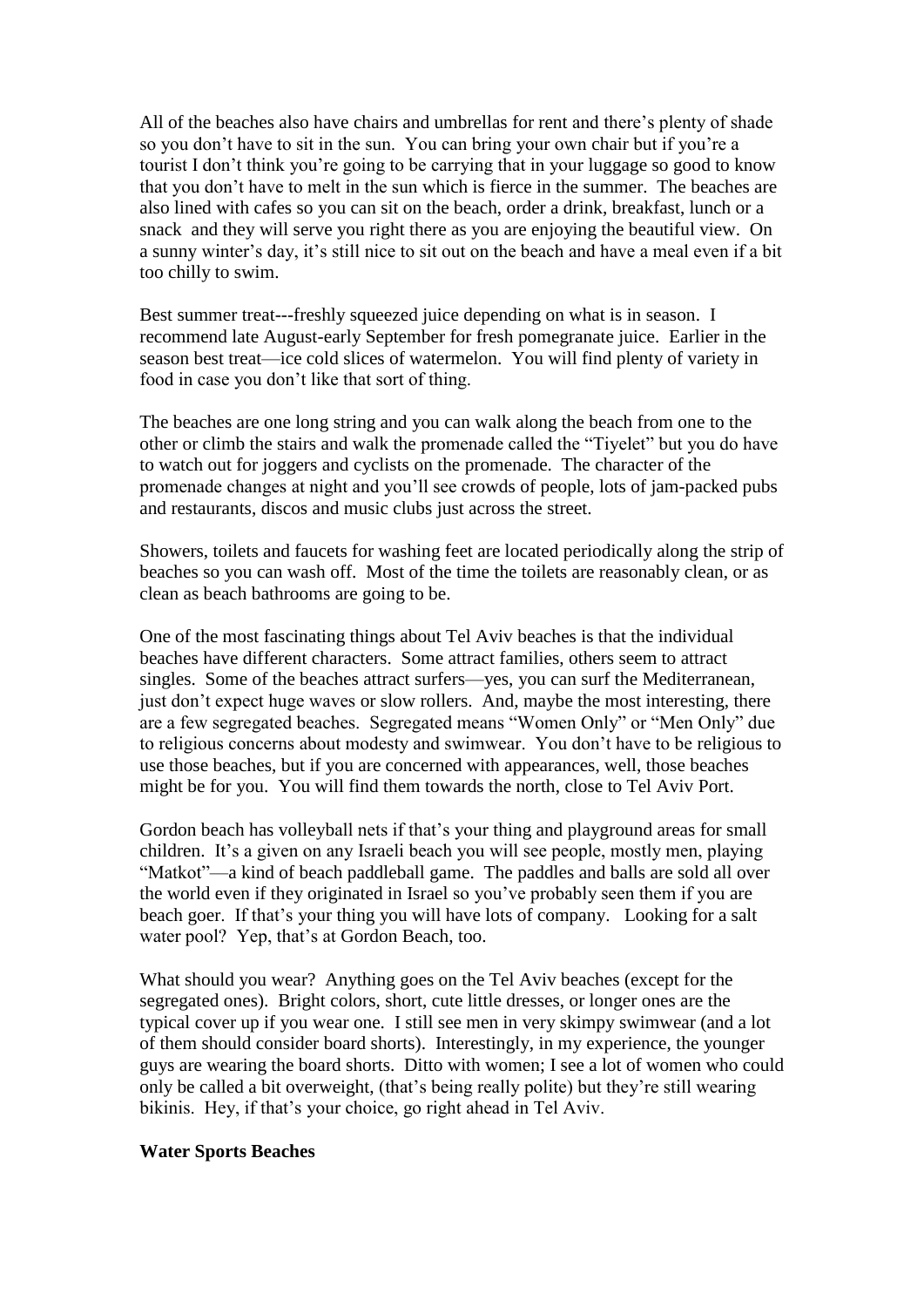You've got a choice here. If surfing is your thing, you can have a lesson with Oded who usually uses Bograshov Beach. He will meet you on the beach and bring the board for you, never lose patience, and on occasion, has been known to demonstrate personally how to catch a wave. This is after you swear it is impossible. You can find Oded at [www.surfinginIsrael.com](http://www.surfinginisrael.com/)

Best recommendation: Share a lesson with another person. You'll get a break between waves, feel better as you watch someone else struggle to stand and fall off too, and afterwards, you can head off together to a café on the beach and kick back with a drink or snack. You might even make a new friend by sharing a lesson. Surfing is also available a bit further north at Topsea. Topsea was the first person to introduce surfing in Israel in the 1950's and today his sons run the business. They have group lessons and boards for hire. I haven't tried their services but I can vouch for Oded who is a great guy and yes, he can teach in English.

If you want to try windsurfing or parasailing, head to the Dolphinarium Beach. I've never tried it, but if that's your thing or the one thing you always wanted to try, just head over there. BTW, you will probably find music on this beach on Friday afternoons. In Israel, Friday is the first day of the "weekend." Musicians just come along and start to play on this particular beach so if music is your thing, stick around on Friday.

At the Marina, you can also rent windsurfing gear, sailboats and motorboats, so you won't lack for water sports in Tel Aviv.

You don't HAVE to do anything; you can just kick back and people watch with plenty of variety and you will hear a lot of languages too. I could write a lot more but one final recommendation and this is a must; you MUST hang out on the beach for sunset at least once. The sun sinks very quickly and you sit there watching a huge orange disk moving rapidly down to the waterline until it disappears. Absolutely fantastic!

**One warning:** The good news is that you really do not have to worry about sharks on Tel Aviv beaches but there is a jellyfish season from about late June to late July. I know; I've seen enough of them, so don't say you were not warned. And BTW the treatment is vinegar as fast as possible. The medics are ready with spray bottles of the stuff but I always carry a bottle of my own just in case. Contrary to popular myth, no, urinating on the sting site is not a treatment. Stick with the vinegar.

One final tip for exploring Tel Aviv. If you enjoy cycling, you can rent a bike at a number of stations around the city and return it at another station which is kind of neat Alternatively, public transportation is very good other than Saturdays all over Israel since it is the Sabbath and nothing much runs There are taxis if you must get somewhere, you're never completely stranded. Tel Aviv has great clubs, night life, some nice museums and Bauhaus buildings that are worth the effort to see. I'm heading off to Bograshov Beach now so just might see you there! Next destination on the beach guide---Sydney, Australia. Her is a short quiz on Sydney beaches—let's see how smart you are. Answers are in the next instalment.

The nude beach in Sydney is: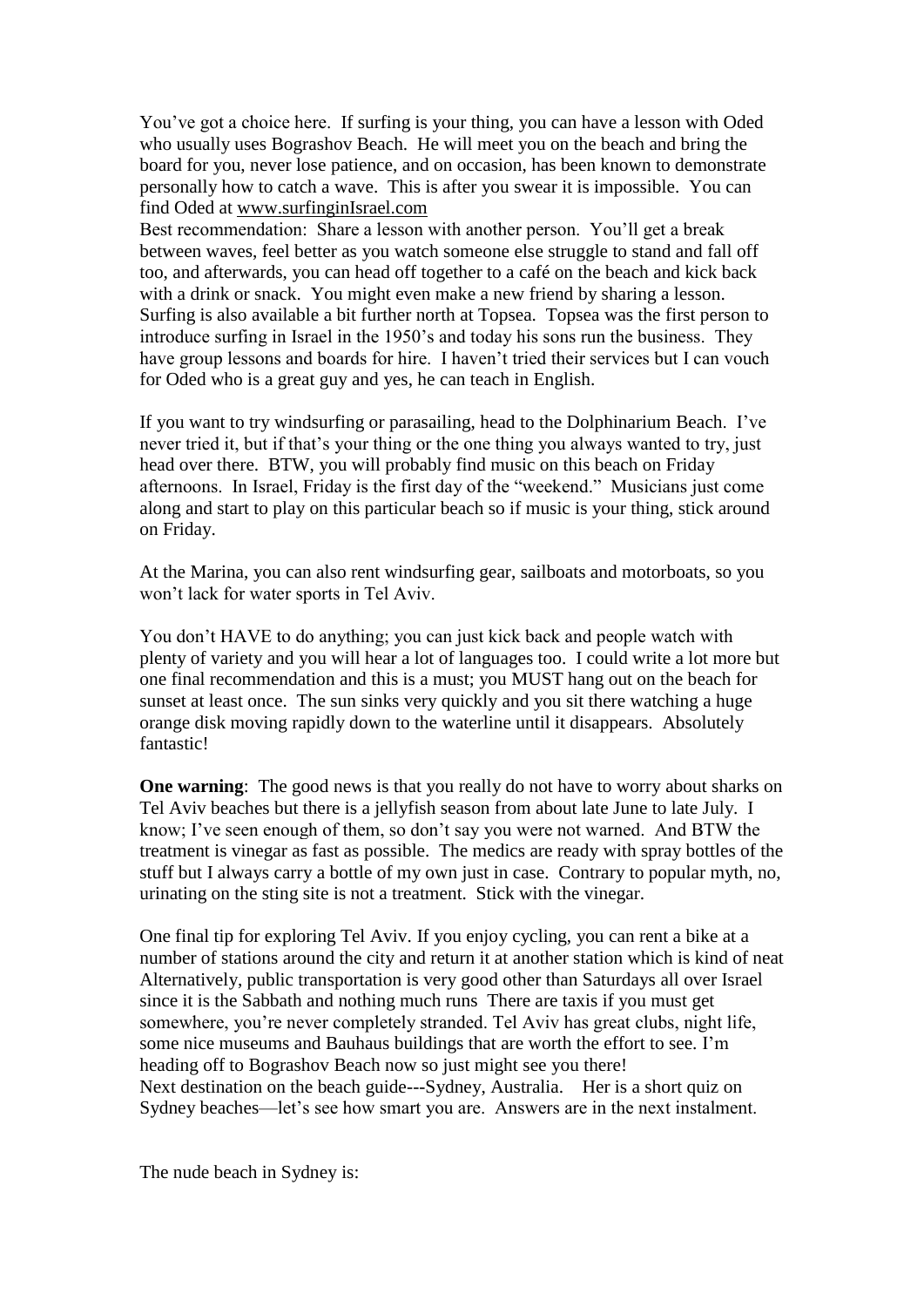Balmoral Beach Manly Beach Whale Beach Lady Jane Beach

A beach with shark nets is located at:

Newport Beach Avalon Beach Balmoral Beach Manly Beach

The most popular beach cover up for women on Sydney beaches is: A muu-muu A very short cotton dress Board shorts A sarong

Loads of volleyball nets are located at:

Manly Beach Bondi Beach Palm Beach Bronte Beach

The dog beach is located in:

Manly Beach Bondi Beach Pittwater Beach Bilgola Plateau

A surf lifesaver on a Sydney beach:

Is a waiter who serves you a pina colada The bathroom attendant with toilet paper The Aussie equivalent of a lifeguard The guy selling ice cream on the beach

# **SYDNEY, AUSTRALIA**

Aussies (pronounced Ozzies) love the beach. They love swimming and water sports in general. Whether you get to the beach or not, Sydney is a beautiful city. There is nothing like a beautiful sunny day on the harbor (spelled harbour there), kicking back with a latte at a café at Circular Quay which is right between the Opera House and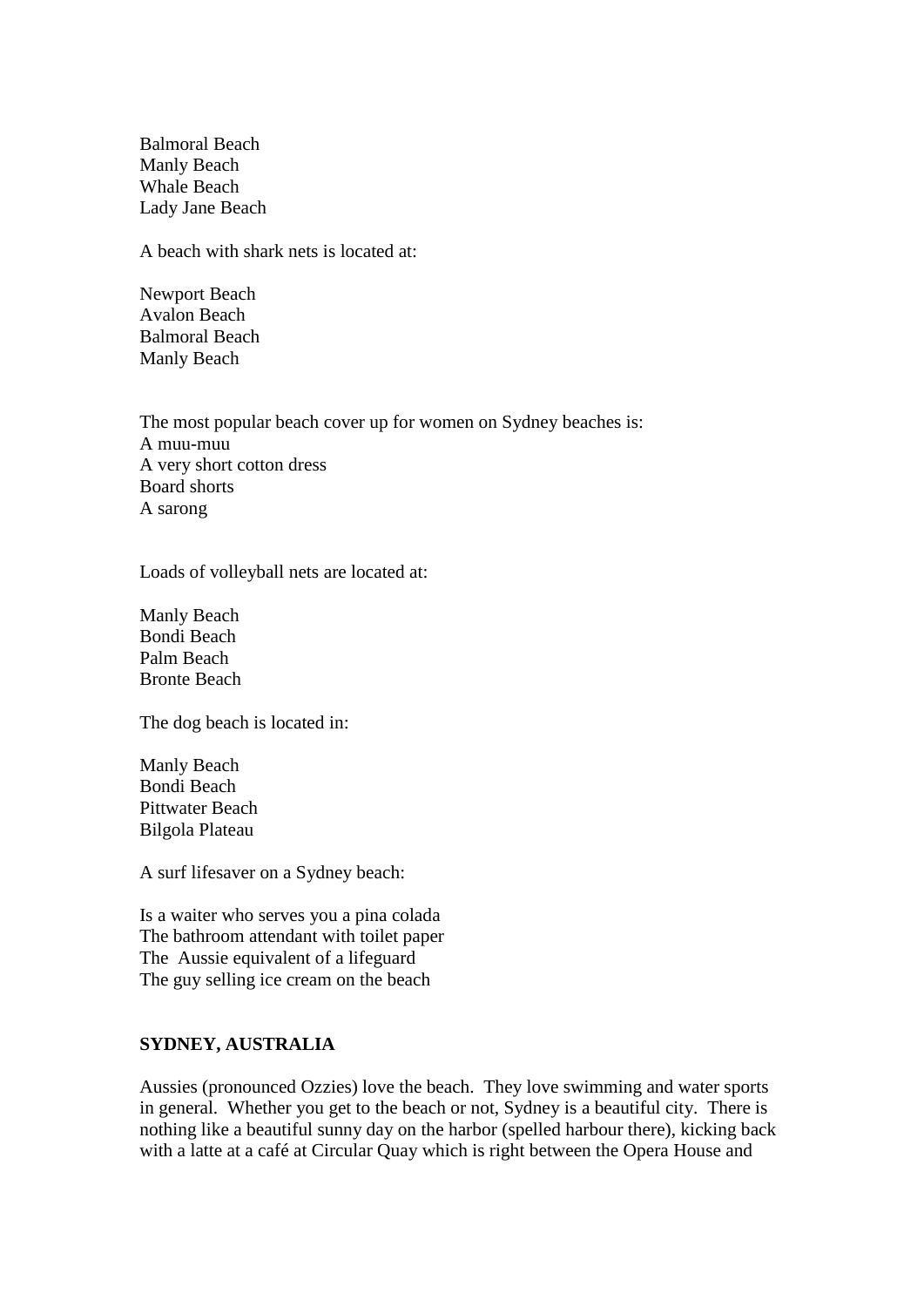Harbour Bridge and watching the ferries come in with that beautiful blue sky in the background.

Sydney is blessed with numerous beaches, both Harbourside and Oceanside so depending on what you want, you choose. Many of the beaches are inner city and easy to get to with public transport; others require a car. Parking is not easy at the beaches for the most part, but if you get outside the city, you will find beautiful ocean beaches where parking might be easier. I have never failed to find parking immediately at Newport Beach which is north of Sydney in the northern suburbs. Yes, take change for the meters and don't count on being able to change bills into small change.

Why Harbourside or Oceanside? Depends on whether or not you want real waves or calm water. Some of the Harbourside beaches also have shark nets which is a big criteria for some folks. The Pacific is home to sharks and we invade their territory. There are shark sightings in Sydney and on many beaches an alarm will sound if one is in the vicinity. Watch how fast people move getting out of the water!

Like Tel Aviv, Sydney beaches tend to attract different sorts of people to different beaches. There are surfer beaches, family beaches, dog beaches and nude beaches. You take your pick. Some of the inner city beaches will have cafes and restaurants across the street from the beach, Bondi and Manly in particular. Other places might only have one or two fast food outlets or you might have to walk down to the main street of the town if you are technically out of Sydney, and find a few places with food.

Beaches are patrolled by surf-lifesavers which is a big organization in Australia. You will know them by their distinctive red and yellow swim caps or shirts. What you won't find is shade unless you happen to choose a spot that has trees at the back of the beach; you won't find chairs or umbrellas for rent so you need to bring your own which is a problem if you are a tourist. There are so many beaches in Sydney, it's hard to choose which ones to talk about but here are a few.

# **Manly Beach**

I love Manly Beach for a lot of reasons. You can drive there and park in municipal parking—yes, you pay, but you can also get there by ferry if you are coming from the other side of the harbour. Just head down to Circular Quay and take the Manly Ferry which is a nice ride. Why do I like Manly? Its beach fronts the Oceanside, but you are still in the city. The Corso is a promenade which is always packed with people. Watch out for the rollerbladers! Lots of cafes and restaurants and shops along the Corso so you won't starve, and you will find a variety of cuisine. The beach is lovely, nice waves, well patrolled and more beach volleyball nets than you can count.

It's a fun atmosphere at Manly, almost feels like a carnival without the rides. Just plain happy vibe. There are lots of little beaches like Fairy Beach in the Manly area but you do need a car to get there. I personally prefer Manly to Bondi which I find very crowded and just a personal opinion, but I think the beach is nicer at Manly but that's up to you. Bondi is also a city beach and easy to get to—good luck parking! And, it is also along a strip of other beaches and beach walks. It does have a real fame, has a salt water pool and you might see the Bondi Icebergs—the folks who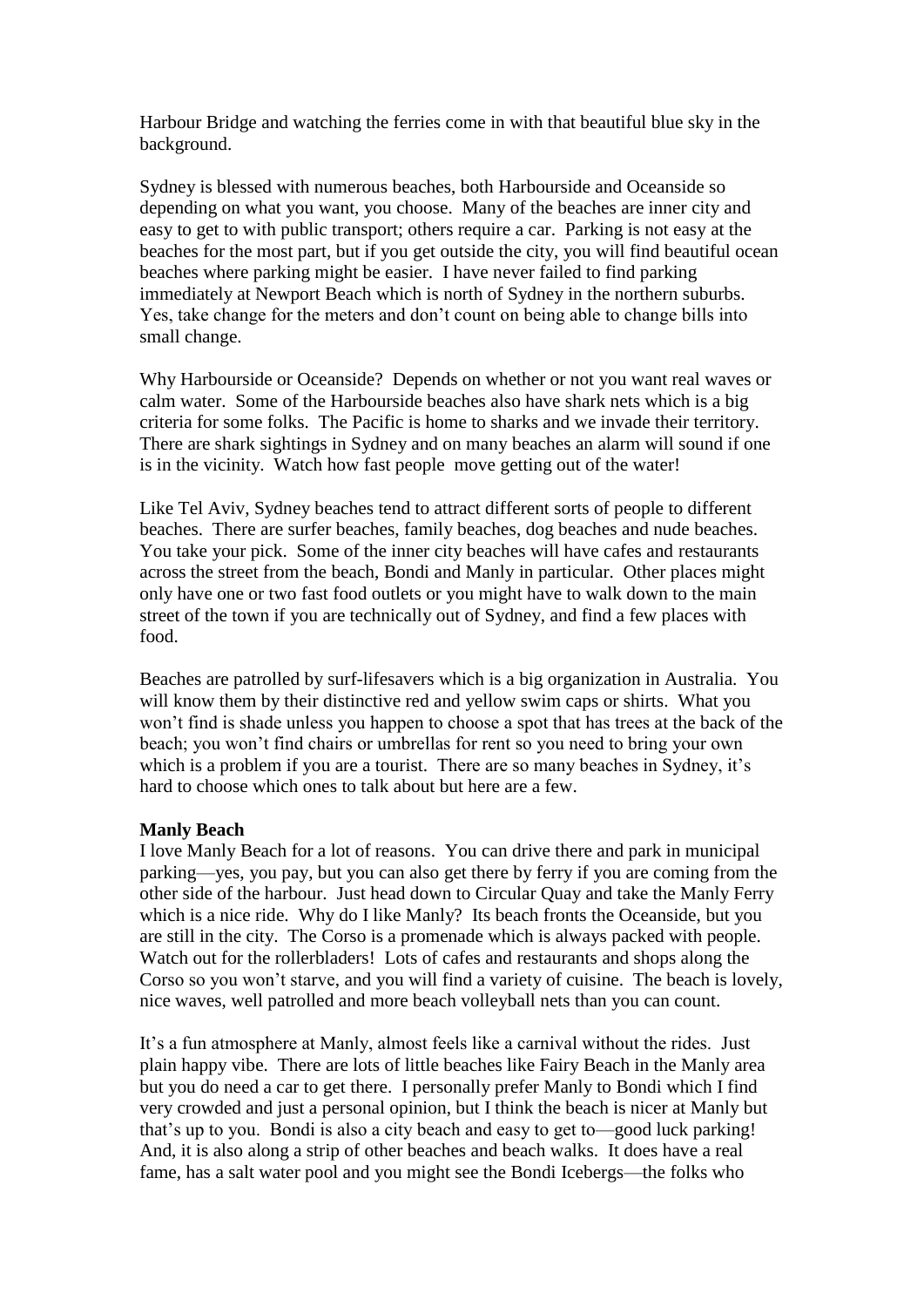swim in the winter as well as summer. Remember, summer in Sydney is December to February. Weather can be hot and humid but usually cools off in the evening. This also means that an Aussie Christmas is likely to be spent at the beach because it is hot. Yes, you will still see Santa, roasting in that hot suit in the summer. It might seem strange to Northern Hemisphere people but that's how it is Down Under.

Pay attention to weather reports in Sydney—the direction of the wind will tell you what the weather might be. For example, a "southerly buster" is wind coming from the south—ie the South Pole so it tends to cool things off. A "northwesterly" means it is going to be hot air coming from the desert so it's going to be hot and dryer. Really hot sometimes and since summer is bush fire season, people pay attention to wind direction since the wind can carry fires. This should not concern you at the beach lucky you.

# **Going To The Dogs**

There are several dog beaches in Sydney, specifically set aside for our canine friends. I know Sandy Beach at Clontarf is one of them, but haven't been there personally. I have been to Pittwater which is north of the city. You will need a car to get there which you probably want anyway with a dog.

This is lovely for the dogs. Plenty of parking and you just walk onto the lawn which is set aside for the dogs. It's fun to let them off leash and run around in a safe area and the dogs who love the water run down the small slope to the water and in they plunge. I have often seen owners in there with them tossing Frisbees for the dogs to chase. My dog isn't a water canine, he's a terrier who prefers terra firma and the "firma" the better in his opinion. He sat and watched that spectacle and looked at me like, "You're kidding me, right?" But, he had a great time running around the lawn with the other dogs. YES you are expected to clean up after your pooch which is fair enough.

There are some benches on the lawn so you can sit back if you want, chat with the other dog owners and watch your doggy pal run around and make friends and remember he or she is a dog, not another person in the family. There are dog parks in Sydney, but this is specifically a beach for dogs and fun.

# **Back to Nature**

Nudity is not illegal in Australia but if you want to go back to nature at the beach, you have to choose one that permits it. There are several in Sydney, the one I know about, not from experience but from hearing about from other people, is Lady Jane Beach. I remember meeting a couple of lady tourists who were heading to the beach and the bus driver kept asking if they were sure they were looking for Lady Jane Beach. Apparently, they didn't know about the nudity and got a big shocker when they arrived. They made tracks fast and found another beach and laughed it off. If this is what you are looking for, well, head on down. You might also hear it referred to as Lady Bay Beach.

# **Surfing**

Aussies love surfing so if that's your thing, your best bet is to head north of the city to Curl Curl and Dee Why Beach. You might catch some waves at Narrabeen which is also along the same road leading north out of the city. If you can't get there, you can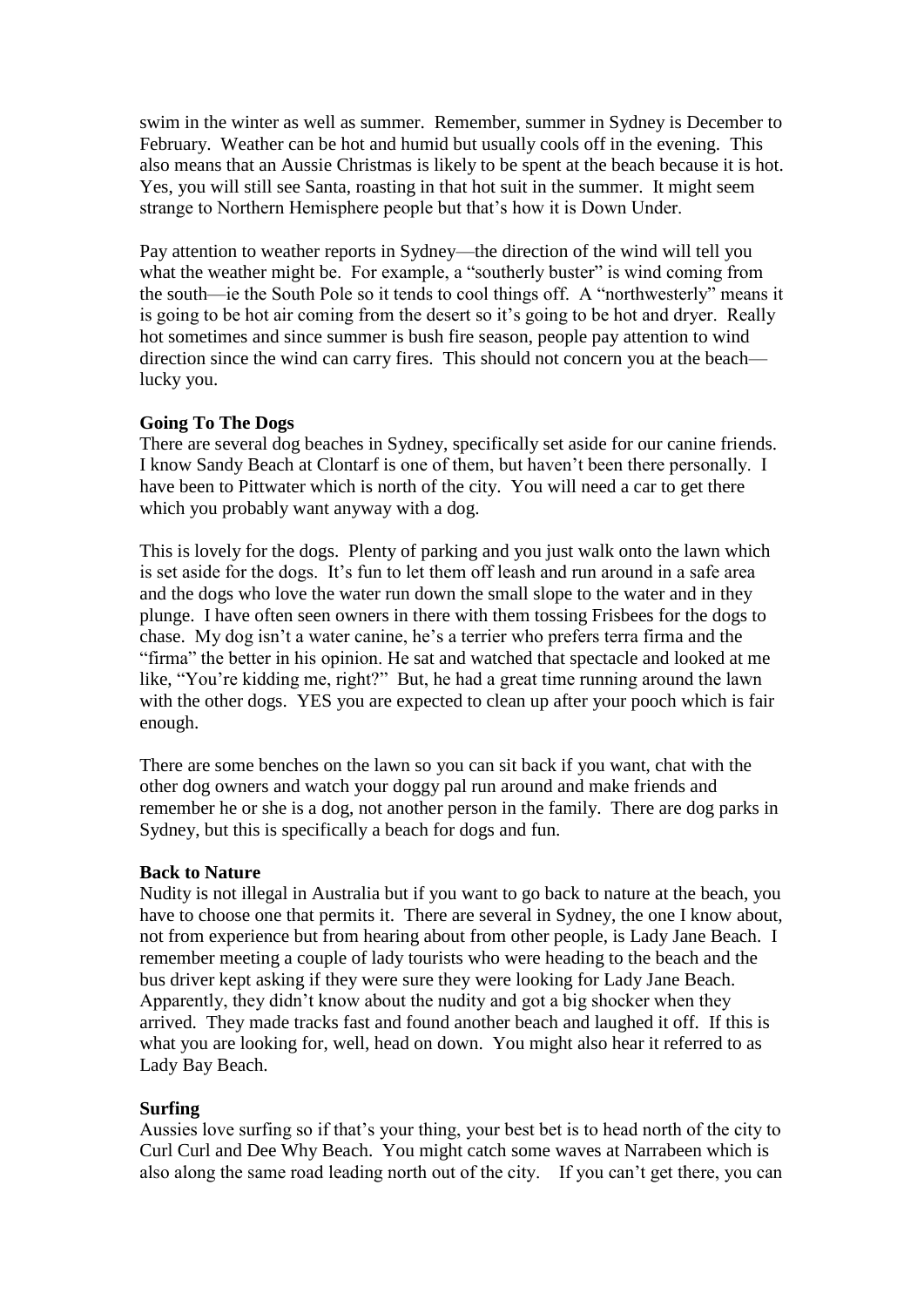try Tamarama which is along the cliff walk from Bondi. The water can get rough so be careful if you head there. Finally, you can try Cronulla on the South Shore which attracts surfers too.

# **Swimming in calm waters**

Some of the city beaches have shark nets which can be very reassuring. You have the sense of feeling safe because there are shark sighting in Sydney and there have been a few terrible attacks. Not common but I guess that doesn't matter if it happens to you. Balmoral Beach has a net so the water is calm and it's a nice family sort of beach. You see all sorts of people at Balmoral,--families, older people and teens who also walk along a promenade on the beach which is a nice walk. Parking is not easy; you will have to drive around forever until you get lucky and catch a spot You will catch one but you do have to be patient. Balmoral is in the Mosman area so you are really in the city, or more correctly the North Shore city suburbs, but it's a nice relaxing place. Not a lot of places to eat so if you are planning a whole day, bear that in mind.

#### **I want to be on television**

If you are a fan of the Aussie soap, Home and Away, then you should head up to the most northern beaches, a good hour if not more, away from Sydney, until you get to Palm Beach. It's a nice ride and a nice beach. The soap is filmed there so you might happen to catch them filming some episodes. Don't count on being enlisted as an extra but you never know, you might get lucky. Rather, go with the idea that you will have a lovely ride, enjoy a beach that is not too crowded and have a nice day out.

I could talk about a lot more Sydney beaches—there are heaps of them, but this should get you started.

And finally, what do you wear on a Sydney beach, (other than Lady Jane where that is not a problem!)? Anything goes but you will see many women wearing sarongs over their "cossies"—Aussie lingo for bathing suits, probably from the British term "swimming costume." You might also hear "swimmer" used too. Grab a sarong and you will fit right in whatever cossie you are wearing.

Where's our next destination? It's Cartagena, Colombia—the jewel of the Spanish Main.

Here's your quiz: The pirate who succeeded in raiding the city was:

Jean-Fancois Robeval Francis Drake John Hawkins Henry Morgan

The dance most closely associated with Colombia is: The cumbia The samba The rumba The merengue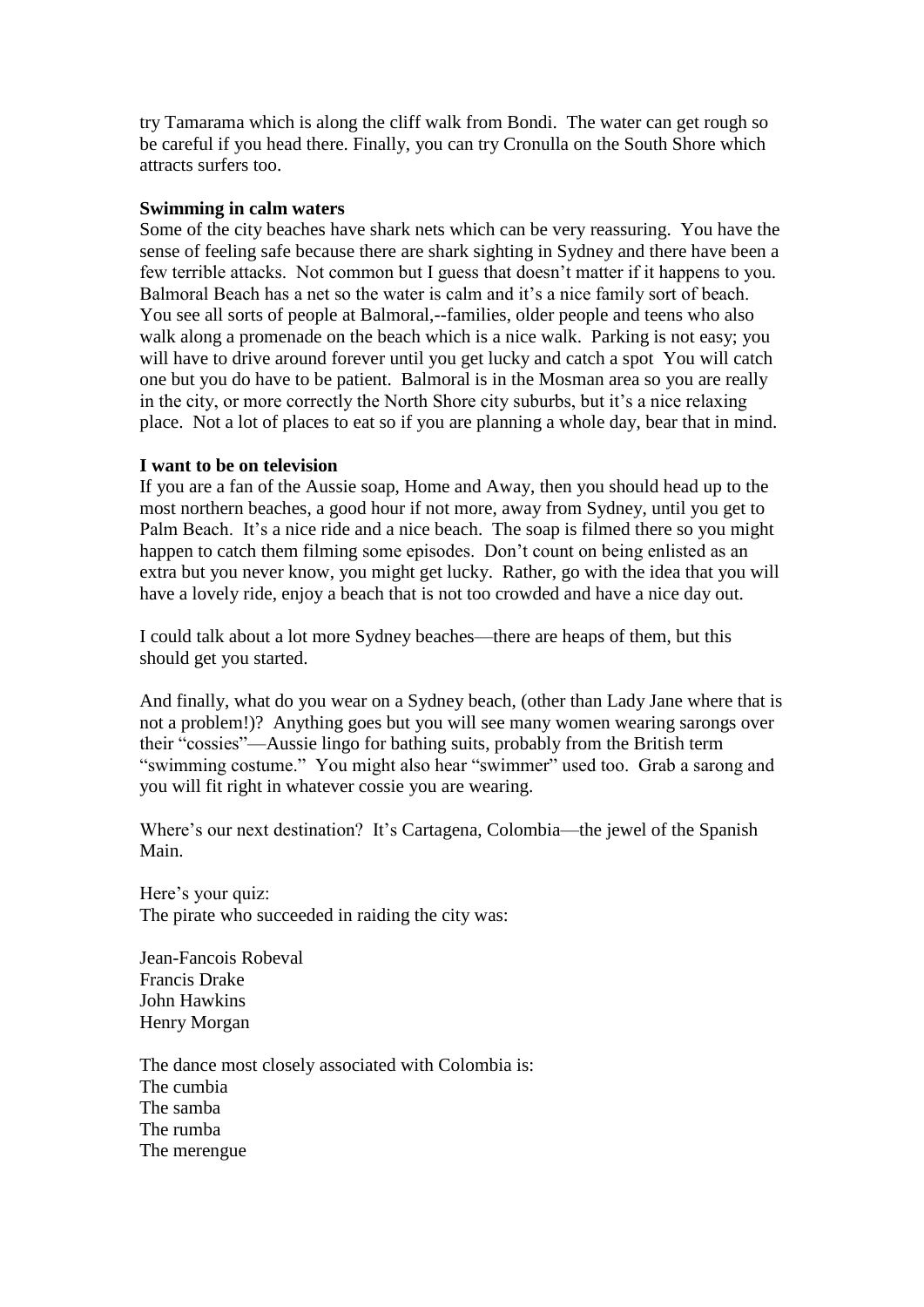A common snack in Cartagena is: French fries Coconut fries Yucca fries Fried green tomatoes

The opening of Romancing The Stone with Kathleen Turner and Michael Douglas is supposed to be Cartagena but was actually filmed in:

Mexico Belize Brazil Colombia

#### **CARTAGENA, COLOMBIA**

Do you remember Romancing The Stone with Kathleen Turner and Michael Douglas? If you do, you might recall the story starts with Turner in Cartagena delivering a treasure map to ransom her sister. Being Hollywood, it wasn't filmed in Cartagena, but in Mexico. Oh well.

If you loved Pirates of the Caribbean, if you want Caribbean history, romance and a sense of adventure with your beach then it's Cartagena for you. Cartagena is one of the oldest beach resorts in the New World thanks to the Spanish. This was a very wealthy city so pirates, or if you prefer, privateers made raids or attempts to raid Cartagena, the most famous being Sir Francis Drake who detested the Spanish. Pirates galore in the city's history and you can find out more about them at the museums. Even if you're heading to Cartagena primarily for the beach, you should make time to see the Gold Museum which includes a stronghold room with beautiful gold jewelry along with pre-Colombian items.

Like many other beach cities, there are plenty of things to do including a horse drawn carriage ride down the narrow streets—kind of fun, and excursions to islands off the coast, especially the Rosario Islands—about 2 hours by boat from Cartagena. For now, just concentrate on this walled city with its cathedrals and old town. Because this city is on a peninsula, it is almost surrounded by beaches which is nice for you. You will also see an old fort at Bocachica built to guard the entrance when it was a major city on the Spanish Main.

#### **Don't pack your surfboard**

Don't plan on a lot of surfing at Cartagena, it's pretty unusual unless the red flag that is supposed to warn swimmers out of the water appears. That seems to be a signal to optimistic surfers to hit the waves. Generally, the water on these beaches is safe, not a lot of riptides and little heavy wave action. If you are looking for water sports, you can go kite-surfing, wind-surfing, and scuba diving. There's a load of water sports schools that cater to tourists, just make sure your instructor speaks enough of your language so that you understand what to do. Generally, this is not going to be a problem; Cartagena is a tourist mecca although remember, the primary language is still Spanish. If you enjoy kayaking or paddling a boat, you can do this at Cartagena. We were paddling out to the fort and nearly run over by commercial tuna fishermen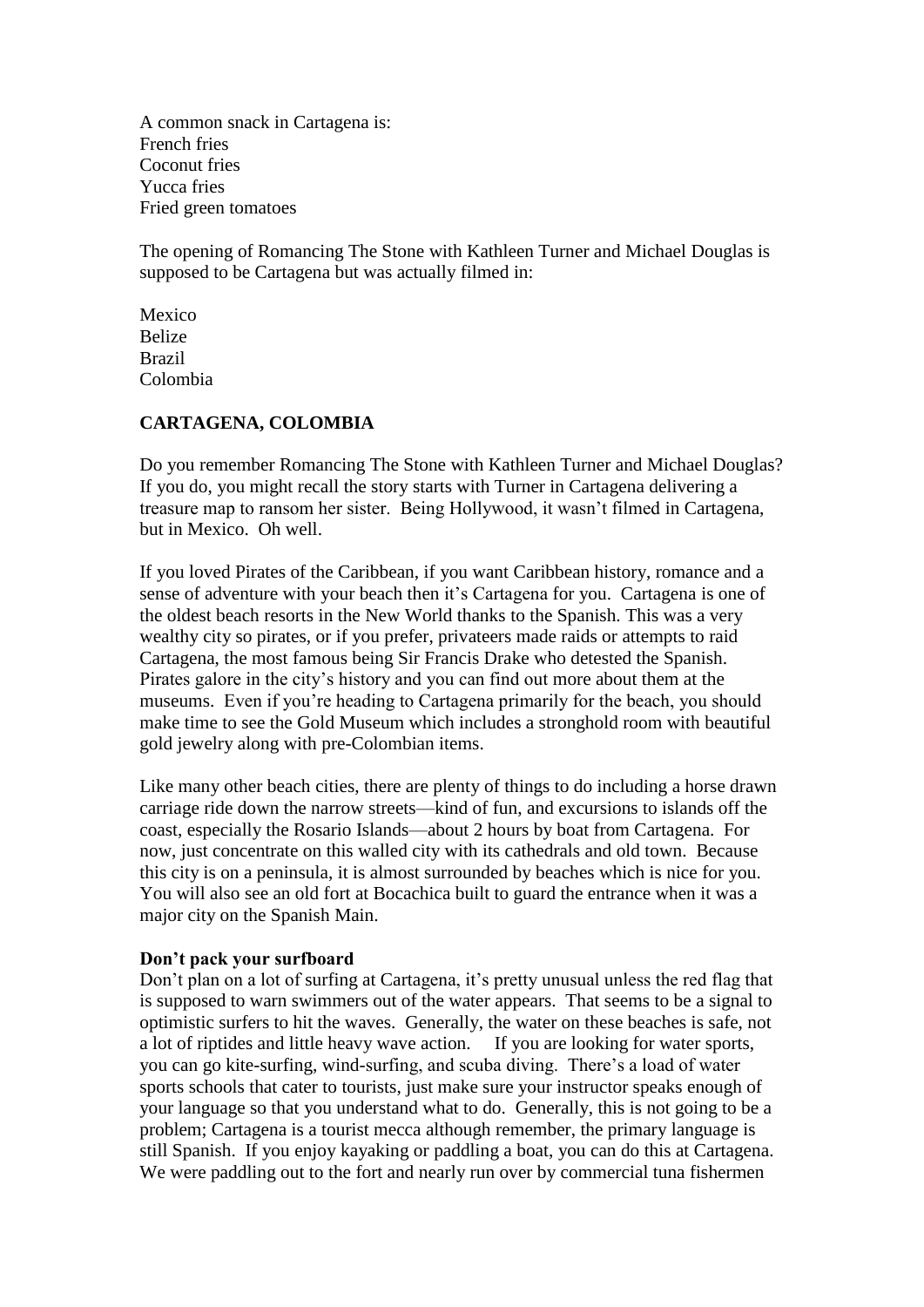who were FAR TOO CLOSE to the shoreline and they didn't seem to care that they nearly plowed into us. They were flying an international flag so I always wondered if they were doing something very illegal and this was an anomaly but take it as a warning to watch out although enough people take out small boats that you should feel safe. If you want to snorkel, go for it, because this is the Caribbean and you should see some tropical fish.

#### **En garde!**

Shopping Tip: Watch out for anyone touting emeralds and gold in Cartagena. Yes, it's true, Colombian emeralds are magnificent but if the price is ridiculously low, you are not getting emeralds. For that matter, even if the price is high, you might be buying junk unless you are knowledgeable enough to know what you are looking at. If you must buy them, go to a bonafide shop, pay more and know you are not throwing money away.

What's great about Cartagena? You are definitely in another culture and won't forget it. One of the things I got a kick out of was the beach peddling, especially fresh fruit. I can remember telling some woman that I would love a nice big slice of her fresh pineapple—it looked so juicy and tempting. She wasn't fussed at all that I didn't have any money on me (and I wouldn't take much to the beach if you are alone because chances are it might not be there when you get out of the water). This woman was quite an entrepreneur in her own way, she was more than happy to give me some of the fruit on the proviso that she would collect the money on the following day. Suffice to say, she was back the next day and was paid. After that, she was happy to open a line of credit for me on the beach; if I didn't carry money, she trusted me to be back the next day with whatever I owed her and she was going to collect. It worked out fine. I definitely recommend the fresh fruit sellers on the beach. Try some of the local fruit in juices—my favourite was guanabana, but go ahead and try them all.

#### **Rosario Islands and wildlife**

While you are in Cartagena, you should make the time to get to the Rosario Islands. These islands are coral formations so it's a natural habitat for all sorts of marine life and it's a great place for snorkelling and diving. If that is not your thing, you can water ski, canoe and windsurf. Waters are very calm and clear and just plain beautiful. And, the sand is white, unlike Cartagena where it is brown. I got a huge kick out of the parrots on the islands. Over the years, they have become accustomed to tourists being around and they dive-bombed my plate at lunch time to help themselves to whatever I had not eaten. No fear at all of getting close to people and it was fun to watch.

I've heard there is good deep sea fishing around Cartagena, (heck, if there wasn't, why were those boats that nearly ran us over, be out there?) but have not checked it personally. I recommend chilling out, and don't neglect any chance to enjoy the local music and dancing. Colombians, like many South Americans, are great dancers so if you catch a dance going on somewhere in the evening (usually at the hotels) go ahead and join the fun! It's part of the culture and older people, kids and everyone in between will be up and dancing. I was amazed at all of them and pretty hopeless in comparison, but hey, part of the experience. Don't expect to Samba, that is Brazilian. Cumbia is the most well known Colombian dance so give it a shot.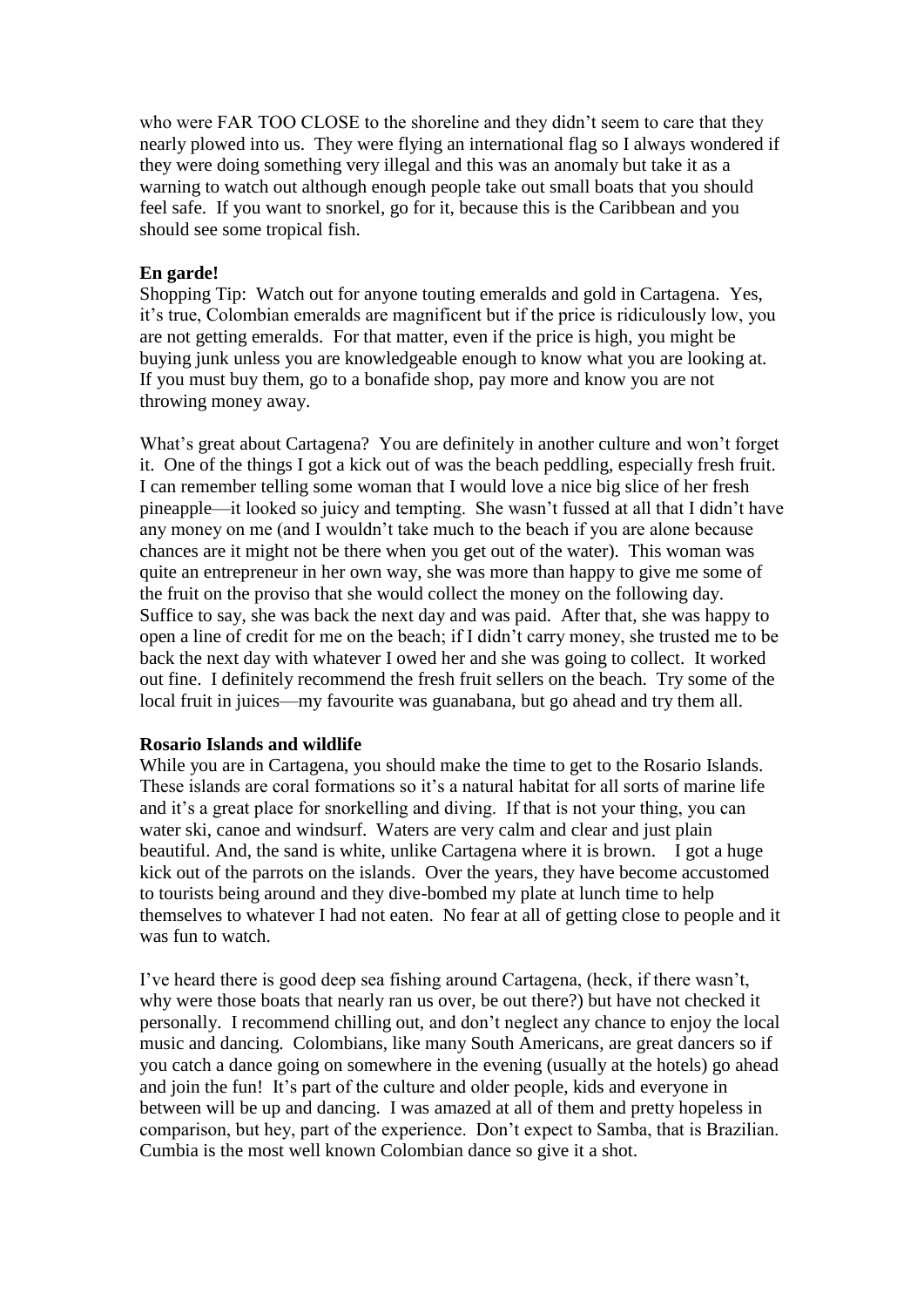**Dancing Tip:** Most Latin dances are fast so some of the tricks to success include taking very small steps—no long ones, you don't have time. Stay close to the floor, barely lift your feet, you don't have time. You will notice this if you watch the other dancers. Finally, the movement looks like it is in the hips but it is really in the bent knees that enables you to shift the hip forward or backward. Get out there now and go for it!

How's the food? Like any seaside city, you are going to find lots of fish restaurants and cerviche is pretty common on menus. Sweet potatoes served in a variety of ways is part of Cartagena cuisine. A typical meal will include something salty and something sweet. If you're worried about food being too spicy, no need to fret. Typical food is not overly spiced. Do try the empanadas—meat filled pastry, and grilled plantains. I am not going to recommend the yucca fries—they look like French fries but made from yucca. I didn't like them, found them too dry but other people might enjoy them. Most of all, enjoy the beaches and the beautiful Caribbean water. Vamos a la playa!

Where's our next stop on the tour? Rhodes, one of the many Greek islands. See you on the beach!

Here's your quiz:

Ixia Beach is located on which side of the island: West South East **North** 

The beach that is crowded with day trippers from ships is: Lindos Beach Ixia Beach Kalithia Beach Elli Beach

The beach that is located under the acropolis is: Falikraki Beach Lindos Beach Kalithea Beach Ixia Beach

The language of the ancient Jewish community of Rhodes was: Aramaic Hebrew Ladino Greek

# **RHODES, GREECE**

There are so many Greek islands you could spend months going from one to the other and enjoying the sights and the beaches and that doesn't take into account the Greek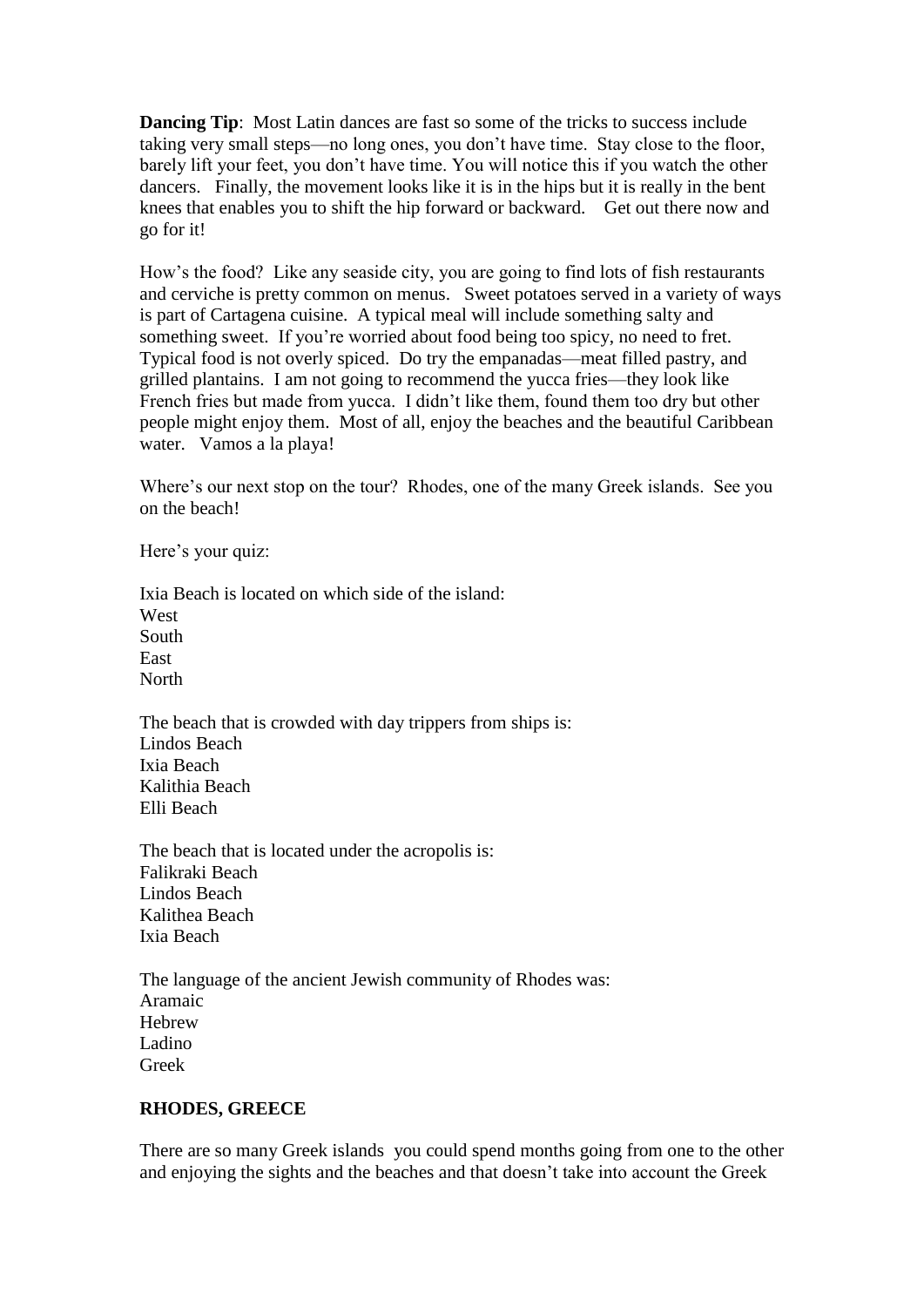mainland. I went to Rhodes on a whim, happened to catch a fantastic package at a very cheap price that included a 5 star hotel and 2 meals a day. One of the best parts was that because it was a relatively short trip, I decided to ditch the luggage and just use a carry-on. What did I need? Two bathing suits, a few light dresses that didn't wrinkle (I was not going to spend my time ironing) and two pairs of sandals and a beach cover up. Rhodes is pretty laid back and you don't need dressy clothes. If you have one item that can do double-duty, you're all set. Stuffing minimal clothing into a carry on bag with the requisite sunblock and toiletries did not take a lot of space so it was on and off the plane. Easy.

# **Let's Hit The Beach**

Rhodes is an island so you're going to find plenty of beaches. It's also a fairly laid back place, the water is warm in summer being the Mediterranean, and there are heaps of things to see and do if you get tired of the beach or need a break or feel you're *supposed* to see something. You should be aware that a lot of cruise ships dock at Rhodes and some beaches get more overrun than others. One other thing, it is not unusual to see topless women on the beaches so try not to gawk. Rhodes does tend to get crowded in the summer anyway, but you will find your beach.

Like Tel Aviv, you will find plenty of chairs and umbrellas for rent on the beach or if they are part of your hotel, they might be free for guests. Wherever you go, the water is very blue, just beautiful and for the most part, quite calm. Also be aware that the ocean floor tends to be rocky on these beaches, even if the beach itself is sand. Some are not, by the way. The most crowded beaches tend to be on the south and west coast of the island so if heading south, I would keep going past Lindos Beach, but I'll still mention it because it is beautiful. (Just crowded!) Also, do bear in mind you may not find lifeguards on every beach and you swim at your own risk. Even if the water is calm, I never believe I know better than the sea so keep that in mind.

Lindos Beach is gorgeous. Yes, you will definitely have umbrellas and lounge chairs for rent there. The beach is right under the acropolis and popular for jet-skiing and banana boat rides. This beach gets crowded so you might want to consider a few others.

If you are staying near Rhodes City, Elli beach might be the one for you. It also tends to get crowded—it's hard to get away from that in the summer. This beach is on the northernmost tip of the island. You will find volleyball nets on this beach and lots of restaurants since it is so close to the city. The water is particularly clear and clean here so despite the crowding, it is a nice hangout. Personally, despite Elli's reputation of sophistication, I prefer Ixia Beach which is also on the north coast. One of the reasons is that there is wind on this beach, so the breeze is welcome and you have a better chance of some surfing if you want to try that, and there are windsurfing lessons for those who want to try it out. I find the sunsets particularly spectacular on this beach so hang out for the evening and watch that sunset.

Kalithea Beach is on the east coast of the island but I would avoid this one unless you are on a ship—this particular beach fills up quickly with people on day trips on the ships. It's worse than the subway at rush hour. That's my opinion, but you might want to find out for yourself. Instead, try Falikari Beach just south of this one. I wouldn't do it because I'm chicken but they do have Bungee Jumps near this beach.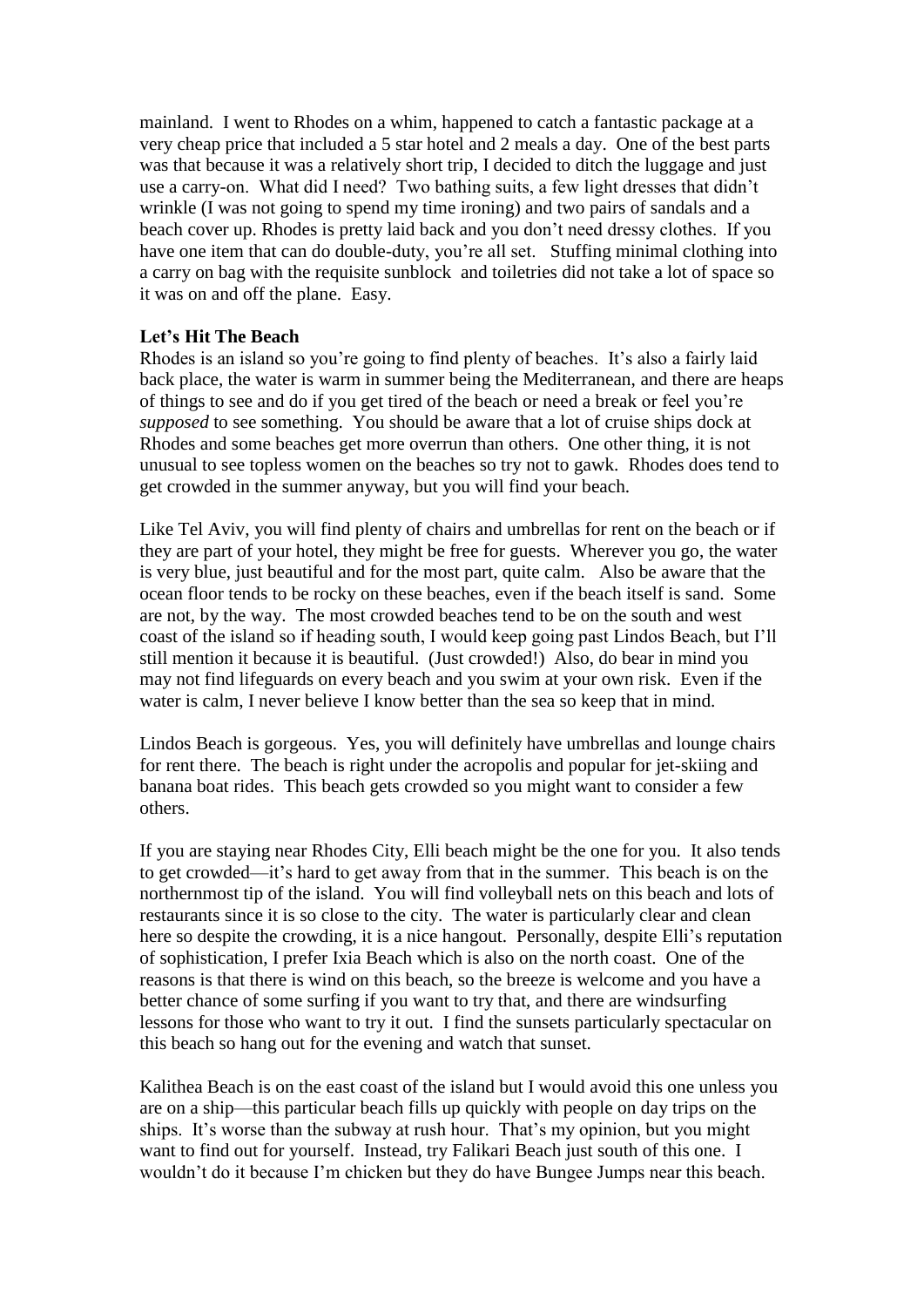It also has lots of restaurants and clubs so there tends to be a lively night life once the sun goes down if that's your thing. In that case, Falikari Beach is for you. Just south of Falikari is the Nude Beach, if that's your thing, go right ahead. Just keep in mind, this is not a "sight-seeing" beach; you get in by being nude.

### **What's fun to do in Rhodes other than the beach?**

Don't forget that this is the site of The Colossus of Rhodes—one of the ancient wonders of the world, so if you are interested in ancient history, you should make time to see this. The medieval town of Rhodes is world heritage listed and you should make some time to wander within its walls. Have a look at things like the gates to the city with the flanking turreted towers –think medieval England and you'll be able to imagine it before you get there. Be sure to walk the Street of Knights and see the Grand Masters Palace. Even if you aren't Jewish, make the time to visit the Jewish Quarter because this was a very old community, dating back to around the time of Jesus. The community was decimated by the Nazis in 1943 during which time most of the Jews on the island were sent to Auschwitz-Birkenau so there are very few Jews on Rhodes today but the synagogue is still there. The Jewish Quarter is in the southeast of the city and a small museum is located in a part of the synagogue. This was an interesting linguistic community; like many Mediterranean Jews in exile, they spoke Ladino which combined Hebrew and Spanish. Once the language of the Jews in North Africa and many parts of the Mediterranean, hardly anyone speaks it today and you will be hard pressed to find anyone who can. (I have met a few people who do and I was interested in all this because I know someone descended from this community.).

Everywhere you go in Rhodes, you will find signs of ancient Greek and Byzantine culture and if that is your thing, spend some time at the museums that specialize in these areas.

If you have to go shopping, lots of handicrafts for sale and you can peruse as you wander the cobbled street down to the bottom of the hill which is lined with shops selling leather goods, ceramics and pottery, beachwear, jewelry, etc. I wasn't too keen on shopping and I don't recall the prices were any bargain but if you MUST shop, check out and compare prices before you pay. This is pretty easy to do, just keep wandering down the street and pop into shops along the way.

# **It's Greek to me**

Food? Well, take your pick. As you would expect, in addition to typical Greek food, yep, you are going to find a lot of fish and a great variety from tuna, sea bass, squid, swordfish, halibut, anchovies, grouper and more but I recommend a dish that is typical of Rhodes—Rouzetia which is a small fish fried in garlic sauce. If you are a meat eater, lots of lamb and goat on menus and kebabs for snacks. Of course, you will find stuffed vine leaves, eggplant and feta cheese served in a variety of ways on menus. Lots of garlic used in the cooking and of course, olive oil. Wander around and try samples of some of these items at food stands and then decide if you want to try a full meal at a restaurant at another time.

How to get around? Don't rely on public transport too much on Rhodes. You will either be using taxis, rent a car, or a scooter. Scooters seem to be everywhere and if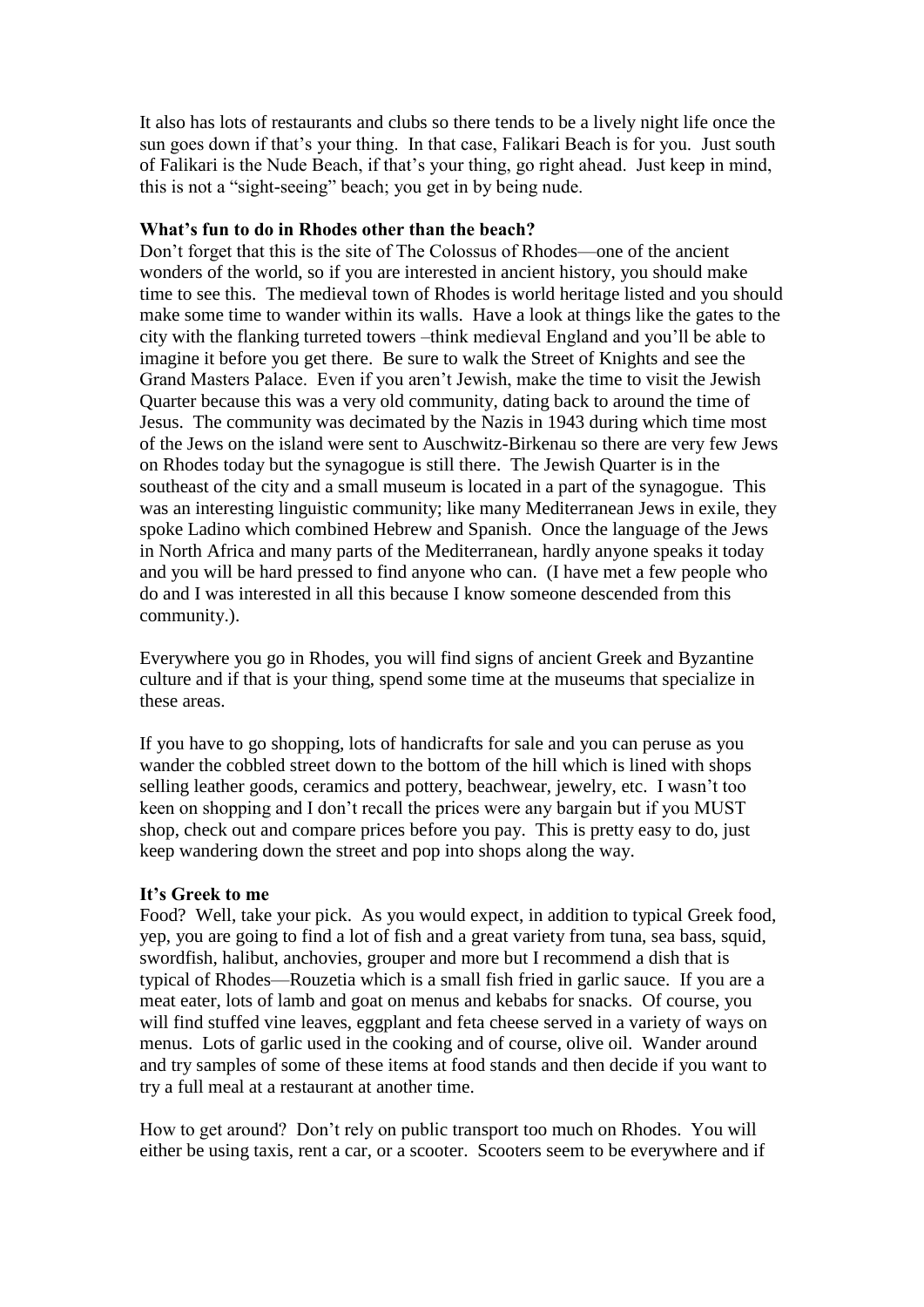you are going to visit lots of beaches or other sights, you will need transport. If you are staying at a hotel, check to see if they offer any shuttle services.

Rhodes is great for a short break and while I do recommend giving a few hours in the morning to sight-seeing, I would reserve the afternoon hours for the beach (with an umbrella because the sun is fierce). So have fun, enjoy the sun, sea, Greek food and laid back atmosphere.

What's our next stop? Singapore, an amazing Asian destination.

Here's your quiz:

The main language in Singapore is:

Malaysian Indonesian Cantonese English

The beaches are located at:

The end of Orchard Street On Sentosa Island Adjacent to Chinatown One subway stop from Little India

One of the best buys in Singapore is

Custom made clothing Sapphire jewellery Locally made cameras Hand crafted batiks

The beach with the most activity is

Siloso Beach Palawan Beach Tanjong Beach Raffles Beach

Singapore culture is a blend of

Indonesian and Mandarin Indonesian and Japanese Indonesian and Malaysian Indonesian and Korean

# **SINGAPORE**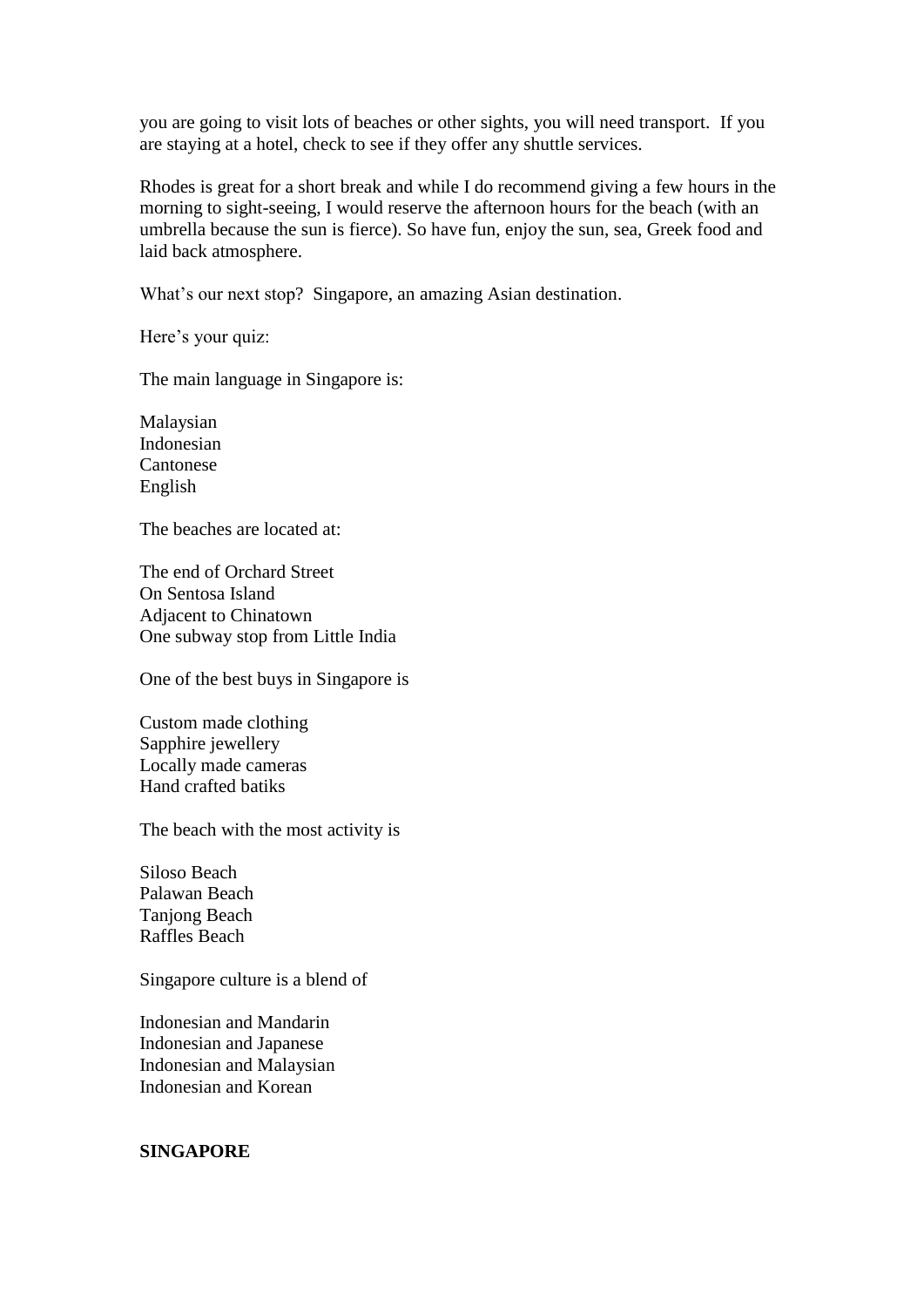If you have never been to Asia, I think Singapore is a great place to start. I cannot tell you how much I like Singapore and I've been there a number of times. Now this might sound a bit spoiled, but among the things I love about Singapore is that it is safe, and I do mean really safe and so clean you cannot believe it, compared to other cities. People are multi-lingual and they all speak English because it is their primary language. There is a wonderful blend of cultures including Malay, Indian, former British colonial, and Indonesian, and this is reflected in the marvelous food.

The orchids are magnificent, you can't help being amazed by them everywhere you go. Weather is hot and humid, after all you are very close to the equator. There is a monsoon season in Singapore, highest rainfall is usually from November through January but it rains all year so you should bear that in mind.

**Dressing Tip**: Light cotton clothing is going to be the most comfortable and perfectly acceptable in Singapore.

If you have never been to Singapore, there is no doubt you will spend time shopping—it feels like the world's biggest shopping mall, and you will go sightseeing because there is so much to see and do in Singapore even if a fairly small place. In fact, that's a benefit because it is so compact, it's easy to get almost anywhere. I won't list all the places but probably you will want to visit Chinatown, the Butterfly Park, Jurong Zoo, Underwater World, and if you are thinking about the former British Empire, you will want to go to the Raffles Hotel and at least have a drink and pretend you are back in history. You won't have any problem finding things to do or buy—bring a suitcase with spare room because you will buy things no matter how hard you try to resist. Even if you don't want to buy electronics, you are going to end up tempted with batiks, local artwork, crafts, etc. A very popular item to buy in Singapore is fabric and the best place to buy that is Little India. Isn't that great? It won't break in luggage and usually not too heavy.

**Food Tip**: While you are out and about, pop into Tang's Department Store. The external façade is shaped like a pagoda and if you are not sure about local cuisine which is fabulous—try the satay, Hainanese Chicken Rice and laksa (not all at once). These are a MUST. You can go downstairs to the basement floor of Tang's which has a food court although there are plenty of others that are equally good. You will be with locals and not surrounded by tourists. Try a bit of lots of things at great prices. Loads of various noodle dishes if you aren't game for other things.

Watch what the locals are eating and you will get some ideas. Remember, the cuisine is a blend of Asia, particularly Malaysian, Indonesian and Indian so why would you settle for a burger when you could try all this? Try the local fresh fruit juices too. If I remember correctly I had a great blend of green apple, carrot and ginger.

#### **All roads or cable cars lead to Sentosa**

By now, you are ready to head to the beach so how do you get there? You can choose any number of ways. The beaches are located on Sentosa Island about half a mile off Singapore City. Sentosa has been developed as a resort area so it's full of hotels, amusements of all sorts and for the beachgoers, this is where the beaches have been created. You can actually walk there if that is your choice. There is now a boardwalk. Take the MRT (the equivalent of a subway which is so clean you could eat off the floor and I am not kidding. It's fast, efficient and reasonably priced). Get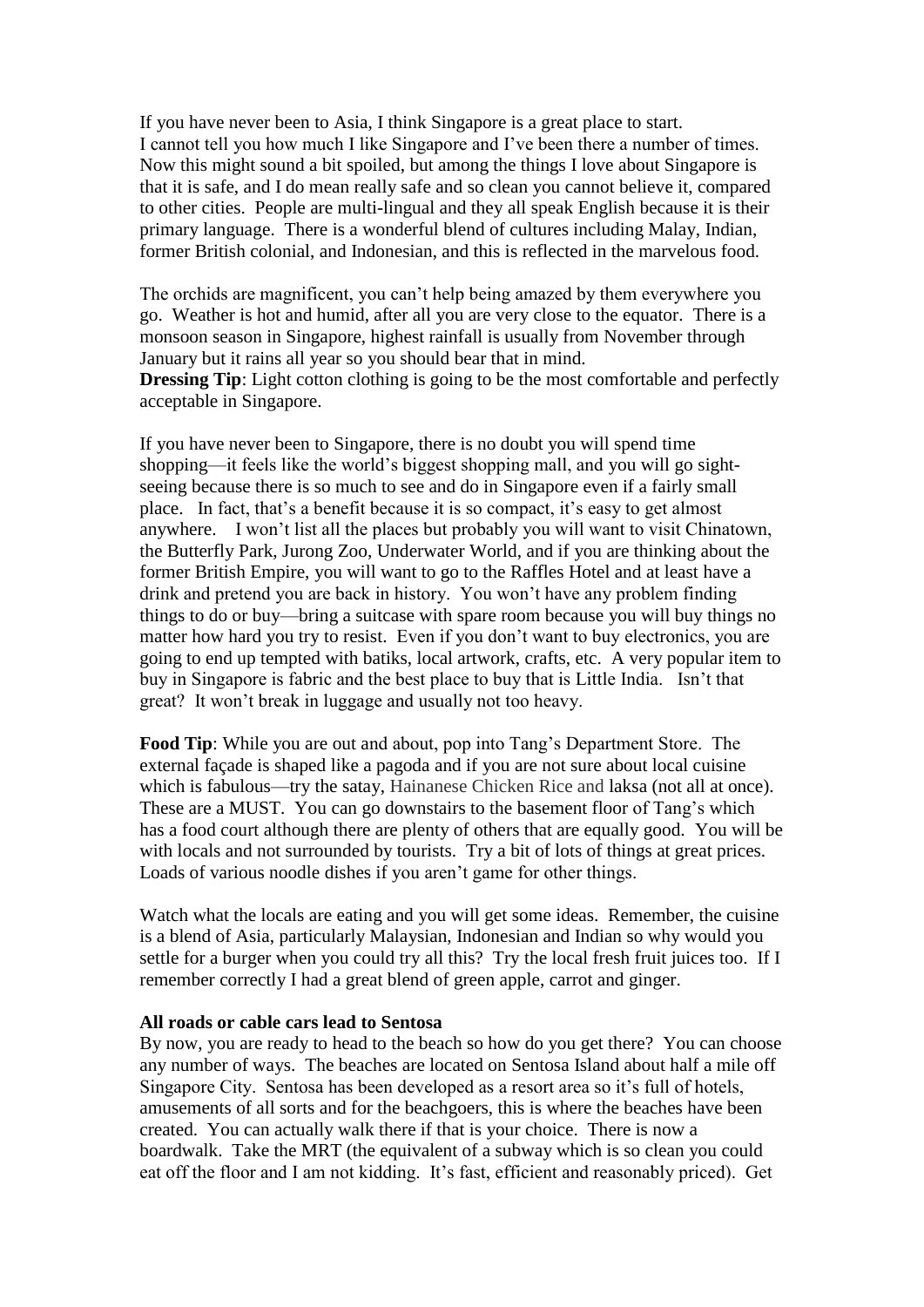off the MRT at Vivo City Shopping Mall. From here you can easily walk over the boardwalk to Sentosa. Alternatively, you can take the Sentosa Express from the same station which will get you to Sentosa in under five minutes. There is also a shuttle bus that operates along Orchard Street—the main street of Singapore, or you can take a cable car. Whichever route you choose, you will get a spectacular view over the harbor. Do not rent a car; you have no need for one in Singapore because public transport is so readily available, safe and affordable. Cars are not encouraged in Sentosa and you won't need it.

**Tip**: I would take the cable car just for the ride around sunset, unforgettable.

Okay, now you're on Sentosa, so what next? Take your pick.

An interesting thing about Singapore beaches—most of them, okay, all of them, are not natural. They are reclaimed land but that doesn't detract from them. There are basically 3 beaches on Sentosa with sand imported from Indonesia or Malaysia. Does that really matter?—it's still the beach. All of the beaches have lifeguards and they all have first aid training too.

If you are looking for activity, head straight for Siloso Beach. That's the most likely one for activity with beach volleyball and some water sports like canoeing. Siloso is considered the coolest beach in Singapore. There are also man made waves and a whirlpool so if you must catch a wave (surf) you can do it here at Wave House. Probably the reason this beach is considered so cool is the party atmosphere at night with clubs, restaurants, parties and bars so if that's your thing, definitely stick around this beach. If you are hoping for a beach party, this is the most likely beach to find one going on.

Unless you are traveling with family (kids) you might want to avoid Palawan Beach. Nothing wrong with it but it is very much a family sort of beach with kids' activities and that means the shops and restaurants cater to that kind of crowd.

Tanjong Beach does not offer the activity or amenities of the other two beaches, but if you want a bit more quiet then this is the beach for you.

Sentosa is filled with amusements and activities so you will have plenty to do if that's what you want and chances are you will go into Singapore and come back to the island or the other way around.

There is no way you won't enjoy Singapore. It won't have the beach culture of other places and the number of beaches is limited but you will have so much else to do, experience and enjoy that this is a destination that is well worth thinking about.

Next stop: Bali, the island of the gods. Here's your quiz:

The primary culture in Bali is:

Muslim Pentacostal Hindu Buddhist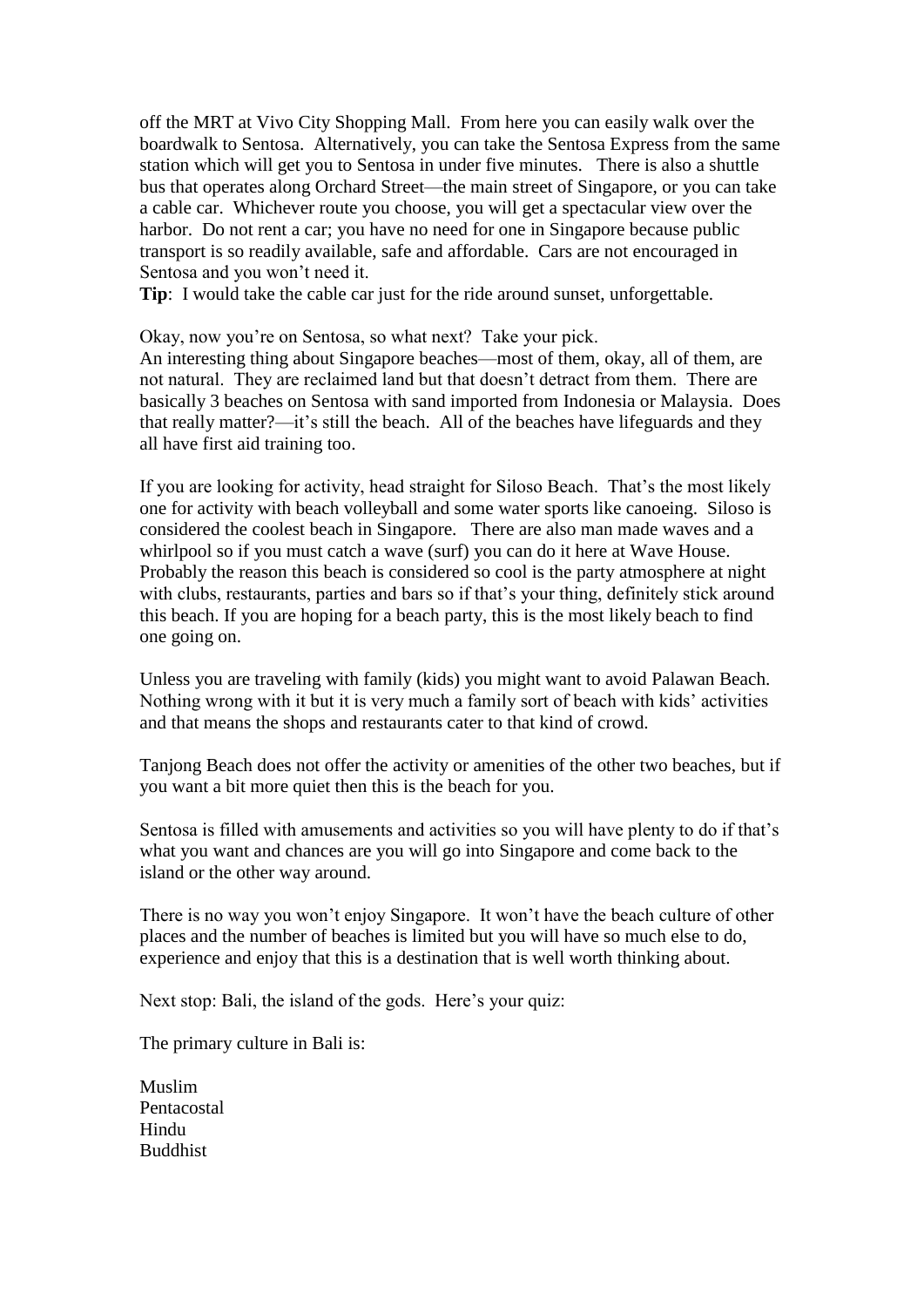Garang Asam is: A spicy local soup A local version of soccer The southern beach A local fruit

A beach for dolphin watching is: Kuta Beach Lovina Beach Legian Beach Nusa Lembogan

Things to try in Bali include: A massage Water skiing Bungee jumps Kickboxing

# **BALI, INDONESIA**

If you are going to pick one "exotic" beach to visit, then my vote is for Bali. Everyone who goes to Bali comes home calling it a paradise and it's true for so many reasons. You will find gorgeous white sand beaches and palm trees on the coast while in the interior, the tiered, lush green rice fields framed by volcanic mountains are an incredible contrast.

While Bali is part of Indonesia, it is unique in many ways. For starters, the culture is different being primarily Hindu rather than Muslim and you will see evidence of that with statues of gods and goddesses everywhere and the local people making offerings and praying. My children were quite young when I took them to Bali and one of the things they truly enjoyed was an early morning walk, stopping to watch the local people leaving their fruit and floral offerings while we stood at a respectful distance.

People are delightful and gentle. They adore children and my son, who was too young for camp at the hotel, had a Balinese "nanny" who took him every morning to camp to be around other kids and gave him such loving, gentle care that I never had to worry. She would return him to me at lunch time, sorry to hand him over. I can only think he must have been on his best behavior with her because he was a handful, but she never complained, only laughed and smiled and thought he was wonderful doing what little boys should do.

There is **no way** you are not going to go shopping in Bali. Forget it. You don't stand a chance of having the willpower to resist. Leave plenty of room in your suitcase. You are going to be tempted by fabulous local clothing for adults and kids, local crafts such as beautiful batiks, paintings, all sorts of carved items, and particularly unique craft such as Balinese shadow puppets. There's so much you could buy, I can't even go into detail. If you are really interested in Balinese art, head to Ubud where you will find plenty of galleries and shops. Finally, you are going to find name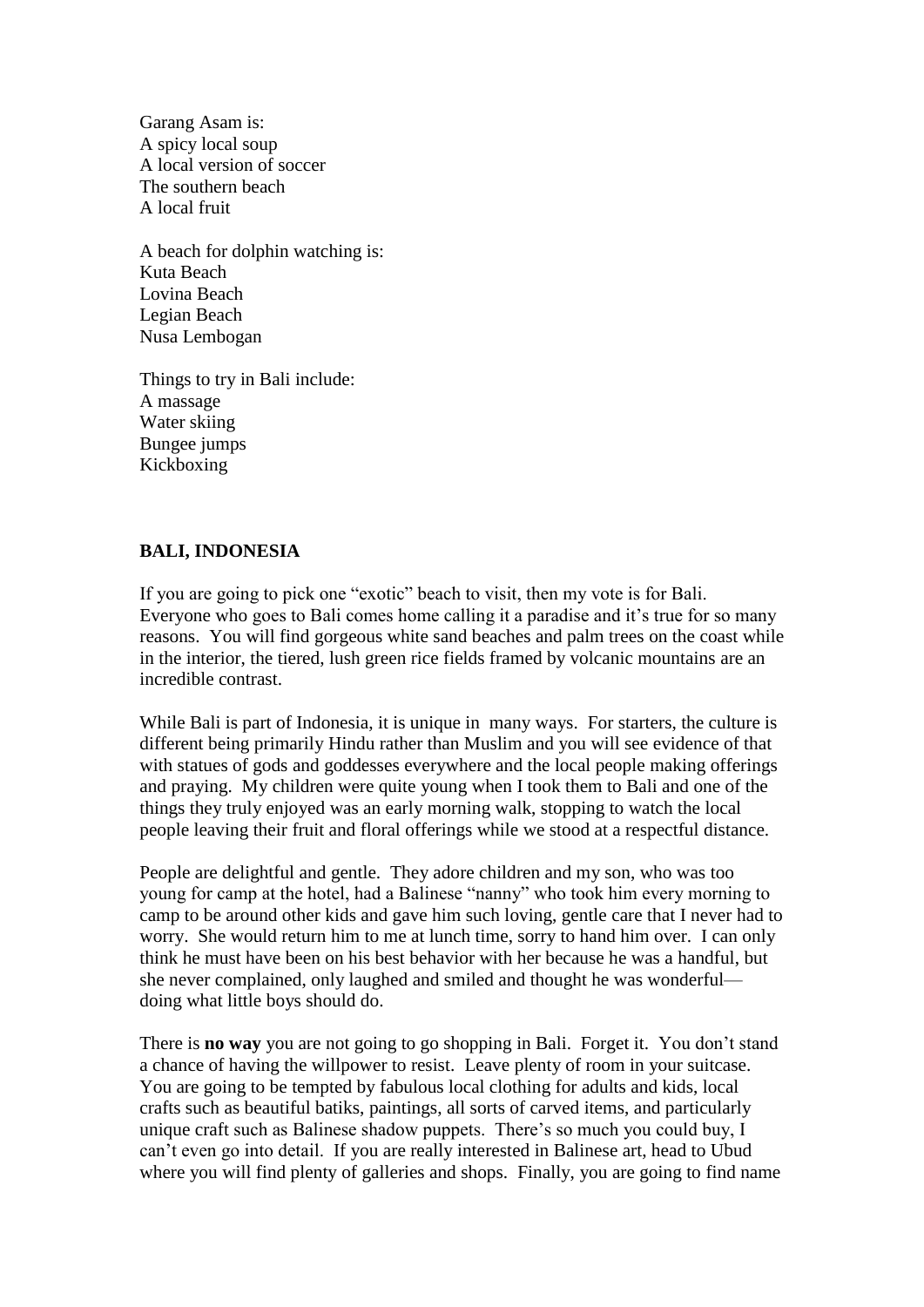brand beachwear at prices much cheaper than you would pay at home, so have a look at some of those great buys.

You should also make the time to do some sightseeing and take in a local dance/music performance because it reflects so much of the culture. You might also catch a shadow puppet show. Many of these shows have themes that relate to local religious beliefs but even if you don't understand them, it is still worth your time and don't miss this wonderful expression of the culture.

# **Food, Glorious Food**

What to eat in Bali? Indulge in the local cuisine which is a combination or fusion of many cultures. You'll find many of the cafes and restaurants are open air, like so many beachside places. Many of them feature Indonesian or Chinese sorts of food. You will also see three-wheeled carts selling anything and everything. If you are brave, then go ahead and try the Garang Asam. This is a fishy soup with ginger and chilli, very hot and spicy. Trust me on that one.

Common snacks from the carts and probably on some menus include bakso which is a sort of meatball soup, lemper which is sticky rice, satay which is meat served on a skewer and typically, served with peanut sauce and nasi goreng which is fried rice. Don't forget to try the pisang goreng which is a dish of fried bananas.

Then there's the fresh fruit which is terrific and I recommend this. Mangoes, pineapple, rambutan and papaya are all wonderful. If you have never encountered the durian; well, what can I say? It's a popular fruit in Asia and to western noses it smells like a garbage can. I can only say **take it easy** with the food. A lot of people complain they get sick but it's partly from overdoing it compounded by a complete change of diet so be warned. That is not a reason not to indulge, just don't overdo it.

# **The beach, thought we'd never get there!**

Well, it's finally time to hit the beach and you will have more choices than you can imagine. I can't possibly mention all of them. Generally, the southern end of the island tends to be more crowded and that applies to the beaches too but I still like those beaches.

Personally, I have a fondness for Kuta. Way back during The Age of Aquarius, it was the hippie beach/surfers' beach of Bali but today it's a beach that is close to great shopping and food. Admittedly, because it has become so popular, it can seem very chaotic because infrastructure has not caught up with the number of tourists who flock here but just take it in stride. My tip which you will discover on your own is to watch out on streets near the beach because I don't think anyone pays the slightest attention to any traffic laws.

Kuta Beach is safe and clean. The sand is so white and the water so blue, you want to swoon. Yes, you will be approached by vendors selling all kinds of services; massages, surfboard rental, hair-braiding and anything they can think of to make a buck. I would not personally recommend renting a surfboard from these sources because unless you know what you are doing (and if you are renting a board, instead of using your own, chances are you don't) you may not be able to assess the condition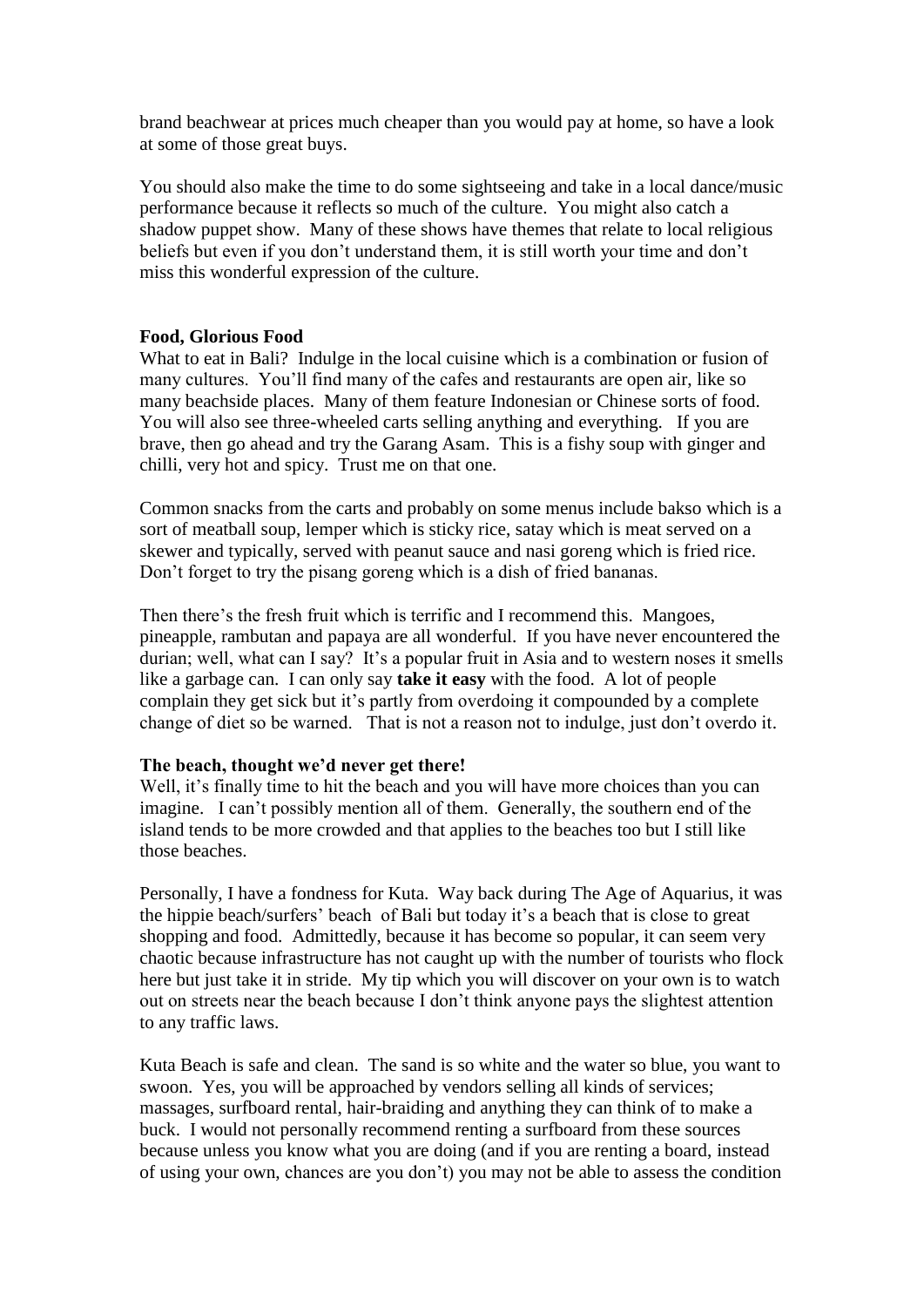of the board. Pay a bit more and rent one from a shop or a surf school which you will find at the hotels. If you are looking for lessons you can also try the surf shops and see who is offering lessons. This beach might be crowded but it's still a surfer's beach so give it shot.

There is a big water park near Kuta so if you are traveling with kids, take them there if they are getting tired of the beach. They'll have a ball and you'll have fun too.

Legian Beach is close to Kuta but a bit more laid back and you can walk there. The beach has paddle ball and almost every afternoon there is a football game. Yes, you can get a manicure and massage at the beach, isn't that great? Again, this is a surfer's beach and you will be able to rent a board or a boogie board if you are too chicken or too frustrated with surfing. On weekends, you will be likely to find musicians just turning up to play on the beach so stick around for the music and definitely stay to watch the sunset.

Both these beaches are considered relatively beginner beaches but for those who are looking for the big surf, it's more likely to be found around Bukit Peninsula. You can get a surf report in Bali so take your pick. Personally, I stick to beginner only.

### **Other water sports and I wish I had Noah's Ark**

Lovina Beach is basically a cove. Don't be put off by the gray color of the sand because it is a lot quieter than some of the other beaches but the best reason to head here is the chance to see dolphins who appear just off the beach.

There are a few beaches where I would beware. Sanur has excellent snorkelling but it gets very crowded although it might be worth it if you want to snorkel. It's about half an hour from Kuta in the south, on the eastern coast of Bali. I would consider avoiding Nusa Lembongan because it is the beach where cruise ships make their day stop. On the other hand, the snorkelling is very good, so just be warned if you choose to hit this beach because you definitely will not be alone.

I am not a scuba diver so I can't recommend any particular service or school but there are loads of scuba sites around Bali and there are plenty of dive centers. Just check their affiliation. I've also heard that you can find white water rafting in the Ubud area but I'm guessing that you are more likely to find that in the wetter seasons which is October to April and peak rain is January and I do mean a lot of rain.

I was in Kuta around this time and went into a shop that sold fabulous kids' clothes. Had a wonderful time picking out all sorts of things for my kids, especially a patchwork quilted jacket, which my daughter wore for years. Finally finished shopping, turned to go back outside and not only was it pouring but a veritable river was flowing down the street. I am not kidding; not a creek or a stream, but a raging river sweeping rubbish and everything else in its path. Panic must have shown on my face and the shop attendant told me not to worry; just wait a while and it will disappear. That's exactly what happened. I stood looking out the window and watched braver souls take off their shoes and just wade through to wherever they were going. Not me. Sorry, too chicken because I honestly wondered what was IN that water but sure enough, the rain stopped and the river disappeared. So don't say you weren't warned.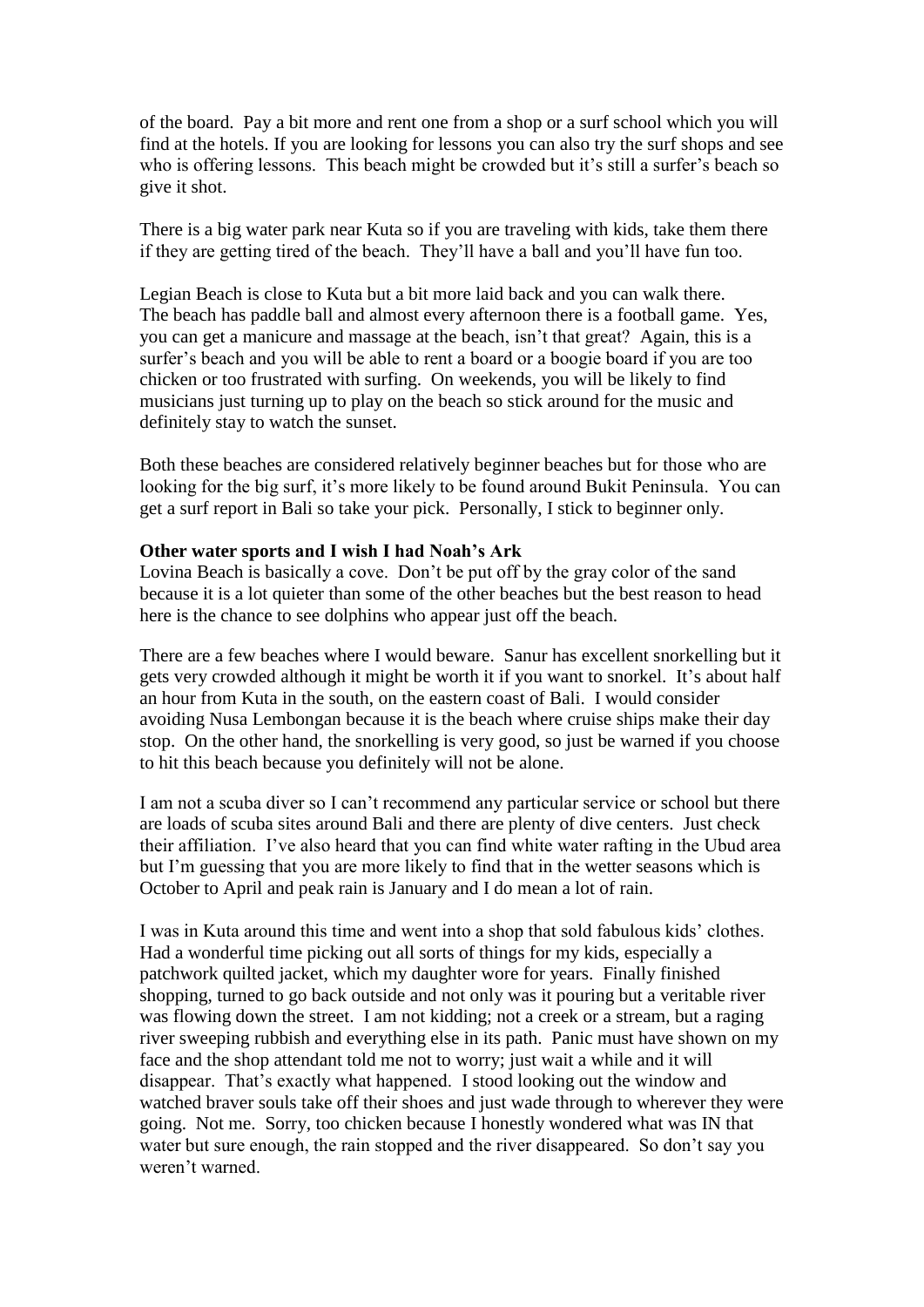It doesn't matter what you are looking for, beautiful beach, exotic culture, gentle people, great surf, fascinating food. Whatever, you're going to find it in Bali.

Our next stop on the Beach Tour is Hollywood—Ft. Lauderdale in Florida, the Sunshine State.

Here's your quiz:

If you want to explore a lighthouse, head to:

Deerfield Beach Lauderdale By The Sea Hillsboro Beach Coconut Creek

Hurricane season is from:

January to May July to November September to November All year

Canine Beach is located in:

Ft. Lauderdale Dania Beach Pompano Beach Hollywood Beach

The Planetarium is located at:

Palm Beach Community College Broward Community College University of Miami Museum of Science

In Ft. Lauderdale, you can join in a nature walk with a naturalist who will explain and show you:

Turtle hatching Jellyfish sting prevention Alligator rescue Armadillo nesting

# **HOLLYWOOD AND FT. LAUDERDALE**

Were you a fan of 60's movies like Where The Boys Are? If you remember the movie or caught it on countless re-runs like I have you will remember that thousands of college students packed into Ft. Lauderdale beach for the annual Spring Break. They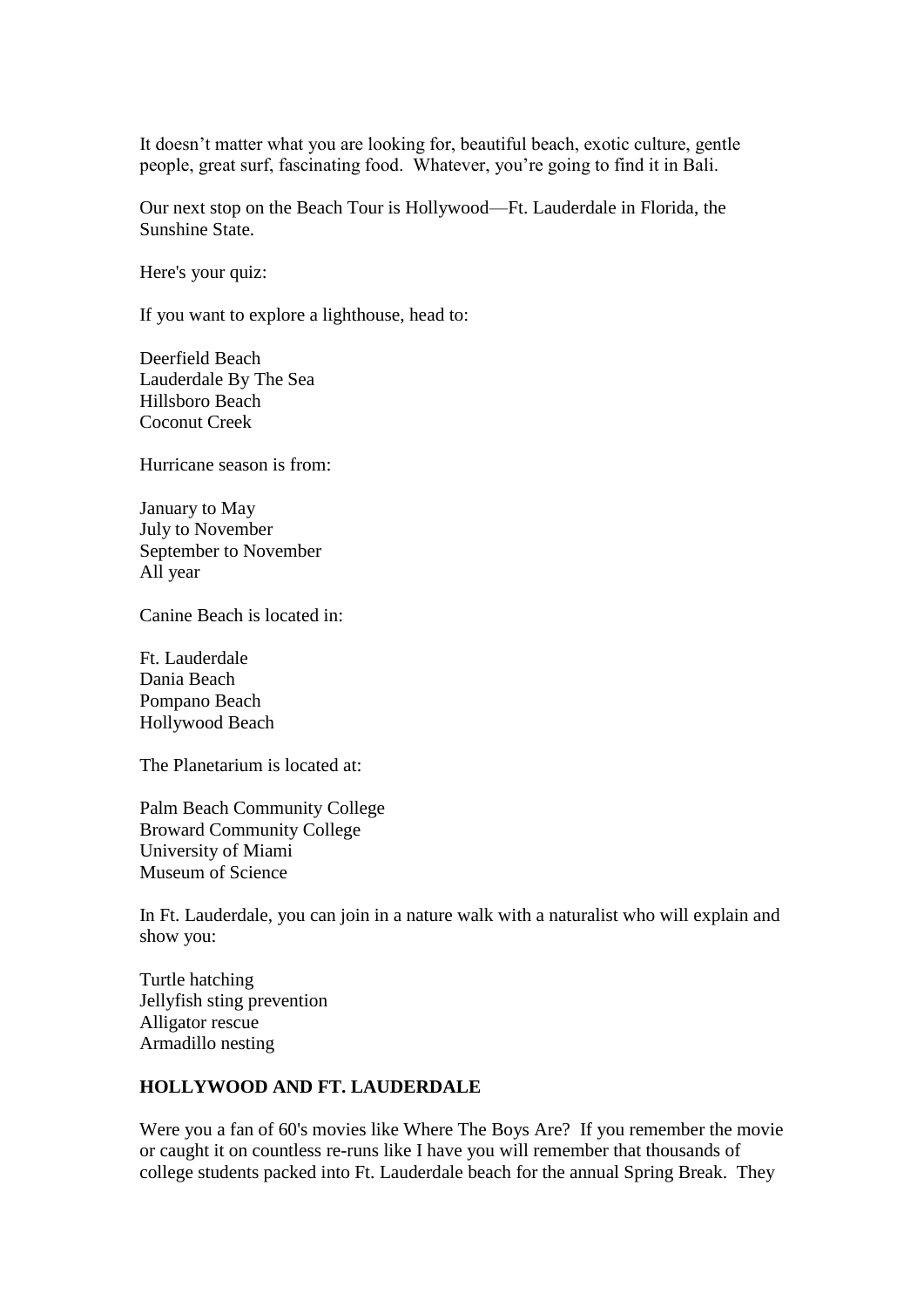still come down there but travel options being a lot more diverse today, things are not quite as hysterical as they were and the area is far more upmarket, so to speak, so don't worry about massive hoards of students all over the place. Nothing says you have to go there during Spring Break anyway.

Being a peninsula, you are never far from a beach in Florida and they are all beautiful. It would be easy to write a book just on Florida beaches but I'm confining myself to a few. I'm sure everyone has their favorite whether it is east coast or west coast. My family lives on the east coast and I visit there very often which is why I have chosen a few of the south Florida beaches for this entry. These beaches are clean and the authorities make darn sure they stay that way. South Florida prides itself on clean beaches and clean water. I remember a story years ago about some cruise ship that dumped rubbish that eventually floated up on one of the beaches. The authorities tracked them down, fined them and issued a severe warning that if it ever happened again, the company would not be allowed to sail in their waters. That's pretty serious.

Food and entertainment are great and there are plenty of things for families to do too, so you cannot lose on these beaches unless you are there during hurricane season and you are in the middle of one. (Hurricane season is July—November but the peak time is August—October). And by the way, Florida is great in the summer. It is not that much hotter, and sometimes, less so than points north and a lot more comfortable in the heat because of the proximity of those beaches and the ocean breeze so I recommend Florida for summer or any time of year visit. The greater Ft. Lauderdale area has over 20 miles of beach so let's hit the water.

If you have a car, you will find distances fairly short for most of these things. If you don't have a car you can use the train which stops at all the towns along the beach strip. I've used it for plenty of things and yes, the train goes into Miami Airport and also stops at Ft. Lauderdale--Hollywood Airport too.

# **Hurray for Hollywood!**

Just along Hollywood, there are about 6—7 miles of beach and locally, Hollywood is considered a very cool beach. Before you even hit the water, or maybe after, you will probably want to have a stroll on the boardwalk. This is over 2 miles in length and all you have to do is watch out for rollerbladers and cyclists unless you are one of them. Maybe you still should be watching out! You can rent bikes on the boardwalk and you will also find jet-ski rentals.

At the Hollywood Beach Theatre, there is free music and dancing almost every night and it's literally right next to the beach, so if music and dancing is your thing head over there. If you are looking for more entertainment, then head over to the Hard Rock Hotel and Casino. This is not on the beach but not far; nothing is far from the beach in Hollywood. It's a huge complex with music, gambling, comedy clubs, restaurants and shops. My sister and cousins keep saying we are going to spend a weekend there instead of the evening but we haven't gotten around to it yet. The complex is so big that chances are, we'll all lose each other and spend the weekend trying to reunite!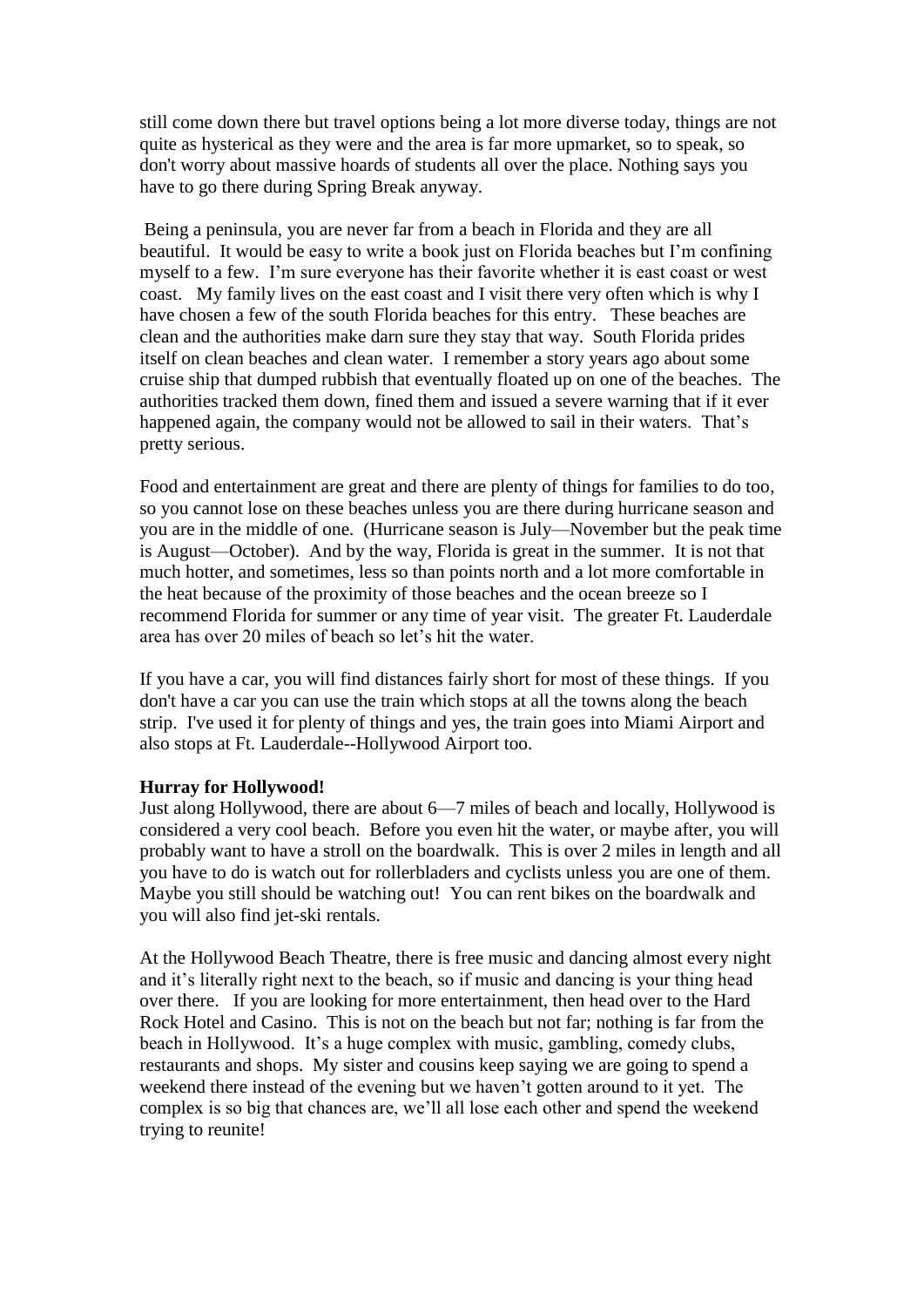If you are looking for a slightly less frenetic or quieter scene, then head over to Dania Beach. **Dania Beach** also has kayaking available, not necessarily a lot else but then again, you want to be there because it's a bit less hectic.

For those looking to snorkel, I recommend **Lauderdale by the Sea Beach**. This is one of the few beaches with a reef that is close enough to the beach for you to swim out and snorkel. For those who want to explore a lighthouse or learn a bit about turtles (more about that below,) your best beach is **Hillsboro**.

All sorts of water sports are available on these beaches and you are pretty much going to find them everywhere. In **Ft. Lauderdale** you will definitely find parasailing, water parks, scuba diving and catamarans. There are also shops that rent boogie boards and surfboards in case you left yours at home and you can book lessons for any of these sports. Of course there is a surf school in Ft. Lauderdale although the surf is not always fantastic but for beginners it might be a good place to start.

It's a given that you will also find lots of land sports like golf courses and tennis courts. Hey, this is Florida!—but I would guess most people are interested in the water sorts of activities. Whatever you are looking for on the water, you are going to find. If you're not sure, just ask someone because they will be happy to tell you. Enjoy the Atlantic surf, keep the beach clean (or you know what will happen—they really are strict about it), and if you are parked on the beach take a lot of change to feed those parking meters.

# **Doggie friendly beaches**

If your dog is on vacation with you, there's good news for him or her. There is definitely a doggie designated beach in Ft. Lauderdale. **Canine Beach** is on Sunrise Blvd. It has designated hours that differ from summer to winter and you must have a permit. Locals buy an annual permit for their pooches. Visitors can buy a weekend permit from the park ranger on site. A weekend permit is \$7.00 as far as I know. This is not like the dog beach in Sydney; the dog must be on leash. BTW the ranger is supposed to keep extra pooper scoopers because YES you must clean up after your dog which is fair enough.

# **I'm Beached Out, Now What Do We Do?**

Here comes the turtle information in more detail. Florida has a lot of sea turtle nests and during the summer months, you can go with a naturalist to learn about them and see the hatchlings being released. I have never done this but heard it's a great experience and I hope I get to do this on my next trip. Rather than talk about what I don't know, I will give you their website and you can check it out for yourselves in case you are in the vicinity at the right time of year. Personally, I think this would be as interesting for adults, if not more so, than kids. You can find out more about them at the Museum of Science in Ft. Lauderdale or go to this website: **<http://www.sunny.org/visitors/beaches/seaturtles/>**

There are plenty of other family sorts of activities from tours of the Everglades, to skimboarding lessons. My kids always loved going to Boomers which is an amusement center that includes mini-golf, bumper boat rides, (they *loved* those) laser tag and go-karting, among other things. Boomers is located in Dania Beach. My kids still remember a mini-golf course in the area (not at Boomers) with the craziest things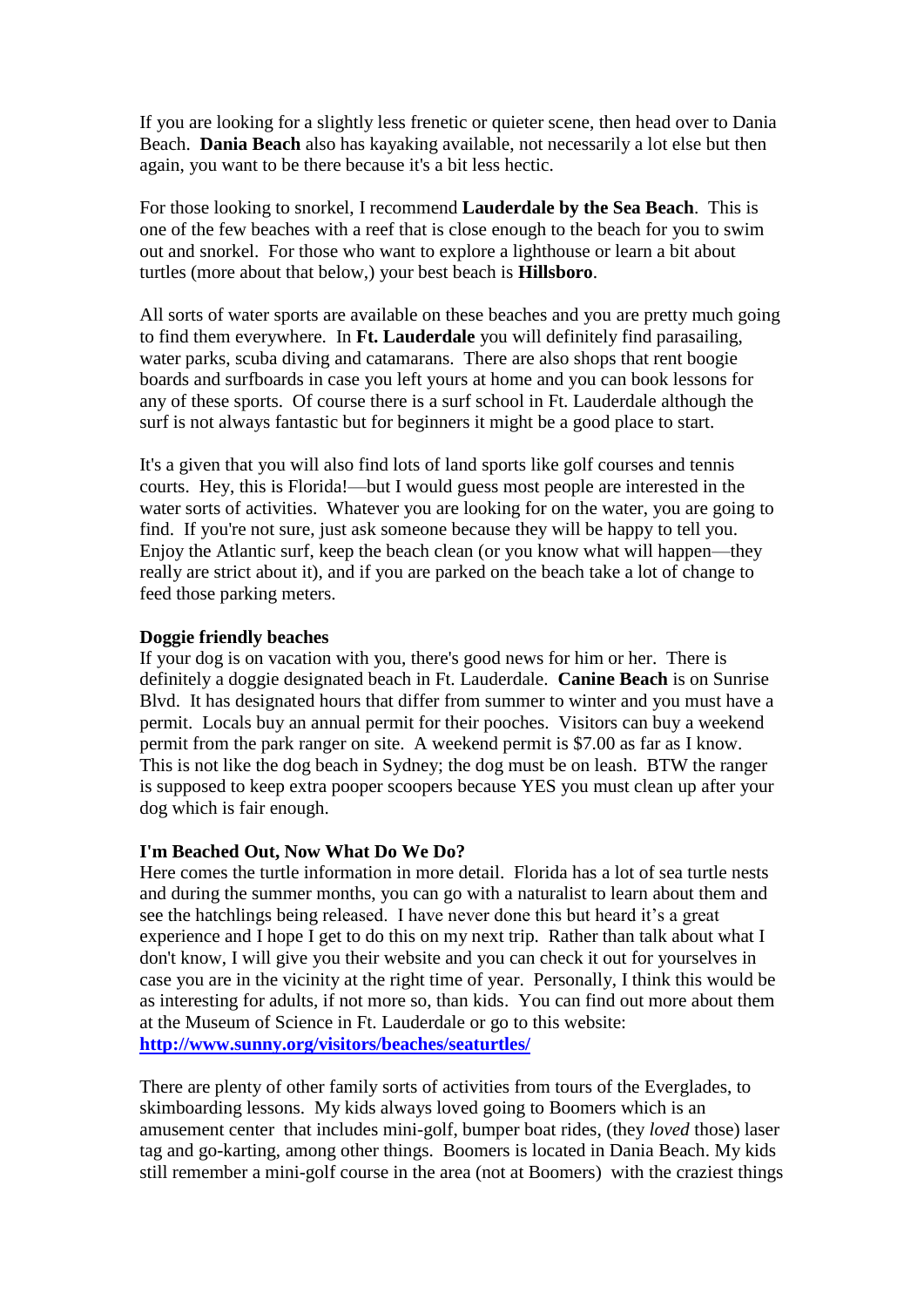on it including one hole that was like a toilet and they had to reach in to get the ball back to proceed. They thought this was hilarious—you probably have to be a kid to find that so funny although we all laughed.

If your kids or you are into astronomy, there is a Planetarium at Broward Community College and for those who adore butterflies (I do) there is Butterfly World in **Coconut Creek** with waterfalls, lorikeets and tropical gardens.

I can't remember where the heck it was but I went with my Mom and the kids to a boardwalk kind of walkway that passed over water just above alligators. I was scared to death the whole time that one of us would take a wrong step and end up as someone's dinner. There are so many gators in Florida, it isn't funny but if you are interested in the beasts, you will find plenty of places where you can get up close (don't get too close) to them. Not saying more about that. There are heaps of other things to do which you can easily explore once you are in the area so just ask around and you will find them.

For more adult activity, there are casinos, race tracks and proximity to professional sports like football during the season. Tickets are not cheap and book out fast so if you are considering attending a game, make sure you book asap.

**Tip**: if you are in Florida in the summer, you should use insect repellent, especially around sunset because of the mosquitoes. **Don't neglect that**.

#### **Food**

I can't begin to list all the places for great eating. It's your choice to eat healthy, decide to indulge a bit, go overboard or somewhere in between. There are family friendly restaurants, fast food places, and fine dining as well so you take your pick. You will have to dress decently for the more upmarket restaurants and not walk in off the beach. Technically, this is not in the area, it's further north in Delray Beach but I used to love to go a restaurant across the street from the beach when my own kids and nephew were little because we could literally roll in the strollers and be seated outside so we didn't drag in sand all over the place. The kids loved that and loved the food and so did we and you will find places like that all over the beach area.

Many restaurants have family deals or Early Bird specials which are really good value so it's always worth checking in advance. This may not be a gourmet tip, but I don't really care. I eat very few sweets—just not my weakness, but I ALWAYS make sure to indulge in some Key Lime Pie while in Florida. I just love it and it doesn't taste the same with regular limes no matter how you try to duplicate it at home, so definitely try that very local dessert because it is gorgeous (and not for calorie counters so make sure you hit the beach with lots of activity before or the next day to make up for that aberration!).

Listen, I could go on and on about Florida beaches and the general south Florida area. I didn't even talk about Miami and South Beach because that's an entire entry in itself, but enough's enough for this week. I'm heading there again soon and will be thinking of you.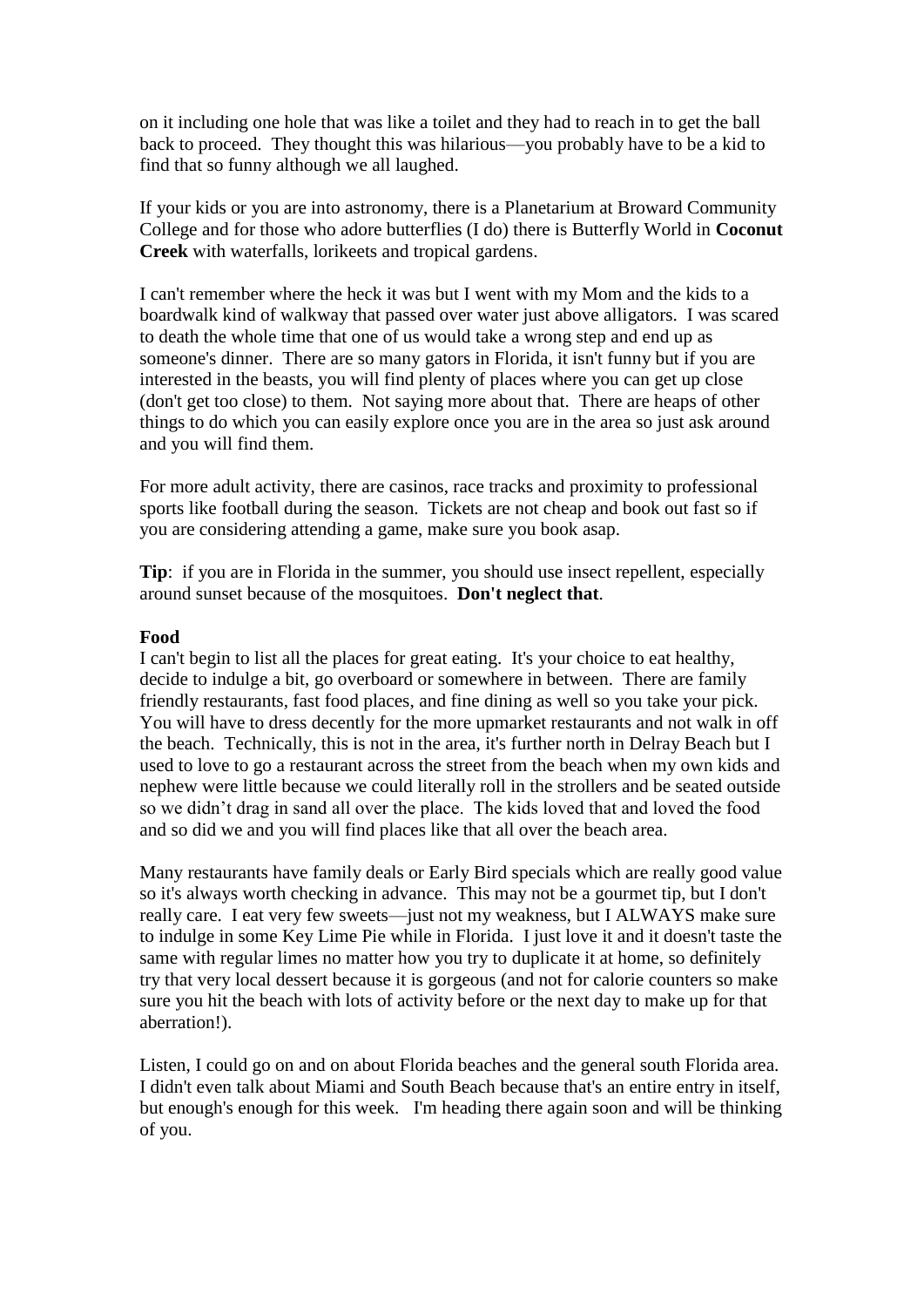Our next stop is Fiji in the beautiful South Pacific destination of over 300 islands.

Here's your quiz:

The capital of Fiji is:

Nadi Suva Malucca Denarau

A local dish, Ota Miti is made from: Bananas Mangoes Fern shoots Pineapple

The word you will hear all the time as a greeting in Fiji is:

G'day Buri Yagona Bula

The local pearls in Fiji are known as: Fiji Gold Fiji Pink Fiji Black Fiji Cream

The local dancing in Fiji is called:

Hula Fiji Meke Tamure Fiafia

# **FIJI**

Fiji probably sounds like the end of the world (maybe it is to some people) but it is a very popular destination for Kiwis and Aussies being relatively nearby and affordable. It is not unusual to see students on a break, honeymooners and families all vacationing in Fiji. It's generally a friendly place and the one word you will remember is "Bula" which is a greeting but also means "health."

A bit of information about the weather that you need to know: There are basically, only two seasons in Fiji; dry and wet. Wet season is between November and April and it's pretty hot and humid; after all, it's Southern Hemisphere summer. Unfortunately this is also typhoon season. Does that mean you should not go during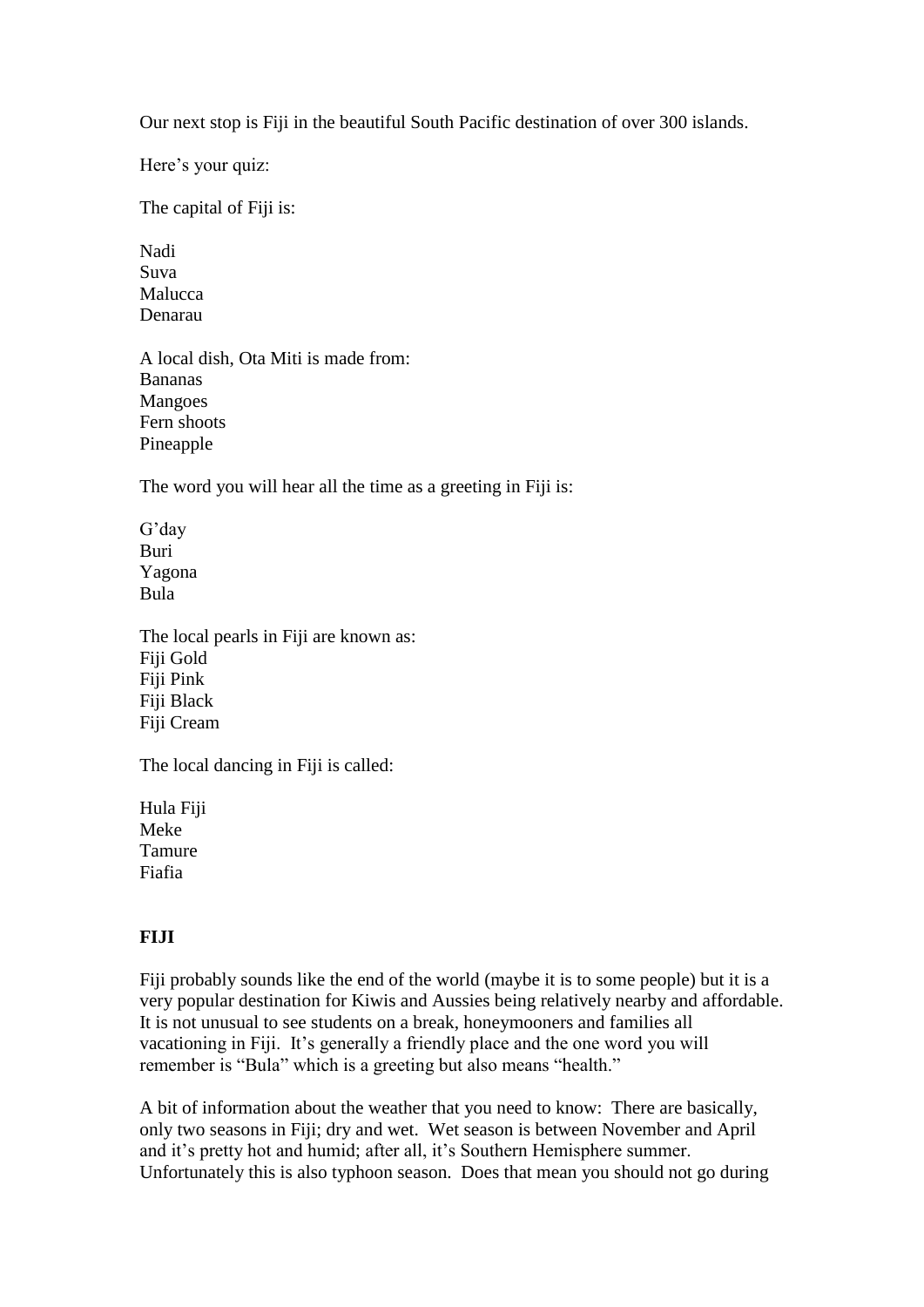those months? No, not necessarily but you do need to be aware. It didn't stop me and for that matter, it didn't stop me from being in Florida during hurricane season but everyone is different and you make your decisions based on what you set as criteria. At least, you know now.

# **Let's go South Pacific Culture**

Fiji is mixed culturally, so you'll see the influence of India, China and Europe within this South Pacific island destination. If I recall correctly, there are over 300 islands but only about one third are inhabited. Some are going to be relatively crowded, or as crowded as things get in Fiji, which is not excessive. This is around the more popular resorts, but plenty of beaches and areas are really isolated. About half of the population of Fiji live in Suva and if you are keen on sightseeing, this is where you will find the Fiji Museum which includes some of the indigenous musical instruments and war implements. You should also stop off in Suva Market and there are some Indian temples you might want to see while in Fiji but mostly you are going to kick back and relax.

Many of the hotels will have some "local dancing" (meke) which is Melanesian culturally and always fun. I first saw this outside of Fiji but saw plenty of it there. They will encourage you to get up and dance with them as you cringe but it's part of the fun. Don't feel too silly, you ARE a tourist, and it is a touristy thing to do. Expect lots of hand clapping to set the beat along with drumming. You might see some dances performed by men only (the spear dance) or women only. Some dances are performed sitting down and some standing up. If you want to see something else that you might consider indigenous to the locale, you can also visit a copra plantation which is essentially a plantation that grows coconuts and extracts the oil for all sorts of purposes, so if that is something really local that interests you, check out **Vatuwari Farm.**

# **What should you eat in Fiji?**

**DO NOT REFUSE THE PINEAPPLES AND MANGOS –** They are all local produce. You are also going to find nice curries and fish dishes such as local fish cooked and wrapped in taro leaves. If you are game, go ahead and try **Yagona,** a local spirit made from kava root but drink at your own risk. You will find lots of coconut flavoured dishes and that shouldn't surprise you in a South Pacific nation.

For those who love Indian food, you are going to find lots of Indian restaurants with all sorts of variety from hot southern food to the northern Indian cuisine and of course, plenty of vegetarian dishes for those who do not eat meat. You can take your pick with fish, plenty of variety and some restaurants do lovo cooking, (cooking in an underground oven, similar to what you may have seen in Hawaii at a tourist luau). A local dish is **Ota Miti**—the wood fern shoots that are cooked in coconut milk, so go ahead and try that. If none of this is your thing, you will find "Western" food and by the way, you can check out the Chinese supermarkets in Fiji too.

# **Shopping**

Sorry, but I don't consider Fiji a shopping mecca but the beaches make up for that. You will find resort and beach wear and some nice handicrafts—check before you buy if you are allowed to carry wooden items in your luggage. Australia, for example, may not allow those items to be brought back. That applies to tourists who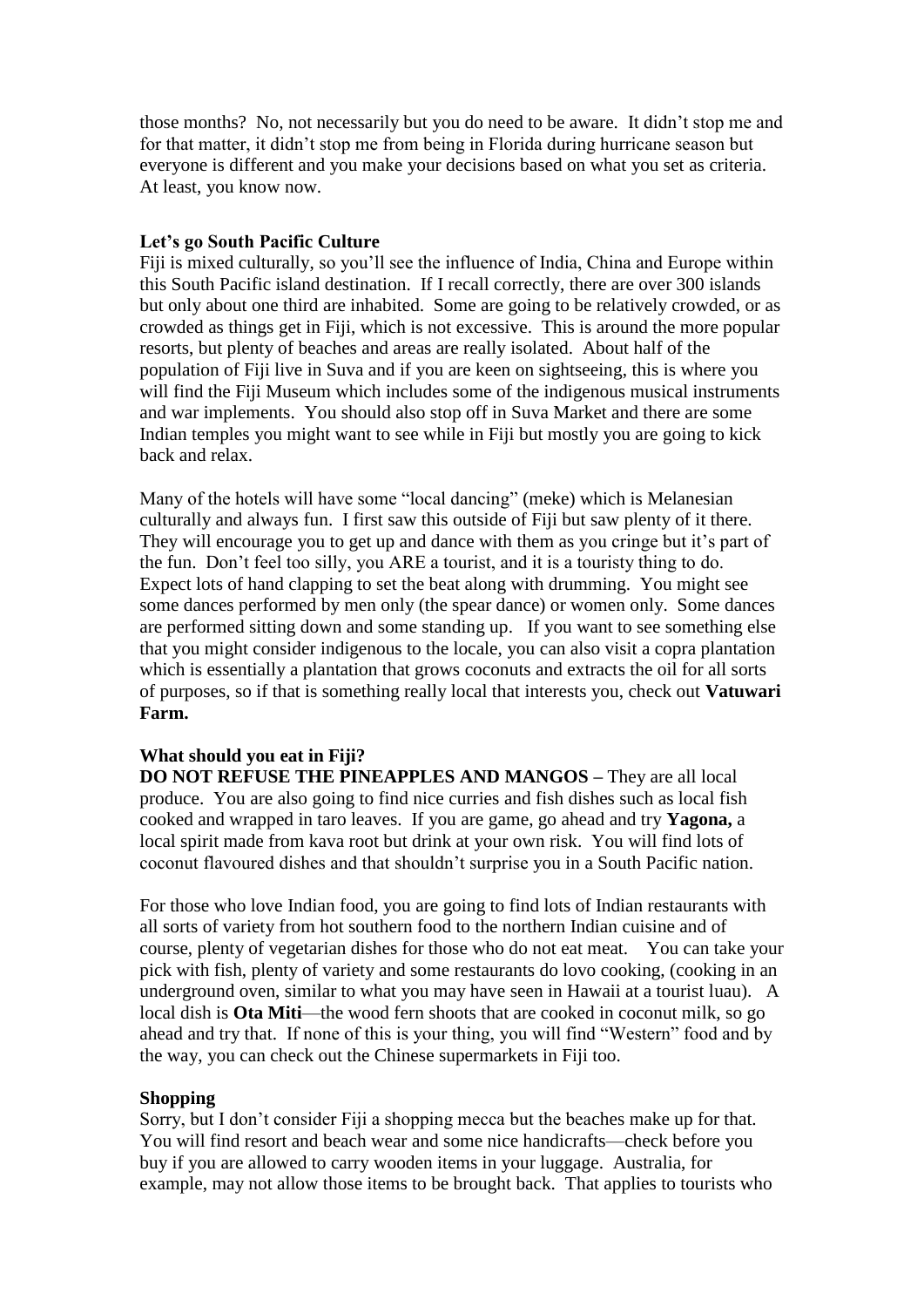are stopping off in Australia too and in case you don't know, you had better be honest on the customs form because they x-ray your bag on entry and they will find any suspect items. If you were less than honest, well, you could be fined and quite heavily. Odds are that most things will be allowed in but not if you are dishonest so be warned.

I have not bought pearls in Fiji although I have in other places and I know that many people do buy there, especially the black pearls which are typical of the South Pacific. What you will see are yellow pearls locally called "Fiji Gold." So if you're in the market for pearls, Fiji might be a good place to buy.

# **Get Active If You Can**

If you like water sports, you will find some of them in Fiji. Some, not all. Kayaking is very popular between the small islands and a nice way to get around so make sure you do some of that while there. For the divers, well, you're in luck because Fiji is a major dive site. I don't dive so I am not going to recommend any particular service or school but you will find plenty of them. Even as a non-diver, I know that one of the most popular sites is between the islands of Vanua Levu and Taveuni because of the soft coral, so if you are interested in diving, this is probably one of the spots you are going to want to check out.

You are not going to find surfing in Fiji and this is primarily because of the many coral reefs. Instead, you are more likely to find lagoons, not exactly Gilligan's Island, but some of them might feel that way with all the coconut palm trees. You will find great snorkelling because of the coral reefs and there is some river rafting available.

Mostly you will enjoy the beautiful scenery, the lush palm trees, lovely beach and turquoise to deep green colored waters. You are in Fiji to relax, not run yourself ragged and you will relax and de-stress.

I should point out to families a key point. You are not going to find water parks, amusement parks, etc for kids. That does not mean they won't have fun because mine certainly did but you should consider a family oriented resort that explicitly runs a children's program. The Fijian people like kids which helps and the resorts will keep the kids busy and entertained. My kids had a wonderful time at one place where all the kids would head off with the children's program staff to a "Buri"—something that looks like a grass hut. I also had a less than fabulous experience at another place although the kids were contented enough.

Some resorts are specifically for honeymooners, or at any rate, adults only and will not cater to kids so be careful when you make any booking if you are looking for family geared atmosphere. I should also point out that you want to know where the island or resort is and how to get there. I made the mistake of having to get into a small plane with little kids to one place and I was terrified; I am afraid of small planes anyway, and there were no seatbelts for the kids. I hope that has changed. I insisted on taking a boat to get off the island—refused to go through that plane business again but some people might love that. Just giving you a fair warning.

**Denarau** Island is the one where you are likely to find family resorts that will cater to kids. That doesn't mean they aren't suitable for adults, too, but thinking in terms of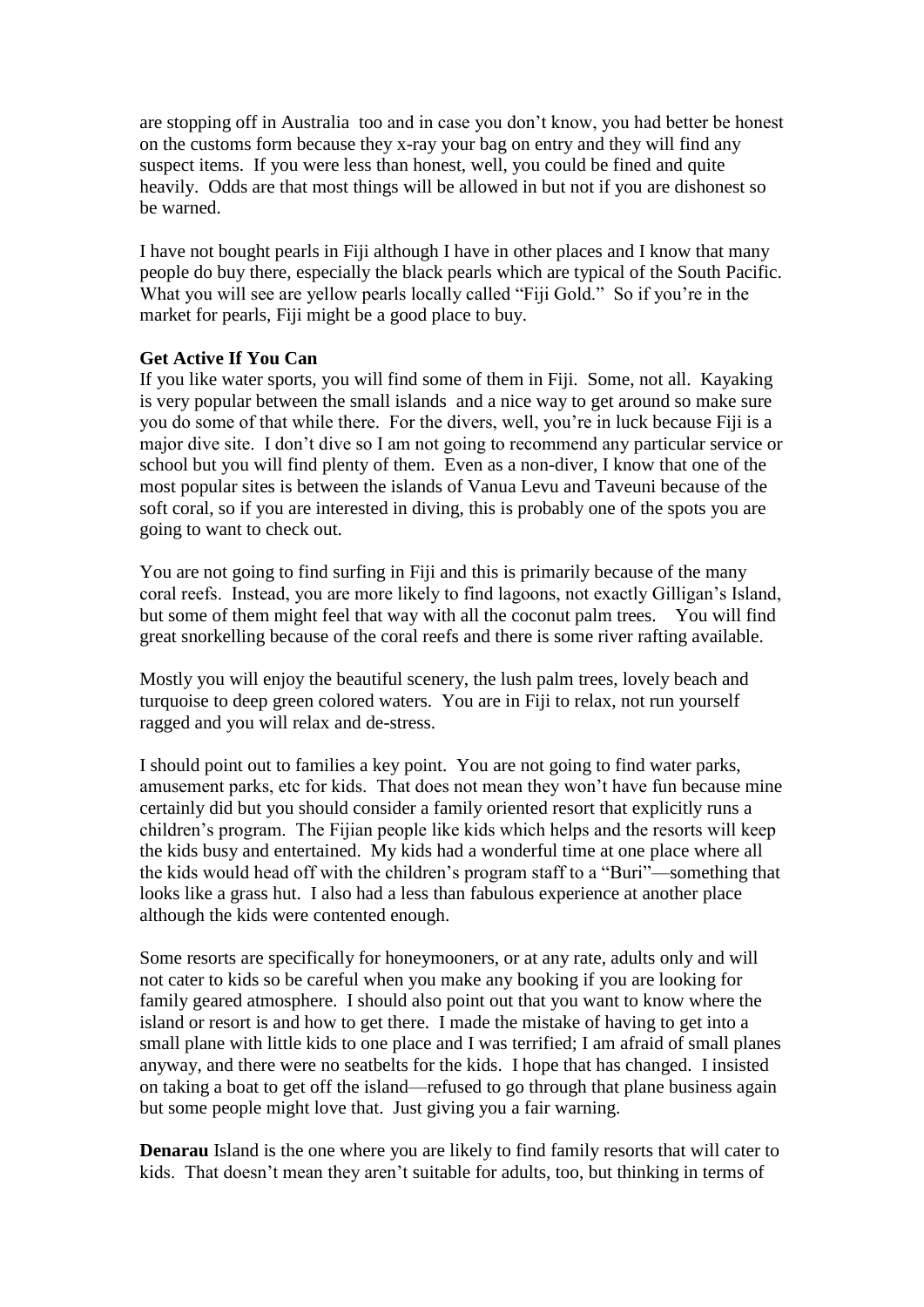family, this is the best place to consider. They have all the services you would expect, swimming pools, tour programs, etc.

I've heard, but not seen, that **Treasure Island** has a very good kids' program with miniature golf and nature sorts of activities where kids can see baby turtles. I am not going to name the resort, but I stayed at one in the Mamanuca Islands of Fiji and I hated it. It was dirty, the staff was lazy, and I couldn't wait to get out of the place. I hope it has changed, but again, pick and choose very carefully. You might want to think about choosing the better resorts rather than budget but that has to be your choice and some people don't mind that kind of thing. I draw the line at towels with big holes left in the guest rooms. That is not common but it happened at this one place and ruined the few days there, on top of the dirt, rotten staff attitude, and screening inappropriate movies for kids with violence and terrible language, etc. I am sure the staff chose movies they wanted to see rather than think of the kids. I was more than happy to get on to the next stop which was wonderful on **Denarau Island.**

Mostly, you are going to enjoy the water, the slow pace, the beautiful scenery, and laid back atmosphere. So go with the idea that you are in the romantic South Pacific, going to have some fun but also relax and you will have a great time.

# **The Original Beach Party: Malibu, California Copyright: Laura Hernandez 2011**

This entry has been contributed by writer Laura Hernandez who is the original California Girl. If you dreamed of Malibu, imagined you were Gidget, wished Brian Wilson and The Beach Boys were singing about you, you're a California surfer girl at heart. Laura is the real thing so enjoy your time on the beach with her! Before she gets us going, here's a little bit about Laura.

Laura has a Master's in Cultural Anthropology and is a Law School graduate. While still in law school she worked as the Death Penalty Law Clerk in a Public Defenders' Office in Southern California. She writes about those adventures and integrates stories about growing up on a horse ranch near the beach as the eldest of many kids, and the only blonde in a half-Mexican family.

Despite having more education than people should be allowed to have, she tries to maintain her sense of humor, writes almost everyday around her full time job, kayaks in the summer; and only occasionally sips coconut rum through her Mickey Mouse bendy straw.

She tries to find time to surf in Hawaii since she noticed too late that there is no beach in her Northern California town. She is a member of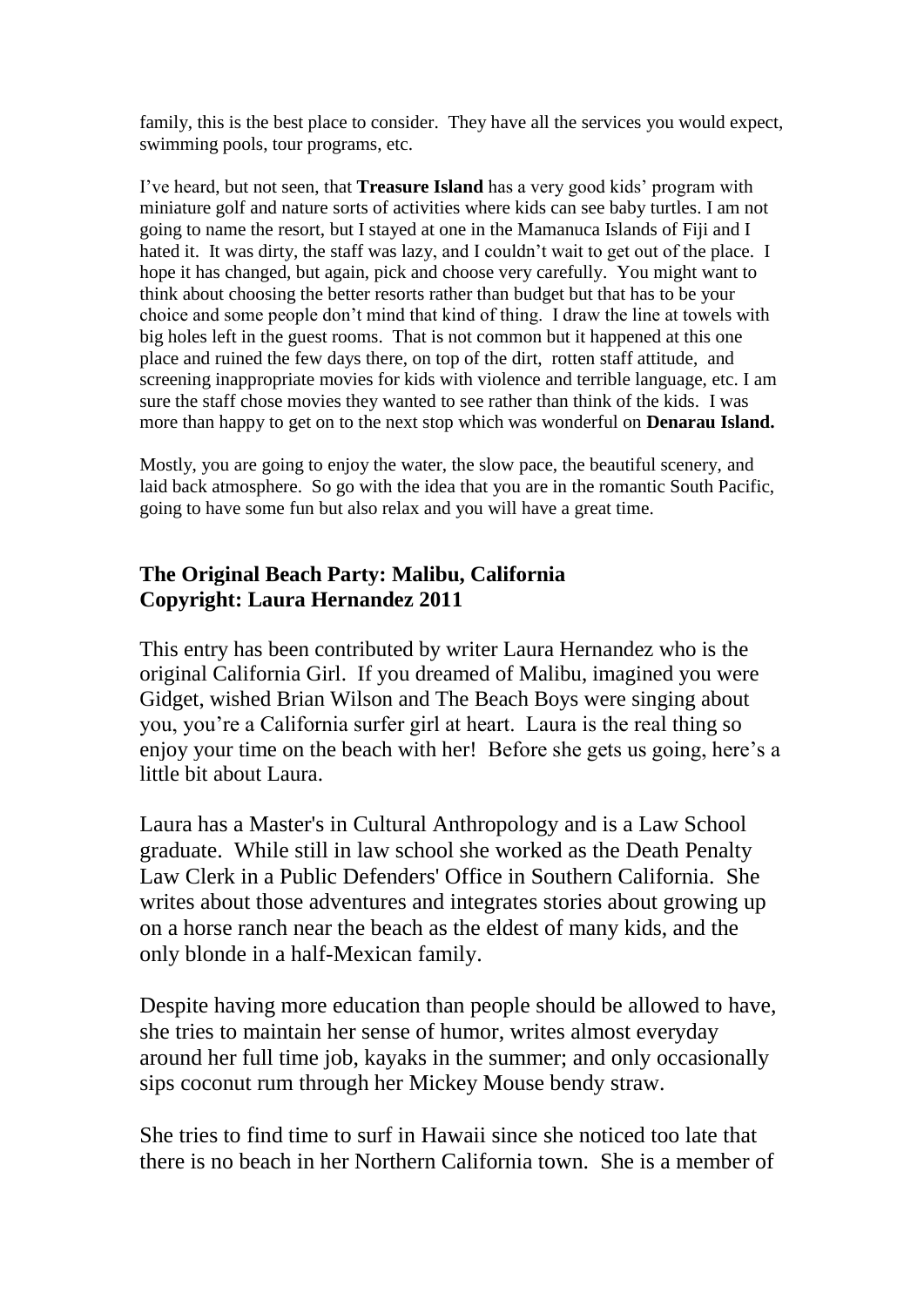Sisters in Crime and is a member of the Board of Directors of Writer's Forum in Redding, California.

# **Beachy: California Dreaming**

Copyright: Laura Hermandez 2011

 Malibu Beach is the beach of my childhood and the beach of my dreams. Maybe yours, too.

 When I was a kid you got to the beach by parking parallel to Pacific Coast Highway; a crazy, screaming zoom into the shoulder of a fast moving, two lane road where you could easily get creamed by a Mercedes or karoomed off the road and into the sea! Then you walked about 4 blocks worth through a swamp with stinky puddles and cattails along the dirt path to the sand. And yes, you carry all your stuff. No snack stands, no drinking fountain. No lifeguard.

 Malibu has been cleaned of the swamp now. There is a nice, paved parking lot (\$10 to the guard shack or to the unattended box—you will be ticketed by cops if you don't have the top of your parking envelope on your dashboard). There is a nice smoothed out dirt road with bridges to the sand. It's still about 2 blocks worth to the sand.

 There is a dirty little secret to Malibu, though: it's not a great swimming beach. There are, and always have been, hundreds of smooth rocks for a hundred yards from the wet sand to the water and beyond. The surfers are way beyond the rocks, and that's the way they like it. The waves are the long, slow rollers that are great for everyone to learn and get good on! But the sets of three, have a long space of nothing in between, and the wait can seem too long. There are no teachers organized there, no place to rent boards, so you bring your own from somewhere else. When I was a kid, girls weren't really allowed to surf. The boys would make fun of you, knock you out of the way on the water or just threaten to do that. So I didn't learn until I was an adult and I learned in Hawaii. That will be another article!

 There are no restaurants on the beach side of Malibu. You can walk the ½ mile to the pier, but restaurants come and go there, so bring your own food and drink. As with most California beaches, no booze. Save your coconut rum with your Mickey Mouse bendy straw for home.

 Malibu is for watching people. You can see movie stars, and if you can keep the secret, and be "cool" I'll tell you how. When the tide is low, and you grimmies (novices) can tell that because there is more wet sand, more shore rocks exposed; the chain link fence to the right of the beach is up off the ground and you can walk upright, under it. This gets you to the beach of The Colony, where the gated community of the rich and famous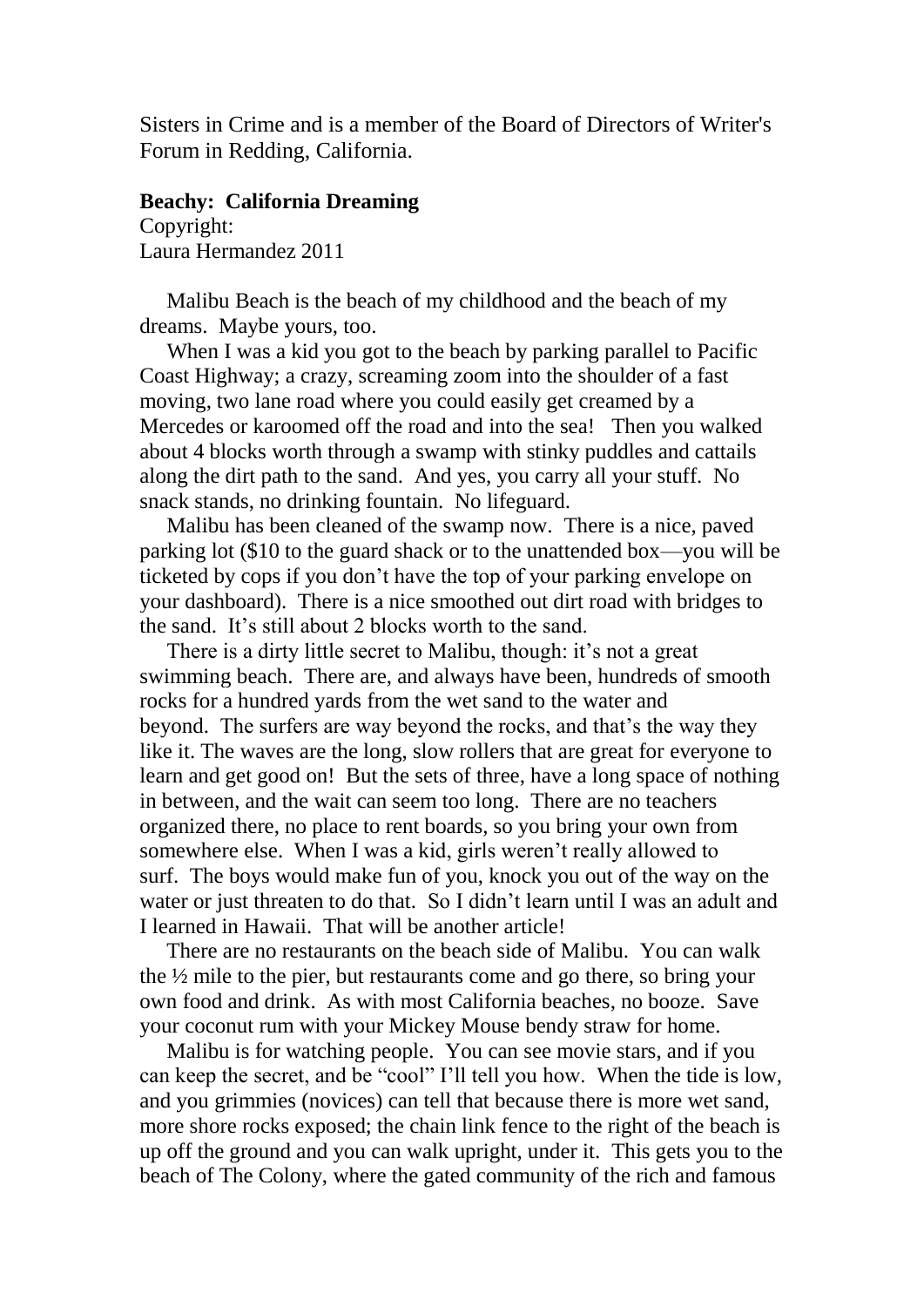occupies the land. This is "private" property, but if you are "cool", meaning you don't scream, and ask for autographs, you can walk on the wet sand, not the dry sand, and see who you can see, gawk but keep walking, and dream of belonging there! The wet sand is public, which is why you must stay on that. Since the tide is low, you are not in much real danger of getting swept out to sea by a rogue wave! You can walk for about two miles to the cliffs, and see some of the most beautiful beach homes you've ever wished for! When you see a movie star, act like a neighbor and just say "Hi!", and leave it at that! No, "I love your work!" or anything like that! It's gauche, and not cool, and you might be asked to leave before you get a chance to explain the "wet sand/ dry sand" rule, and you would be embarrassed. No pictures, either, don't be a jerk!

 There is one Life Guard shack on Malibu now, and I think being a CUTE GUY is a job requirement, so dress accordingly. Tell your mom (and mine) to leave the hat with the green, built- in sun visor at home. Ya gotta wear a bathing suit of some kind. Mostly, Speedo wear is OUT for guys, and board shorts are good for everyone. Walking around on the sand is required, so don't leave valuables on your towel as they might not be there when you return. You can do your hair big, since you might not want to brave the rocks to swim! I've always got my make-up on, so you can, too!

 People from all over the world come to Malibu, and saying "hello" is welcomed. You won't find a lot of shells on the beach, but it's OK to take home the few that you find. Since Southern California has such a mild climate, Malibu is great during the winter. I've spent many of my January birthdays on the beach in the sunshine. The water is cold then, "refreshing" in the summer. Whatever time of year you go, you'll feel like you've arrived on a little piece of paradise, famous for who goes there, and now it's famous because you have been there, too!

Thanks so much to Laura! We're off to New England, home of the Yankees (not the baseball team), birth of the American Revolution with lots of other American history popping up almost everywhere you go.

Your Cape Cod Quiz:

The best place for a whale sighting is:

Provincetown Lighthouse Stellwagen Bank Nantucket Island Martha's Vineyard

The roughest waves on The Cape are: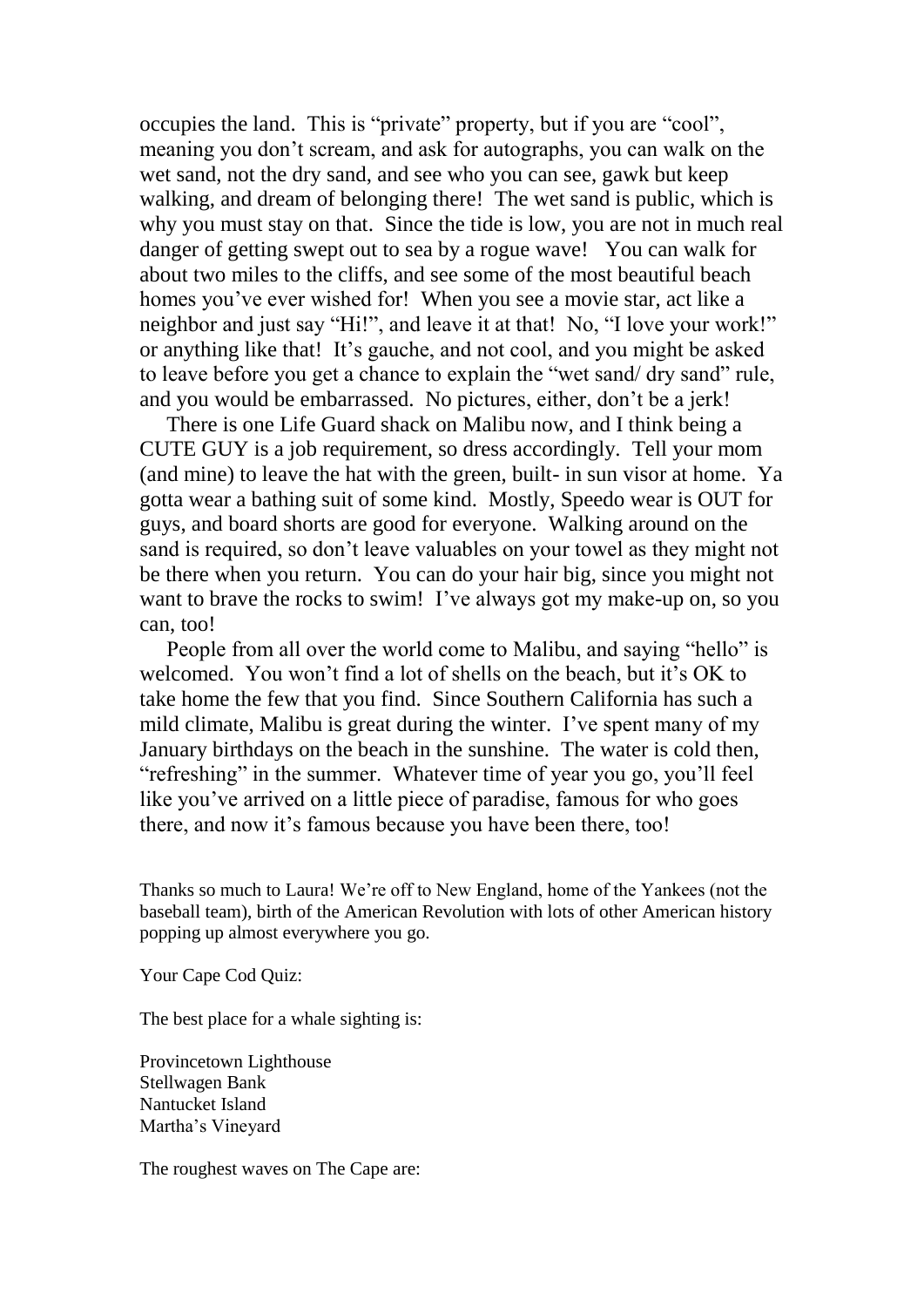The beaches along the sound The beaches along the bay The beaches along Atlantic Coast All of them are pretty rough

Wicked in this part of the world means:

Vile Magical Supernatural Very

The travel time by ferry or boat to Nantucket is about: Seventy-five minutes Sixty minutes Half an hour Two hours

A chowder is: A local term for a stupid person A dairy based thick soup A non-dairy based thick soup A generic term for soup in New England

# **NEW ENGLAND'S PLAYGROUND: CAPE COD**

Dunes. Rugged coast. Spectacular scenery. Old towns and villages, at least by American standards. If that isn't enough, New England has some gorgeous beaches. Everyone has probably heard of Nantucket, Martha's Vineyard, and the many Cape Cod beaches. There are also beaches north of Boston, as you head up to Salem (a stop I *definitely* recommend for sightseers if you are in the Boston area, including The Witches' Trail—some might be corny, but you can't get away from the Witch Trials in this town let alone the many shops and their merchandise capitalizing on the town history, as if you forgot, Nathaniel Hawthorne and The House of Seven Gables. North of Boston is Swampscott, Gloucester, Rockport and Marblehead and you will find more beaches all the way up the coast through Maine. The only catch, and it might not be one for you, but it is for me, the water is cold and I do mean cold. This is not the gentle Atlantic surf further south; this is frigid, rough water and not for the fainthearted.

I can remember a miserable, steamy hot summer in Boston and my sister and I felt we had to find somewhere cool because the city could have qualified as a stop in Dante's Inferno. We went down to Plymouth which is about 30 miles from Boston. (Yes, the Pilgrims' Plymouth) ran into the water and screamed. It was so bitter cold we couldn't stand it more than a minute (No wonder she ended up in Florida after that  $\langle g \rangle$ . Ran out to the beach, dripping sweat with the heat, back to the Siberian temperature water and went back and forth all day looking like we were crazed. No middle ground; it was either broil or freeze.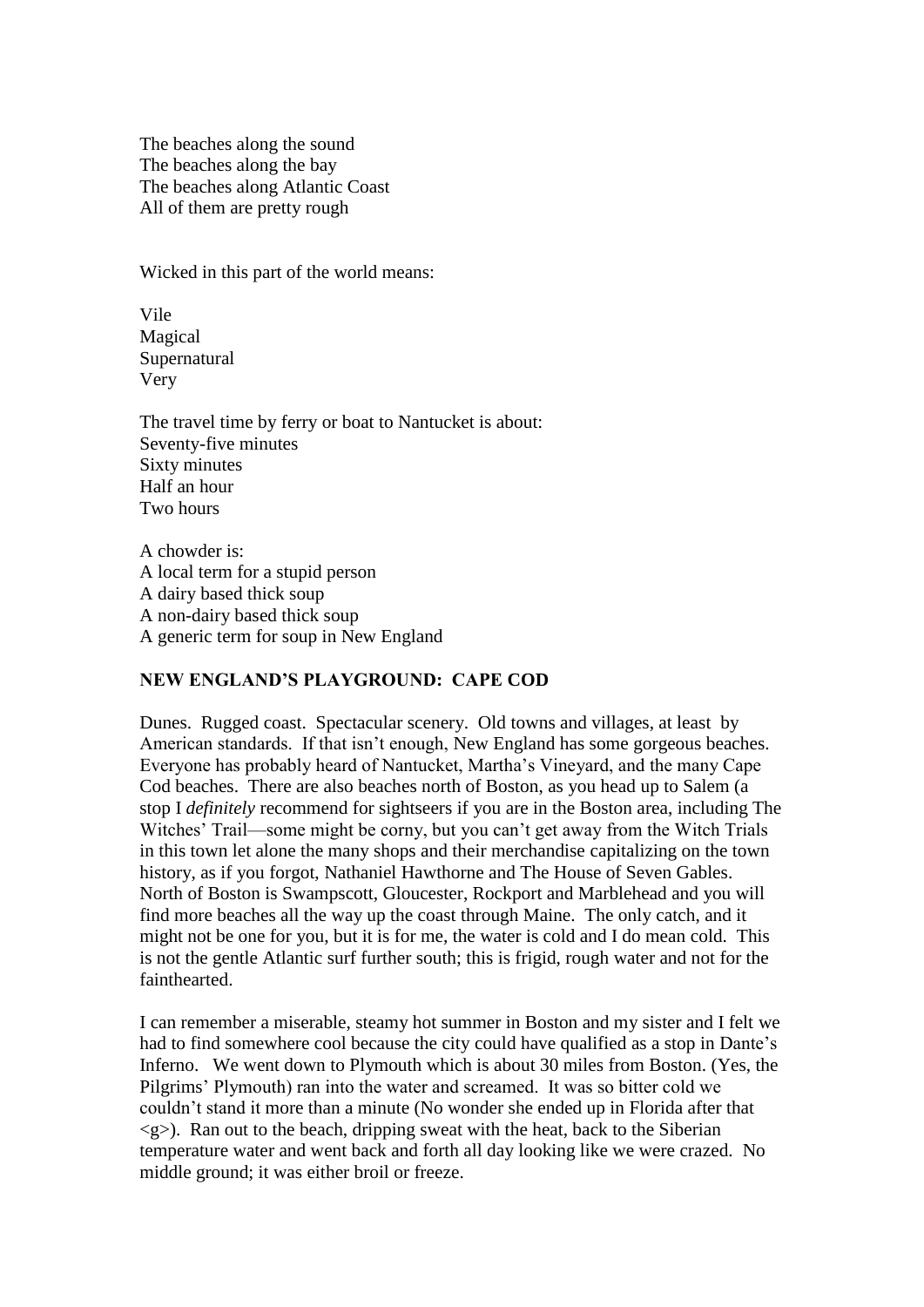Fortunately, Cape Cod is not quite that cold and it offers many beaches to choose from. Come late spring or early summer, when I was a student which was long ago, anyone who had a car in Boston among my friends would round us up and we'd head down to The Cape (you don't say Cape Cod there, it's The Cape) which is a nice ride and very doable in one day back and forth. (About 60 miles from Boston.) My Jersey girlfriends would make the annual pilgrimage to Boston to do the same thing and we all always had a ball because The Cape is great. Many students look for summer jobs down there and it jumps with tourists during the summer but there's enough room for everyone to spread out. So what's so great about Cape Cod anyway?

#### **Bayside, Sound, or Atlantic Coast?**

You are going to have fun finding your beach because you can choose from so many from Barnstable to Sandwich to Falmouth. Just listen to those names, so typically New England. Our favorite was Hyannisport but you will discover your own.

The Cape can be divided into 3 distinct areas, the Upper Cape which is the section closest to the rest of Massachusetts (this includes Woods' Hole and Falmouth and has the ferry connections to Martha's Vineyard.) The Middle Cape which has the warmer water beaches, and the Lower Cape which reaches to the end of the entire cape at Provincetown.

Effectively, The Cape is a peninsula with coasts along Cape Cod Bay, the Sound or the Atlantic Coast. Like Sydney, Australia where there are Oceanside and Harbourside beaches, the cape also has different sorts of beaches and waves, depending on which side you are on. Now that you have your geographic bearings, you should be aware that the beaches that face the bay are the least likely to have much surf, so if you are with young children, this should be the safest area for them. Beach is never safe for kids, no telling what they can get into so you still need to be vigilant. The beaches on the south face towards Nantucket and have waves but nothing really large. If you head towards the beaches on the Atlantic, you can expect waves and most likely an undertow so make sure you take precautions because you can get caught in that undertow and even a strong swimmer can get into trouble. Some beaches are private, or more accurately, resident beaches, but there are plenty of public beaches with parking and yes, you pay for parking. Did you really think you wouldn't?

# **Anchors Aweigh**

It always seemed to me that everyone in New England must be a sailor, something genetically coded into their DNA because there were and are boats everywhere. It's a beautiful sight to watch those sails out there and the continual movement and motion. If sailing is your thing you will find plenty of that at The Cape as well as other sea craft if you don't know how to handle a sailboat. Alternatively, you could take a lesson. I dunked my friend who was teaching me. Turned around and suddenly he was gone! Panic, hysteria, I've lost The Skipper and not even Gilligan to bail me out of this mess  $\langle g \rangle$  and then his head popped up beside the boat. No idea how the heck I did that, just sent him overboard, but I left the technicalities of sailing to him for the rest of the ride.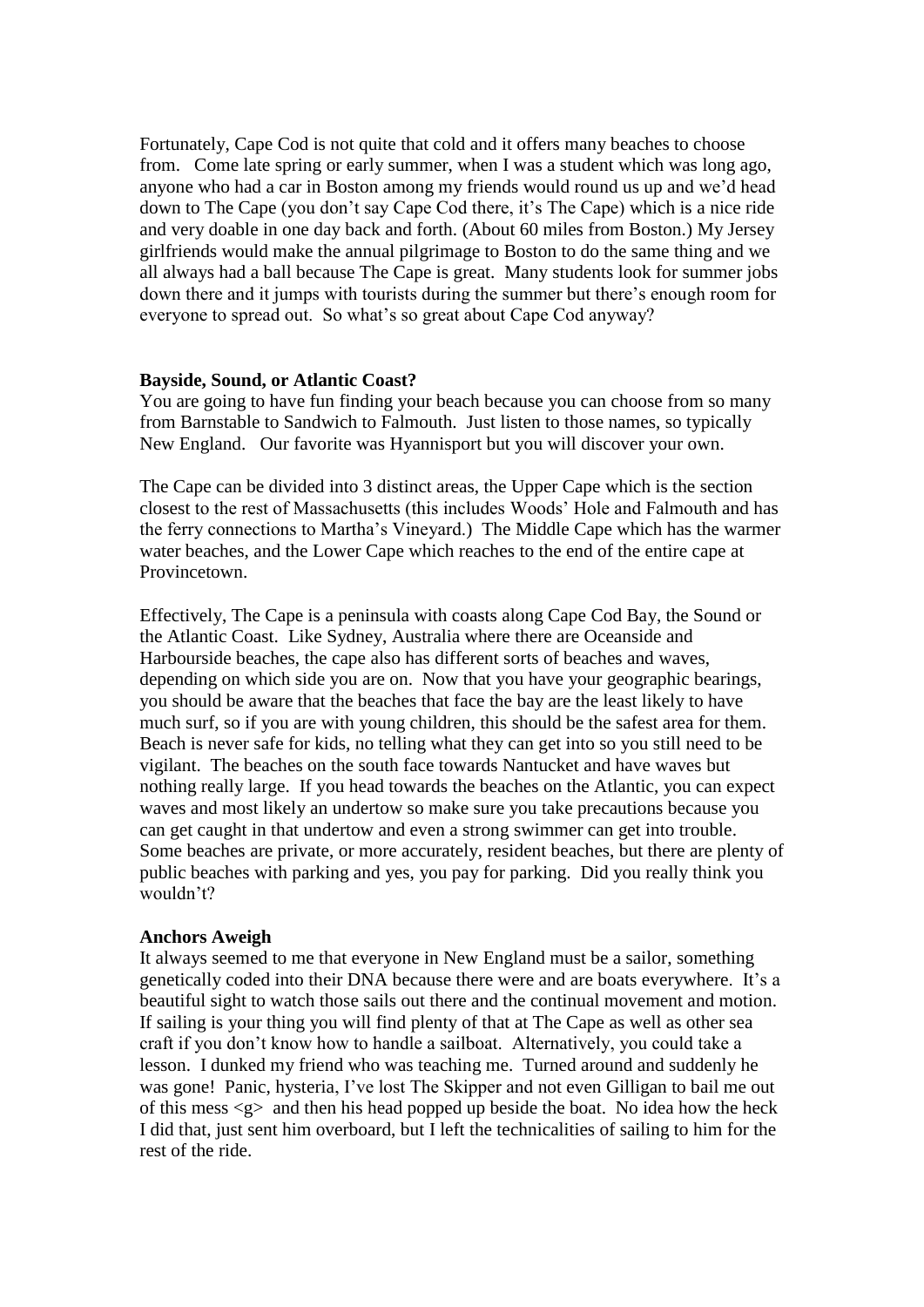You can do local cruises on The Cape, I know that some boats leave from Hyannisport and there are other places that will offer some sort of boating excursion, or you can go on a four hour boat ride around The Cape and some of those excursions will include a meal. You can expect on some of these tours to see lighthouses and "Mayflower II." There are also whale sighting trips and if you get lucky, you might see a variety of whales and maybe even some dolphins which is fun. Best chance of catching a sighting is around Stellwagen Bank. If you want to get a look at seals, then head to Chatham, where you can get a boat to Monomoy Island. Chatham, by the way, is a nice town to stroll.

For those who enjoy parasailing, head to Yarmouth. You will also find banana boat rides in that area too. Of course, you can just take the ferry from Woods' Hole to Martha's Vineyard which is a lovely ride. Deep sea fishing? I don't do it but you have come to the right place and you will find boats for hire, charters, or organized fishing expeditions. I know for sure there are boats in this business in Hyannisport and you can bet there are plenty of others available around The Cape in general.

Some beaches are considered more hip than others although I have never figured out why. If hip is your thing, you'd better check out Nauset Beach. To me, it seems far too crowded but that might be just what you are looking for because you know you are cool. On the other hand, if you are looking for the best beach for families and activities, head to Nantucket because you will find volleyball nets, playgrounds for little ones, boat rentals, windsurfing, and some fairly calm water.

If you are taking the ferry or other boat services to Nantucket, you can figure on about a 75 minute trip each way, so plan accordingly. If you are doing a day trip to Nantucket but not staying overnight, check to see if you can get free parking as a customer of whatever line you are taking because you often can, so take advantage.

If you prefer being a landlubber, there are lots of bikes for rent and biking trails and it is not a bad way to get around if you are sure your legs are going to hold out over the distances. You can rent bikes in loads of places from Chatham to Brewster to Buzzards' Bay. Don't forget to check out a lighthouse somewhere in your cycling (or driving around) because there are working lighthouses on The Cape. There's something quite magical and romantic about them and you will find them dotted around the area.

# **Antiques, Art and Crafts**

If you are interested in more culturally minded pursuits, loads of people head to The Cape for antiquing. Now look, nobody get offended here, but I wouldn't know a Queen Anne from a Queen Latifah. I only know antique means second hand <g> but there are plenty of people who can think of nothing better to do than browse all the antique shops around The Cape and I am sure they know what they are looking at, the value, and how to bargain. It's like multiple re-runs of Antiques Roadshow at The Cape, believe me.

Provincetown has long been known as an artists' colony but you will find artisans, craftsmen or women, and galleries in most of the towns. You will also find barns and even attics housing the works of local artists so have a browse and enjoy. Typical crafts could include pewter, bird carvings and glass blown items among many others.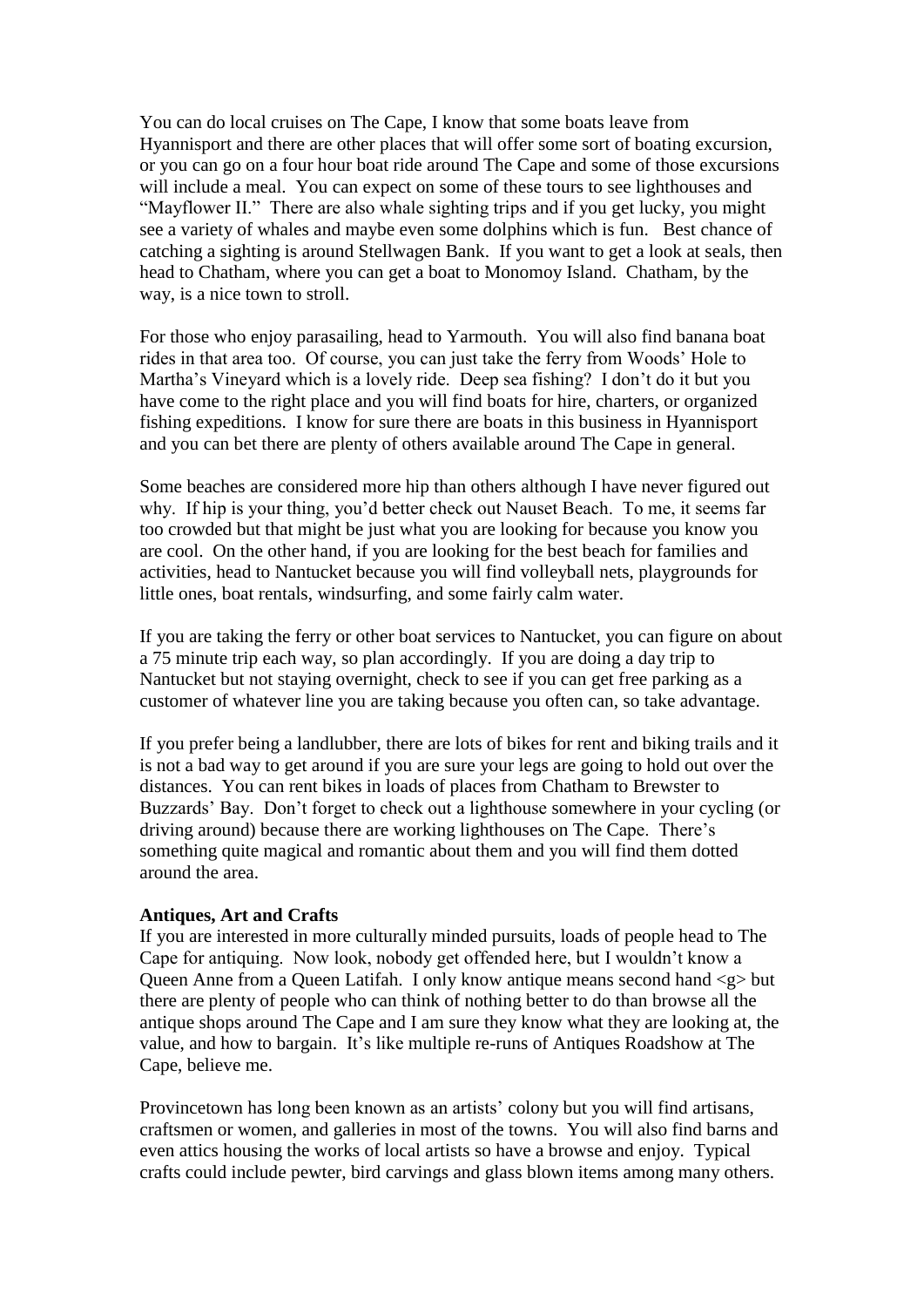Sometimes you can stand and watch them as they create which is always intriguing, or at least, to me it is.

The Cape Playhouse is a recommendation for catching theatrical productions. This is supposedly the oldest summer playhouse in the US. A lot of actors who went on to fame performed here which is still considered a great place for summer stock. No guarantees you will see a performance by a relatively unknown who goes on to become famous but if you want to catch some summer theatre, then it's still the place to go.

Finally, if you hit a rainy day, don't despair. Remember that many of these towns are around 400 years old and they are proud of their history so spend some time finding out about the early settlers. Head off to the Natural History Museum in Brewster and if you are with kids, ask about the kids' programs which include nature walks. You might be interested in the Woods' Hole Oceanographic Institute which is world famous.

# **Yankee Cooking**

You are going to find any kind of food you want but most people who come to New England want to try some of the local cuisine and it's a given that you should try seafood, mostly commonly clams, scallops, haddock and/or steamers, cod and Atlantic salmon, among the choices. I won't tell you what to choose because it might depend on your taste. You will have a choice of broiled, fried, baked, steamed or fish cakes so you should find something that appeals. I have always enjoyed the haddock and scrod but that's me. If fish is not your thing don't worry, you'll find anything and everything to eat on The Cape.

Don't expect food to be heavily spiced because it isn't but they make up for it with nice apple based desserts since apples are locally grown in Massachusetts. You will find a lot of blueberry desserts too although the berries might not be local but come from further north in Maine. The cranberries are local so make sure to have something with cranberry that you wouldn't get at home.

Dairy is also considered a traditionally strong component in New England or "Yankee" food and you can expect to find a lot of "wicked" (see note below about local expressions) ice cream parlors.

If you are a soup eater, then you should try any of the local chowders, whether clam, potato, corn or anything else. A chowder is a generic name for a thick soup or stew, that real stick to your ribs kind of soup, not a light, delicate offering and usually has a cream or milk base. Remember I said, dairy is a big part of New England food? My kids still eat a combination fish and cheese chowder on a cold night which combines two New England staples and we think it is a full meal in itself without anything else. A chowder is satisfying, filling and just scrumptious.

The biggest problem with The Cape is its relatively short season. On a busy day in summer, it would not be unusual for thousands of people to flock into the towns and for traffic to back up. Go back after the season and everything is empty. Of course, it's also pretty cold and going to get colder. A lot colder. For the local residents, this is just something they endure with varying degrees of grace because the fishing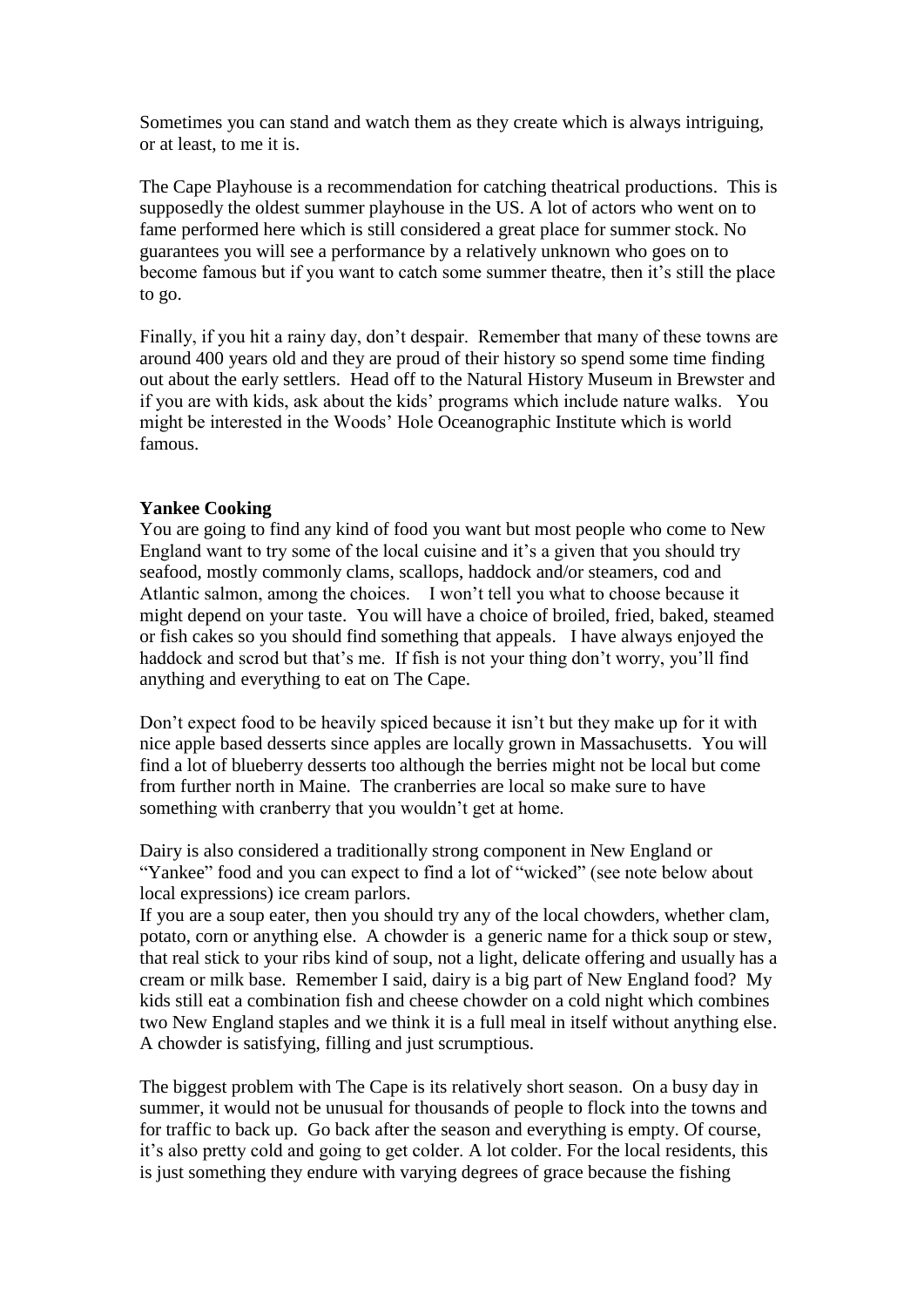industry is dying or dead and they need the summer tourists. Have some patience and you should be fine.

# **It's Wicked**

Like many places in the US, there are local expressions and words. You might know some of them but just in case, these are a few that you are bound to hear around The Cape.

Wicked. The first time I heard this, I genuinely thought it referred to something dire only it didn't make sense. When I heard something was "wicked good" I caught on that it means "very," or just plain great.

If you are asked if you want jimmies on your ice cream, say yes. Being a Jersey girl, to me, sprinkles on an ice cream cone were sprinkles. Not in New England—they will ask if you want "jimmies." You might know a sandwich as a sub or a hoagie. In New England, you will order a grinder.

There's plenty more to say but this will get you started on The Cape. And by the way, if you don't mind not hitting the beach, this part of the world is gorgeous in the autumn and not anywhere near as crowded, so you might consider a trip after the summer tourists have disappeared and enjoy it just as much, just don't count on swimming unless you are very brave!

# **Next stop: We're heading south to the Caribbean and The Bahamas**

Here's your quiz:

The most famous pirate in Bahamanian history is:

Bluebeard Henry Morgan Blackbeard Elizabeth Bonney

Potter's Cay is:

The local fish market The local straw market The local artist colony The best local nightclub

A local dessert you should try is: Guava Duff Mango Duff Papaya Duff Coconut Duff

Aquaventure is located at: Grand Bahama Island Paradise Island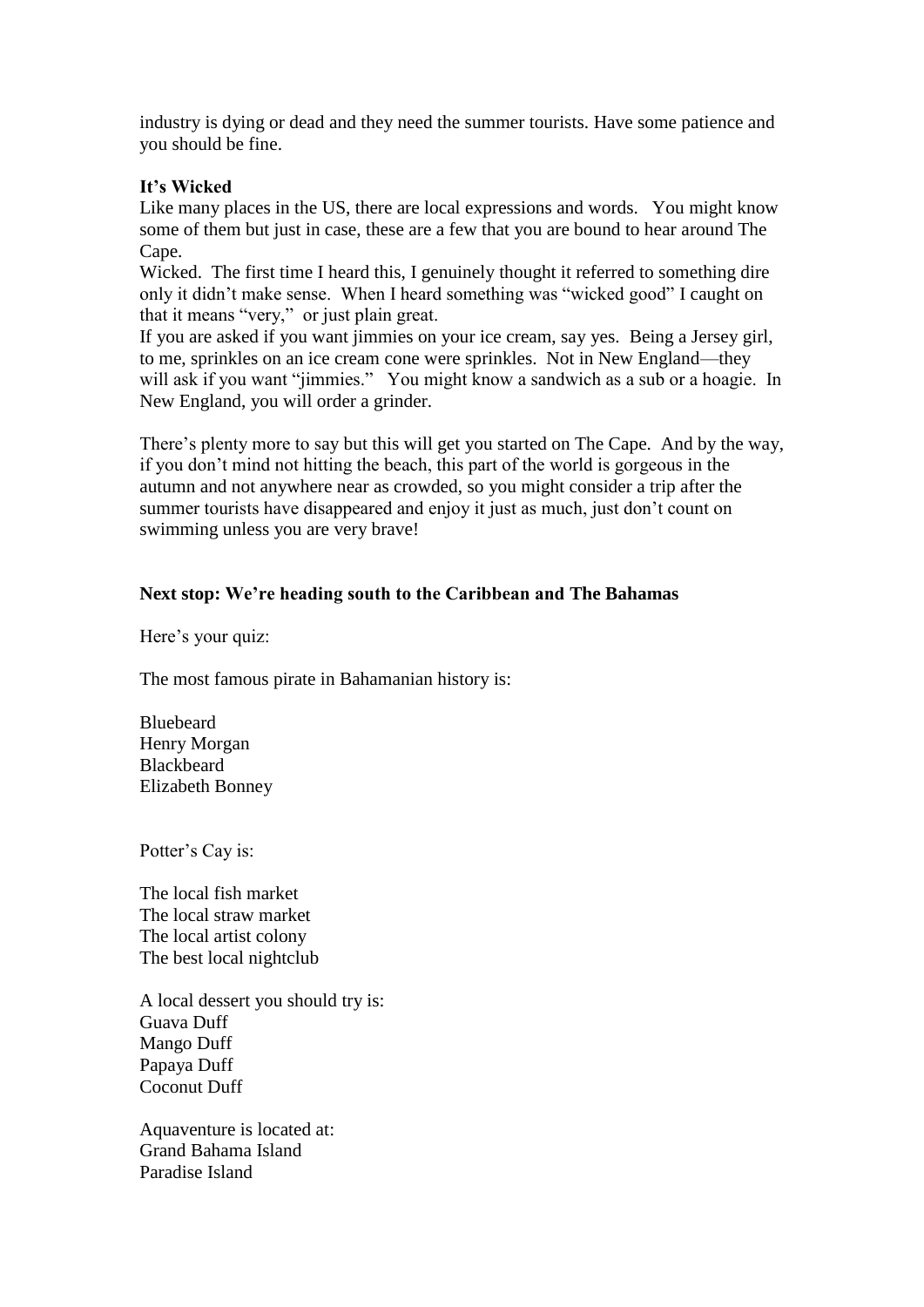New Providence Island Coco Cay

# **BAHAMAMAMA!**

I'm a little prejudiced, but I think the Bahamas are great. The last time I was there was short stay of two nights because it was part of a cruise but I've been there under other circumstances too. The Bahamas have everything, great shopping if that's your thing, and sightseeing, but most people head to the islands for the beaches and for good reason. The Bahamas are a touch of Britain and Africa with a splash of pirates in its past. Blackbeard and Anne Bonney were among the famous pirates who spent time on these islands.

These are the islands, or at least, supposedly, that Columbus first visited in the New World thinking he had found the route to India. Obviously, he took a wrong turn somewhere. During the  $18<sup>th</sup>$  century, at least 20 pirates used Nassau as their home base. It was also during the  $18<sup>th</sup>$  century that the slave trade brought Africans to the Bahamas and their descendants primarily compose the people of the Bahamas today. Former British control of the islands, which are independent, can still be seen in the left side driving and for those who are interested in the American Civil War, Nassau was an important base for the Confederate blockade runners. Between the pirates, blockade runners and all the rest, these islands have had a pretty colorful history.

You can generally expect the weather almost always to be pleasant, a bit cooler in winter but still nice. You do have to keep in mind that this is the Caribbean and there is a hurricane season.

Nassau, the capital, is home to the majority of Bahamanians. I always enjoy the pastel colored buildings; lots of pink ones and I just find them really pretty. In general, this is a laid back place with friendly people. While English most definitely is the language of the islands, it has a lilt to it and you might have to adjust to hearing it. Like most places, there is also local slang. Two words or phrases you might hear are:

Big eye—greedy

Gussy-mae- large sized Bahamanian girl (that's a polite translation)

# **Let's Hit The Shops**

Just about everyone who goes to the Bahamas ends up doing some shopping. It's kind of hard to avoid. I don't know that the prices are that fantastic, you have to really check carefully but there's plenty of shopping with all sorts of prices available. Some of the shops are, well, trashy, and others are very good quality.

Bay Street is the main shopping street in Nassau. If you are arriving by cruise ship, you can easily walk there. Just walk past all the ships parked at the docks—there's always plenty of them, turn right, keep walking and you will hit Bay Street.

This street has some well known stores—Fendi, MAC, etc. Lots of perfume and cosmetics shops, jewellery, fashion, etc. The last time we were there, my Mom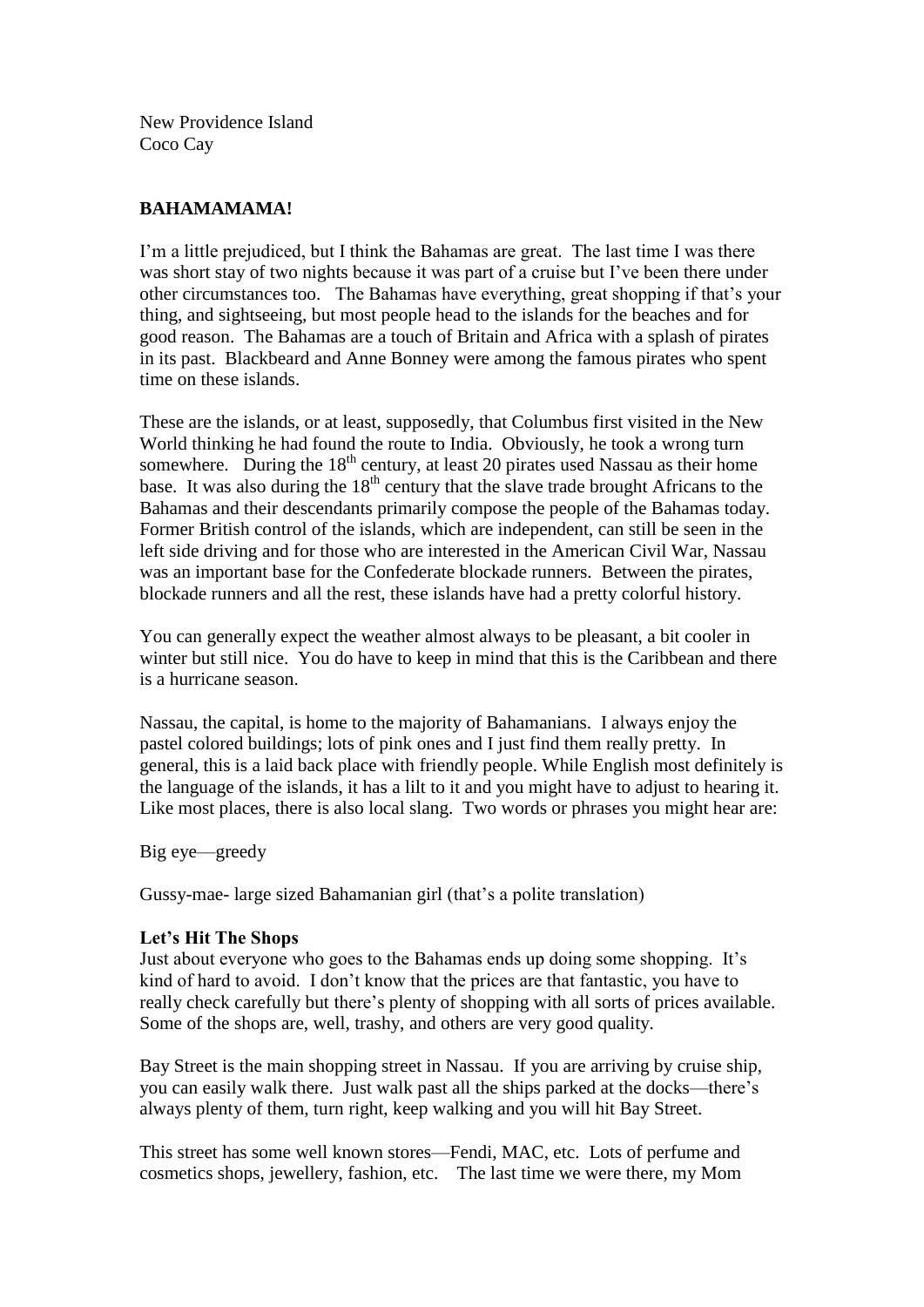insisted on going to Del Sol; their merchandise includes tote bags and tee-shirts, etc. that change color when exposed to the sun. I have a bag with a plain black and white picture on it but when I get outside, the picture starts to change and all sorts of colors appear in the drawing which always invites comments from people. It's kind of cute. Anyway, if you want to do serious shopping, head to Bay Street. If this isn't enough for you, you'll find more shops on Paradise Island and on Grand Bahama Island at the International Bazaar at Freeport.

Most tourists who are in Nassau for the first time will head to the Straw Market. I haven't been there in years to be honest and I'm not in the market for straw goods but it is a place to come, browse, and possibly buy. One thing you must remember: don't pay the asking price. You are *supposed* to bargain. Personally, I don't like bargaining and this might because of childhood incident in the Straw Market. I was a kid the first time my family went to the Bahamas, and my sister and I wanted straw dolls. Why, I don't know. And, like everything else, you bargain the price. This is my mother's best sport. She lives to bargain, tells sellers their merchandise is junk, they should pay her to take it off their hands, walks away and they chase after her shouting "Madame! Come back!" I've seen her pull this routine all over the world. Then the serious bargaining starts. My sister and I were dumbfounded, my father so embarrassed, that he slipped the woman selling the dolls some extra money in the end which Mom knew nothing about. The point is, yes, bargain at the Straw Market. You or your tween or teenage daughter might want to bargain to get your hair braided around the Straw Market area too.

You should also visit Potter's Cay which is a local fish market. You'll find lots of fish and tropical dishes available. Local dishes are made from the conch which is a shellfish. You can order conch salad, conch fritters, conch chowder and sometimes, conch stew. Conch is pronounced "konk" by the way. Speaking of food, what should you try other than conch?

#### **Bahamas Cuisine**

You can find anything you like in terms of food here. If you insist on the fast food outlets, they're available. If you must eat Italian food, French food or whatever, no problem but you should try at least some of the local food.

You're on an island and like most islands, expect a lot of fish. Local fish that you might be familiar with are red snapper (I really like that one), yellow tail and grouper. Try the local fish stew which is usually made with grouper or the chowder flavoured with rum, lime juice and tomatoes. There are also local lobsters although I have never eaten them so I can't recommend personally.Southerners should feel right at home with the fish and grits cooked with green peppers and onions which is often served for breakfast.

You can, of course, get meat but I have never ordered raccoon stew. Feel free to try it and let me know how it was.

Calorie Alert! You should try some of the desserts. I love anything with coconut so I'm recommending the coconut pies and tarts. You'll also want to try the pineapple tarts and guava duff which combines the fruit in the dough and tops it off with sauce that includes brandy or rum. None of these desserts is for calorie counters but you're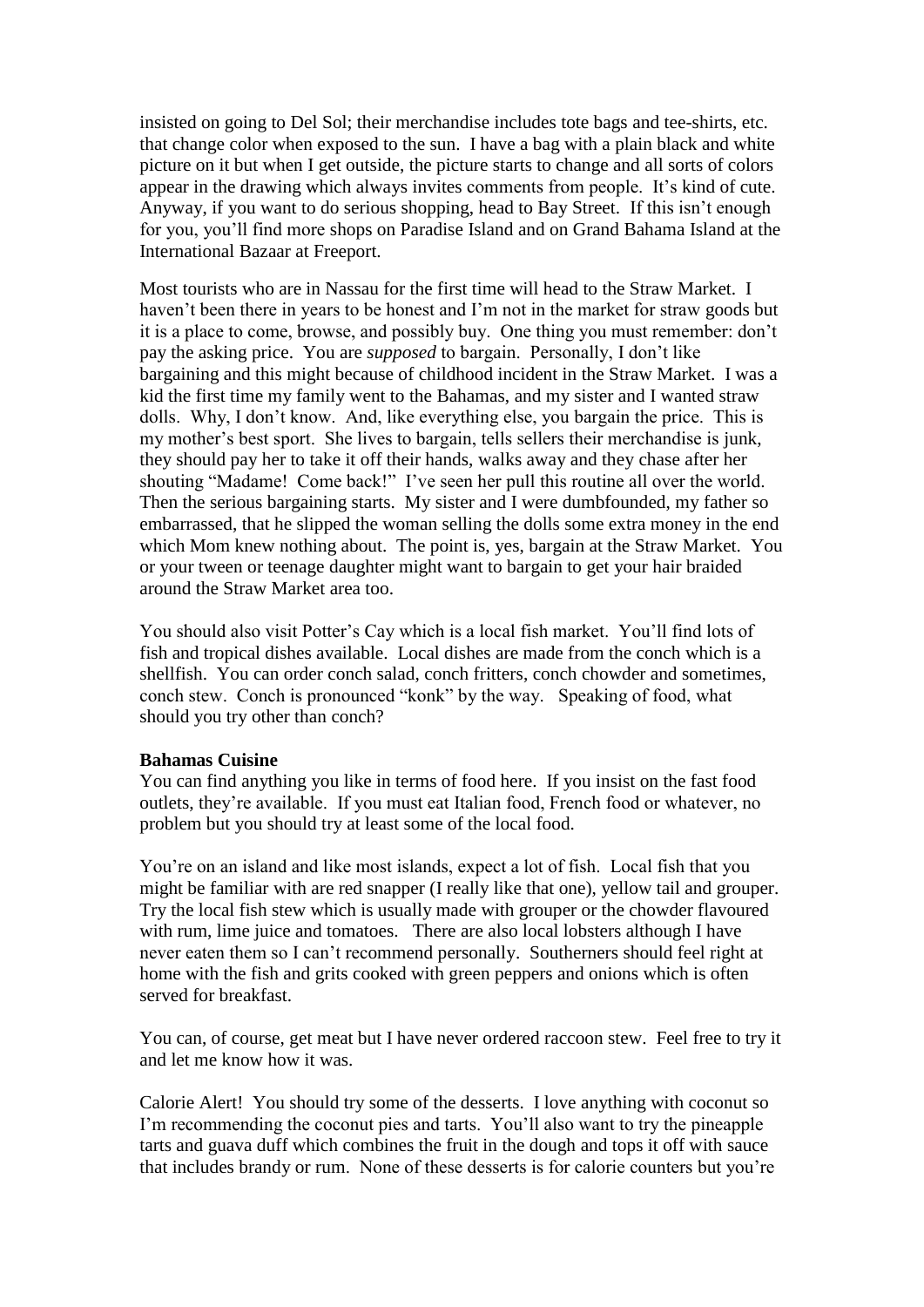going to work that off in water sports, right? Or, you could choose to dance it off at some of the local clubs but you should know they have cover charges. Finally, there are indeed casinos in the Bahamas, so if you love to gamble, go for it! You won't lose weight there but you probably will lose money if you choose to gamble. Chalk it off to entertainment and know your limits.

#### **White Sand, Dolphins and Sharks, Oh My!**

Okay, you're ready to hit the beach and those Bahama beaches are beautiful with white sand and crystal clear water. Some of the cruise ships have arrangements for visits to cays or little islands that they own or lease, I don't know which but everything is exclusive to their companies. If you are not on a cruise, you have your pick of beaches that are public. Many of the hotels have private beaches and that can be a problem unless you are staying at one of those hotels.

I am not necessarily recommending the ones around Nassau, I think there are better ones, but if you are in Nassau, there are a few that might be worth checking out. The Western Esplanade or Junkanoo Beach is an easy walk from "downtown" Nassau. Because this beach is frequented by tourists, they do have public bathrooms and change areas and there are plenty of snack places nearby. I have heard that this beach is not well maintained in the "off season" which is December-January so before you head there, find out before you are disappointed. It also tends to get extremely crowded during "Spring Break," so I urge caution before you go to this beach or you might end up hating it.

If this is too crowded for your taste, and it might be, head down to Caves Beach. This is not walking distance; it's a good 7 miles from Nassau and you won't find public facilities like Junkanoo but it will be less crowded.

Personally, I think you would be far better off heading to Paradise Island. The first time I went there, it was still being developed but that was a long time ago and it has really changed. You can be pretty sure of snorkelling, boating and deep sea fishing excursions, diving, jet-skiing, kite-surfing/boarding (which I have not tried but trying to rev up the courage to do it) and there's always beach volleyball going on somewhere. It doesn't matter if you are experienced or a complete beginner at any of these sports; they will tailor things to suit you so give them all a try.

I am not a diver but I know people who are and they say there are shipwrecks to be explored and the coral reefs that are a habitat for the fish are fantastic. The fishing charters are usually 4 to 8 hours. I don't think they can guarantee you a fish, but you'd have to be pretty unlucky not to come back with some. You can choose between shallow waters where there are likely to be more fish or go deeper. You might hook a shark but then how the heck are you going to fit that in a suitcase to take home? Yes, there are sharks in these waters; it's their habitat. If you catch some nice grouper, I would be happy to cook it up for you but I'll skip the shark, thanks anyway.

#### **Keeping the Kids Happy**

Traveling with kids means accommodating to some extent to their interests and at least some of the time, the things they want to do could be things you want to do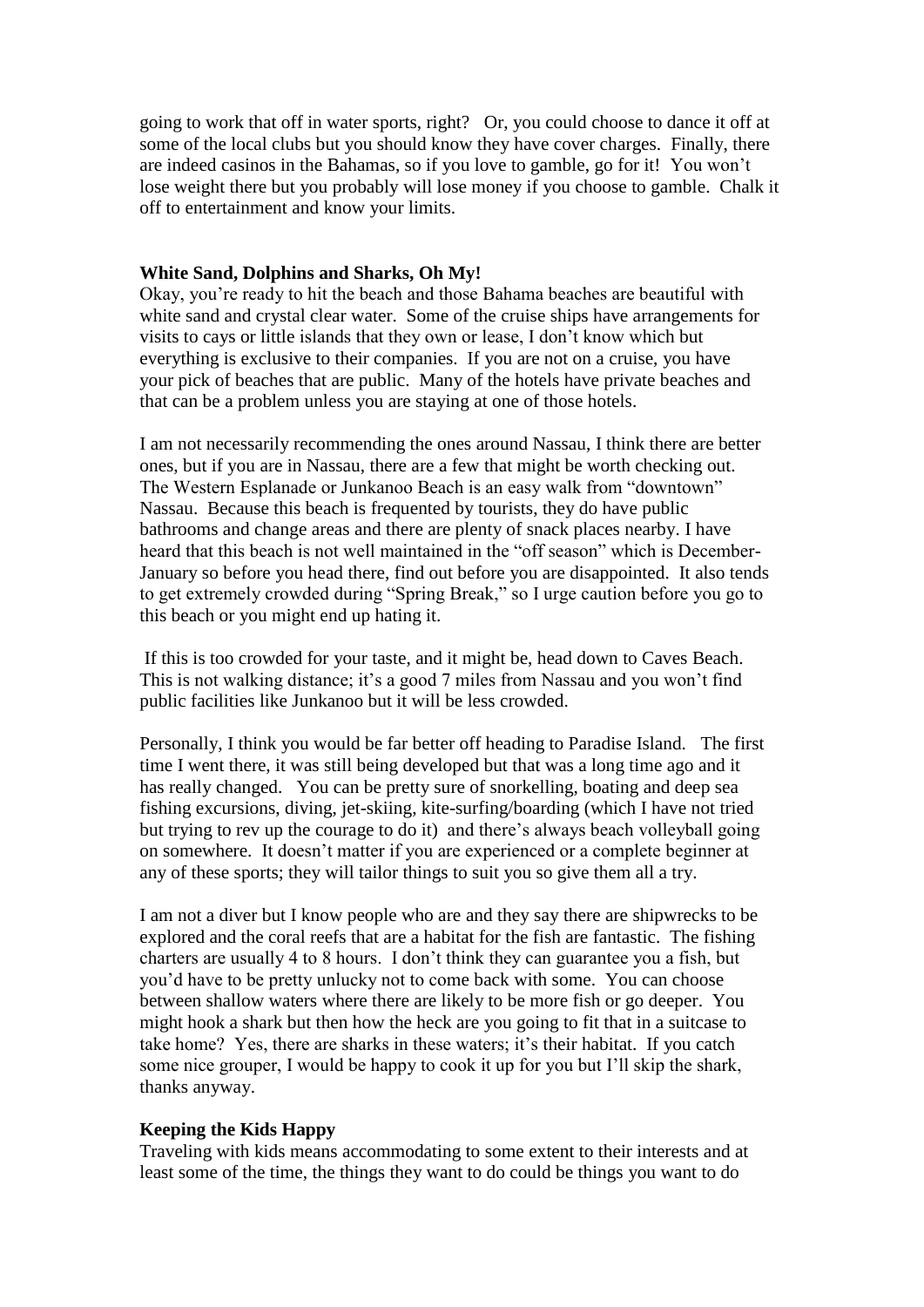too. So, if you are traveling with kids, you will probably have to go to the Aquaventure Water Park. It's a jam-packed water park with its rides, paddle boats, marine life, etc. This place has around 14 or 15 pools, wave surges, river rides and slides. It also has climbing facilities and probably everything you could want to entertain kids at whatever age from fairly young children to teens. You should also visit Dolphin Cay and Dolphin Encounters. This might not only be for the kids; the adults will enjoy it just as much. Dolphin Encounter also has sea lions, or it did as far as I know.

Paradise Beach is both public and private. The Atlantis Hotel owns a strip of the beach but parts of it are open to the public so you don't have to be a guest to use this beach. One of the nice things is the shade, with little huts to help avoid too much sun exposure. Cabbage Beach is also nice, a bit crowded at times and you can have lunch at the cafes near the beach.

If you are looking for a bit more quiet, you might try Eleuthera Island. It doesn't matter where you are on Eleuthera, you are never far from the beach. A lot of people head there for fishing but you can sit back and loaf around the beaches which are white sand and sometimes look sort of pink. There are water sports and snorkelling and diving and again, the shipwrecks to explore but generally, this is a quieter island.

There are plenty of other beaches, islands and activities or quiet depending on what you are looking for on Grand Bahama Island. I think if you plan well, you can't go wrong with a nice break in the Bahamas.

# **ALOHA FROM OAHU!**

This is a special entry because I am writing it live almost as it happens since I am here in Honolulu on the island of Oahu. I've been here before but I still love coming to Hawaii. There are so many beaches, you could write a book just about Oahu, never mind the other islands but I am just back from Hyatt Beach which is part of Waikiki where I took a surfing lesson and YES!!! I finally managed to stand up and more than one time. Okay, wiped out in about one second but I DID IT! So this entry is going to be about Hyatt Beach, the great time I had with my instructor Stella as well as bit more about Waikiki.

Okay, so you've landed in Honolulu. A few things you need to know about Hawaii etiquette. There's more than a good chance you are going to be "leid" (receive a lei) at the airport if you are being met by a friend or tour group operator. First of all, it's considered bad luck and rude to remove it in the presence of the person who gave you the lei. If you are allergic of course, that's another story. Leis are made from fresh flowers and are sold everywhere including supermarkets and given for any and every occasion—birthdays, graduations, starting a new job, etc. Weddings have special leis for the bride and groom. All of them are gorgeous. You can sometimes see people stringing them if you are interested in the art of making leis and the hotels run workshops to teach the craft. If you are in Chinatown you will definitely see lei shops and people stringing them there. A lei should not dangle from your neck, it should be worn halfway down the chest and halfway down your back. More on Hawaiiana later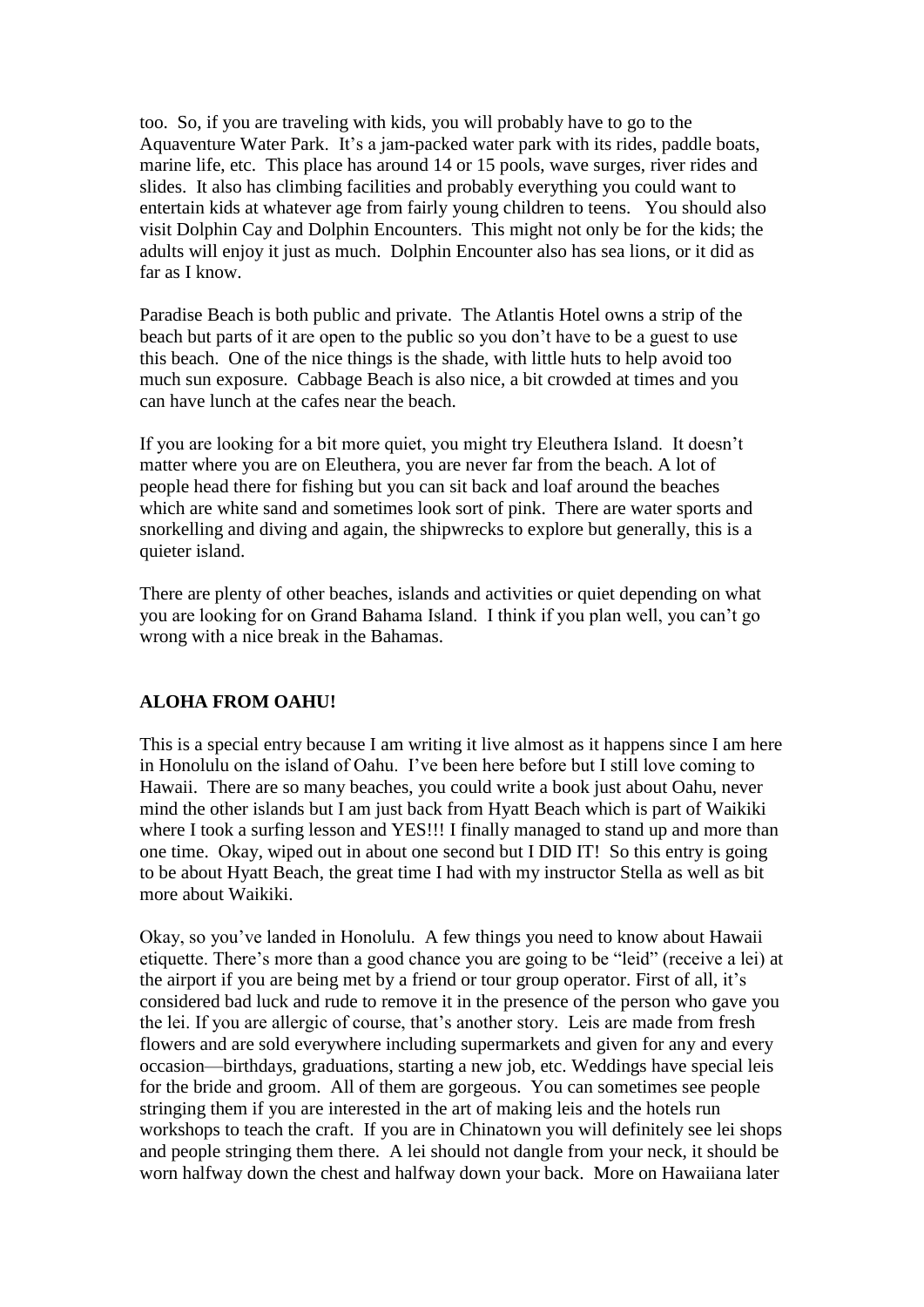in this entry but you should learn a few important words even if everyone speaks English (this is the US but a bit different to the Mainland), so here's a few you are going to hear and probably use.

I'm sure you know Aloha, which means hello and goodbye but it also implies love. Mahalo, which means thank you. I know this sounds nuts, but you will see Mahalo on all the trash bins in Waikiki and some tourists think it means garbage. Nope. They are thanking you for cleaning up after yourself and throwing rubbish in the bin. Mahalo.

Directions are not north, east, etc. They are always given as follows: Mauka— towards the mountains Makai---toward the sea Ewa-------west Diamond Head---east

Another word you may hear is Kama'ina which means a local. Hawaiian is a very short alphabet, not many letters but with a lot of "K." Undoubtedly you will come across more words, but these are the absolute basics.

Chances are, you will be staying on or near the beach, and the beach is never far away from anything on Oahu—it's an island, after all. It's getting to be that time of year (winter) when the bigger swells of surf are coming in to the North Shore and in another month or so, the big waves will be coming which attracts the pro-surfers and their big money competitions. Big surf can reach 30 feet so this is not for novices. Even pros have been killed in these events because if you wipe out, you can become totally disoriented, that is, not know which was is up and swim further down rather than up and out. For the less intrepid, sensible or plain sissies (I qualify as all of those) it also means the waves are getting smaller in Waikiki which is the other end of the island. The weather is great, in the 70's to 80's, so it isn't hot and really comfortable with the breeze from the trade winds. The water temperature is also comfortable and you don't have to wade in tentatively afraid of a shocking cold temperature.

Truthfully, there is not a great temperature variation from winter to summer. Yes, it is cooler in winter and you might need a light jacket in the evening. It is more likely to rain and flash floods do happen. Pay attention and DO NOT CROSS a flash flood warning area. People have been swept away and killed. They will broadcast continually if a flash flood is imminent; you can't miss the news. Summer, on the other hand, is cooler than a lot of places on the Mainland due to the trade winds. That's another thing to understand; the trade winds keep the weather comfortable. When they die down, and Kona winds come in which are hot and sticky, it s very uncomfortable. You can always tell if trade winds are up by looking at a flag which will be whipping around and for sure you can tell Kona wind weather. Kona winds usually don't last long but they may also bring in the VOG. VOG? That's volcanic ash and I always know because my voice weakens and eyes itch and I feel tired. It may not affect you, it is individual and like I said, doesn't last more than a couple of days. Just be warned.

# **Wiki Wiki to Waikiki**

Wiki Wiki is another Hawaiian word which means quick, fast, etc.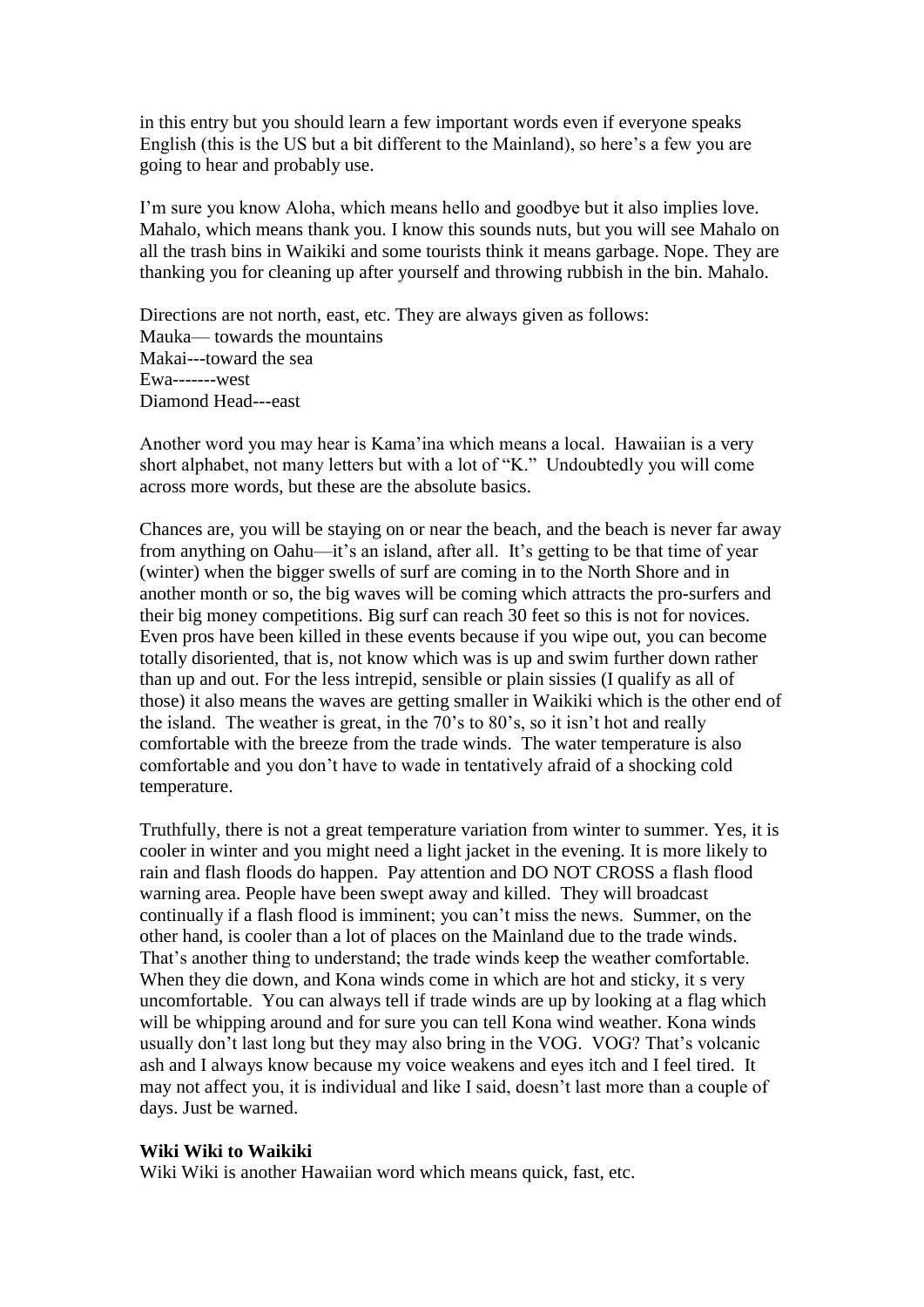Hyatt Beach is on Kalakaua Avenue, between Kaiulani and Uluniu Avenue. You can't miss it because the Waikiki Police station is on the beach entrance. For a police station, it looks nice with little waterfall and water pools around the building.

As you walk onto the beach you will see an enclosure with several large stones. These are healing stones, sacred in Polynesian culture and you will see local people leaving leis on the fence surrounding the stones. Just step onto the beach which is beautiful. It's clean, there are racks of surfboards for hire, almost like a forest of them, paddle surfboards, outrigger canoes and sailboats. The beach concession rents lounge chairs for \$5.00 an hour and you can add an umbrella for another \$5.00. I recommend taking both, especially if you intend to spend time in the water because you will get plenty of sun. This is not the only concession on Waikiki, there are plenty so take your pick wherever you want to sit. I have an arrangement with one place where they give me a Kama'ina discount. I have to keep that a secret and can't reveal which one.

If you are going to take a surf lesson or try other water sports and rent your equipment from StarBeachBoys or probably most of the other concessions, you can leave your beach bag with them which is definitely recommended—I would not leave money or a credit card just sitting around on the beach and expect to find them when you get back. You might get lucky but why take that chance and spoil your day? Just because the police station is conveniently on the beach doesn't mean you want to pay them a visit.

The view is spectacular along all of Waikiki. On your left is Diamond Head and just a short distance down the beach are the other hotels, especially the famous pink one. I didn't find the beach overcrowded but that might vary on different days and time of year. It's just about that time when people seeking an escape from the cold (Yes, it's snowing in the Northeast of the US and very early in the year for snow) are starting to arrive. Truthfully, it's always tourist season in Hawaii because the weather doesn't vary too much. Yes, it does drop down to the 60's at night in winter and it is more likely to rain. It still isn't snow and you don't have to shovel it and a benefit of the rain is a good chance of seeing a rainbow after. You haven't been to Hawaii if you haven't seen a few really gorgeous rainbows. I've heard there are moonbows, would love to see one, but so far no luck. Maybe you'll get lucky! And by the way, yes it does snow on the Big Island in winter, high up on the volcano slopes, believe it or not.

#### **Gidget Goes Hawaiian and so can you!**

In the past few years I have had the pleasure of a correspondence with the real Gidget. If you didn't know, she is a real person. Her father based the books on her life with the Malibu surfers. After many years away from surfing, at age 60, she took it up again and she's still out there. It's the Gidget Can Do Spirit—those are her words. If she can at age 70—can you believe that?--- so can you and so can I, at least, that's what I figured. I'm not anywhere near 70 so no excuses!

I have been trying to learn to surf this summer and not getting very far in Israel despite determination. I figured this is the place to learn, after all, this is where surfing was born, so I trotted right over to StarBeachboys, told them my problem and they said, "Don't worry. You're going to stand up today. Keep your head up and you're going to get it." Sure. But then again, I'm an optimist. I took a lesson with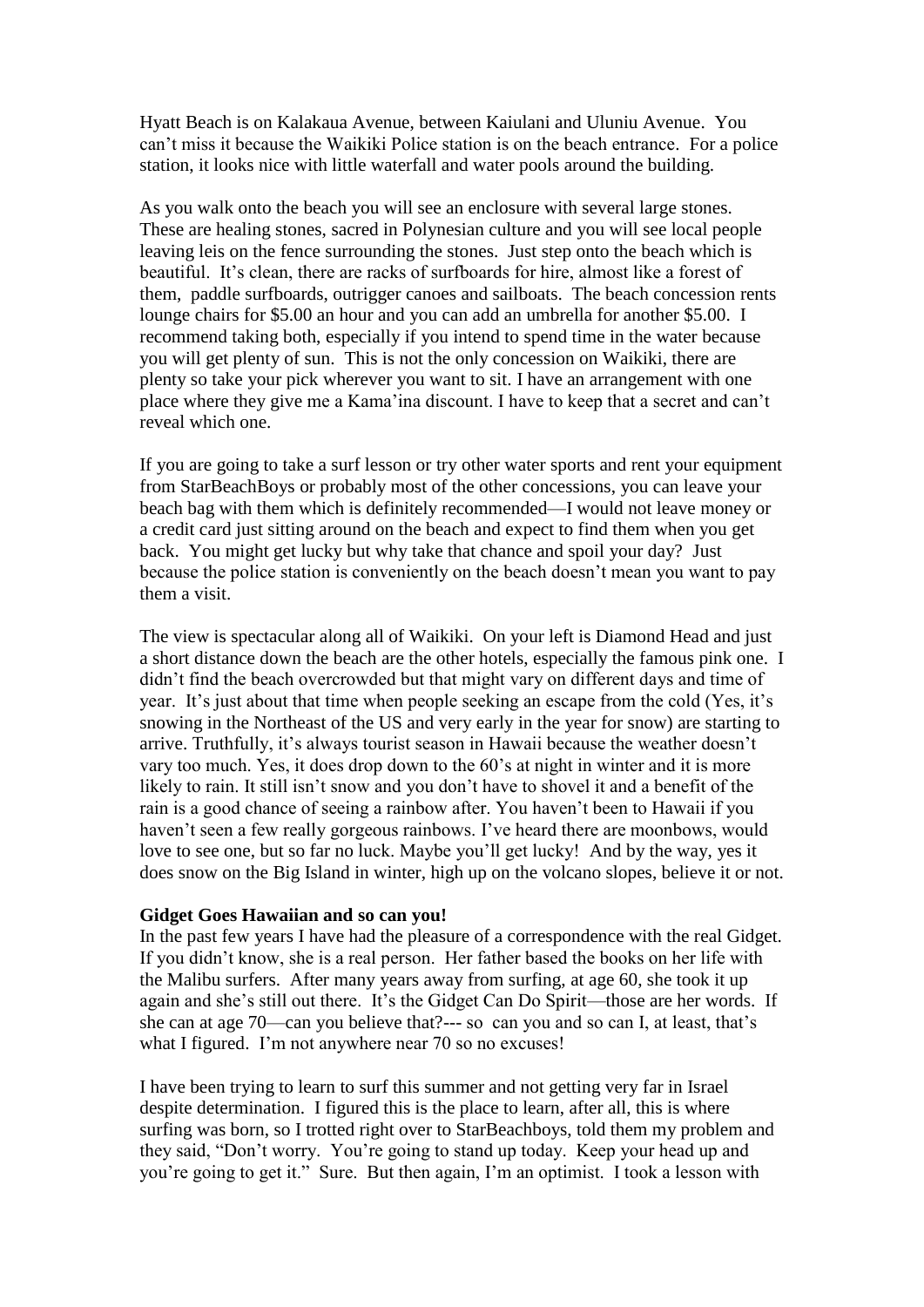Stella who is a native Hawaiian and started surfing as a kid. She is my age, which is not exactly young and she told me, "Girl, you're going to stand up today, I guarantee it." Sounded good to me.

For starters, being tall, she chose a longer board for me so I would feel more balanced and I did. It helped enormously. The waves are also longer so it gives that bit of extra time to get upright. There were loads of people surfing and I kind of watched in awe as people of all ages were gliding on the waves and thinking, I want to be like that.

Well, Stella was right! She kept giving me little hints, or different ways of trying keep your head up, don't look down, look straight ahead, start on your knees if you have to even though you are not supposed to do that, anything to get you up and we correct it later. What was the result? YES I DID IT. And more than once. Okay, I fell off after about one second each time, but at least I was up and I am sure next time I will get up more times, and maybe be able to stay up longer. This was so thrilling and cool, I have no words. I did scrape my toes on some rock, probably coral, and one toe looks like it's bent out of shape, so not going out again until that heals but I am definitely getting out there again. To prevent those cuts, you might want to wear well fitting surf shoes that won't interfere with the surfboard standup.

StarBeachBoys also takes photos of you surfing so you can see yourself afterwards. (Maybe you don't want to see what you looked like!). If you have never tried surfing, I can really recommend it and especially if you are here in Hawaii. I was really happy with Stella. She laughs, she gives you confidence, she makes you feel you can do anything. You can choose to do a group lesson or semi-private, but I felt for me today at least, the private lesson was the way to go and I am really happy with the results. By the way, she told me the oldest person she has successfully taught was 70, so don't say you can't do this!

Once you are finished with your surfing or paddling or outrigger boating, if you are hungry, there is a stand on the beach with soft drinks, smoothies, burgers, sandwiches, and the typical Hawaiian plate lunch (usually something like a burger and fried eggs always served with rice and macaroni salad) and of course, shave ice. You will be hungry and thirsty after an hour of water sports so bring some extra money to feed and hydrate yourself. You can always walk down the block and find something else if you really want, just mentioning that there is a place right on the beach. Afterwards would be a good time to rent that chair and umbrella and kick back and relax. I take my Kindle everywhere and saw lots of people with the same idea.

My son's absolute favorite place to eat is just a short walk down the beach towards the pink Sheraton. Duke's is a Waikiki landmark, always buzzing. The menu is a bit limited but everything they serve is terrific, the prices are good and so is the service. The best part is you are sitting right on the beach. I absolutely recommend breakfast, lunch or a snack at Duke's—don't miss it. If you hang around in the afternoon, you will probably see Bear, an original surfer guy, still doing tandem surfing. You'll know right away if you see him.

One final word of warning about the beach and *this is important*. Once a month, there is an invasion of box jellyfish. It is always broadcast on the news which will tell you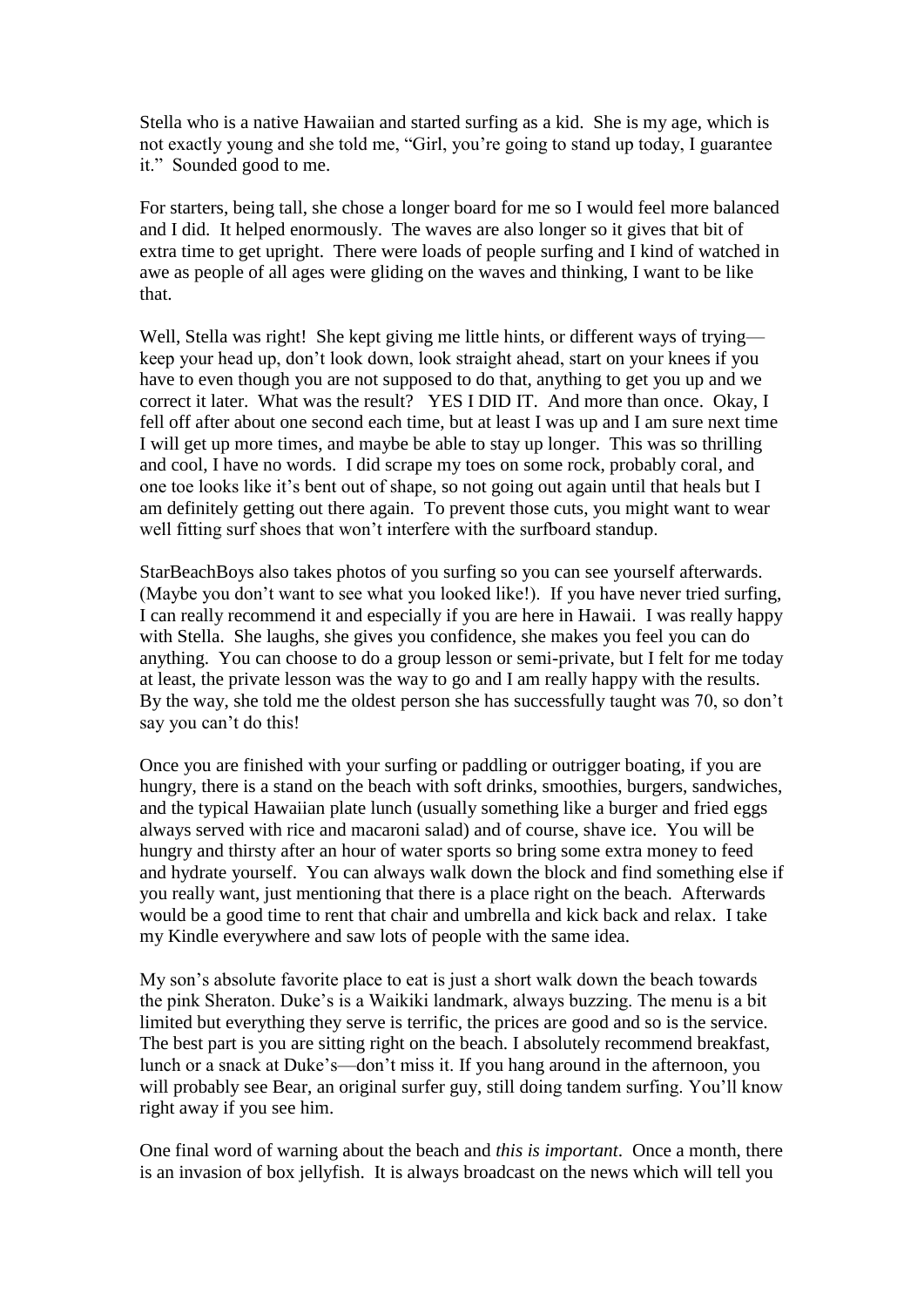which days to avoid the water. It's never long but it is regular and you really don't want to be stung, so those are the days to either stay out, or do something else. A few ideas follow.

### **Traffic**

If you are going to drive, I can only say traffic is terrible on Oahu. Let's face it, it's an island with limited space so roads get backed up and there's nothing much you can do but put up with it. Public transportation is pretty good, The Bus, provides excellent service for disabled passengers with lifts for wheelchairs and nobody loses patience which is nice. If you are going to be here for a while, it might be worth the money to invest in a monthly bus pass which is \$60 and good on any bus. You have to decide yourself what works for you. Just be warned about traffic and allow enough time to get places.

#### **Hawaii Five-0 and show biz**

There are loads of things to do on Oahu, the biggies being Pearl Harbor and the Arizona Memorial, Polynesian Cultural Center, Iolani Palace (the only palace in the US since Hawaii was a monarchy) and the Bishop Museum for Hawaiiana. Loads of tours and other things but you can figure that out for yourself, no problem. If you are hoping to see the filming of Hawaii Five-0, the new one that is, well, you might get lucky. Everyone I know has caught them somewhere but me. Yet. I do know they often film on Queens Beach in Waikiki and the Hilton Hawaiian Hotel and beach. If you are looking for the King Kamehameha statue seen so often which is supposed to be in front of their headquarters and always on the show, (it's in front of a government building complex including the post office and next to the law courts), you can't miss it. The statue is right out front, I often see tourists busy snapping photos. Right across the street is the Iolani Palace, so take some time there, too.

They do often film at Halawa Correctional Institution (the prison) but you won't get closer than the main gates and it's at least an hour drive so maybe you want to give that one a miss. The show is a big deal in the Islands and they always have a huge launch party on the beach with the cast the night before the first episode airs. If you happen to be here at that time, you'll get lucky. If not, just watch the show!

For those who remember further back in time, and my mom sure does, Honolulu is the home of that fictional and film detective Charlie Chan. Rather, Charlie was meant to be fictional but actually based or certainly resembled a real Honolulu detective, Chang Apana. The author and Apana did meet at one point. Apana was famous for his beat in Chinatown, his bullwhip and famously arrested a gang of gamblers with only the whip for a weapon and no backup. If you are interested, HPD (Honolulu Police Dept) has an exhibit about him at their headquarters on Beretania Street. Apana is more interesting than anything fictional and certainly worth your time to learn about him.

If you want to learn about Hawaiian history, and it is unique, not only because of the Polynesians but also the monarchy and the overthrow which has still not been completely forgiven and rightly so in some ways, do some reading. I went on a terrific walking tour of historic Honolulu. Absolutely fantastic! I cannot remember the guide's name but he was a former Honolulu cop and this is his hobby and passion.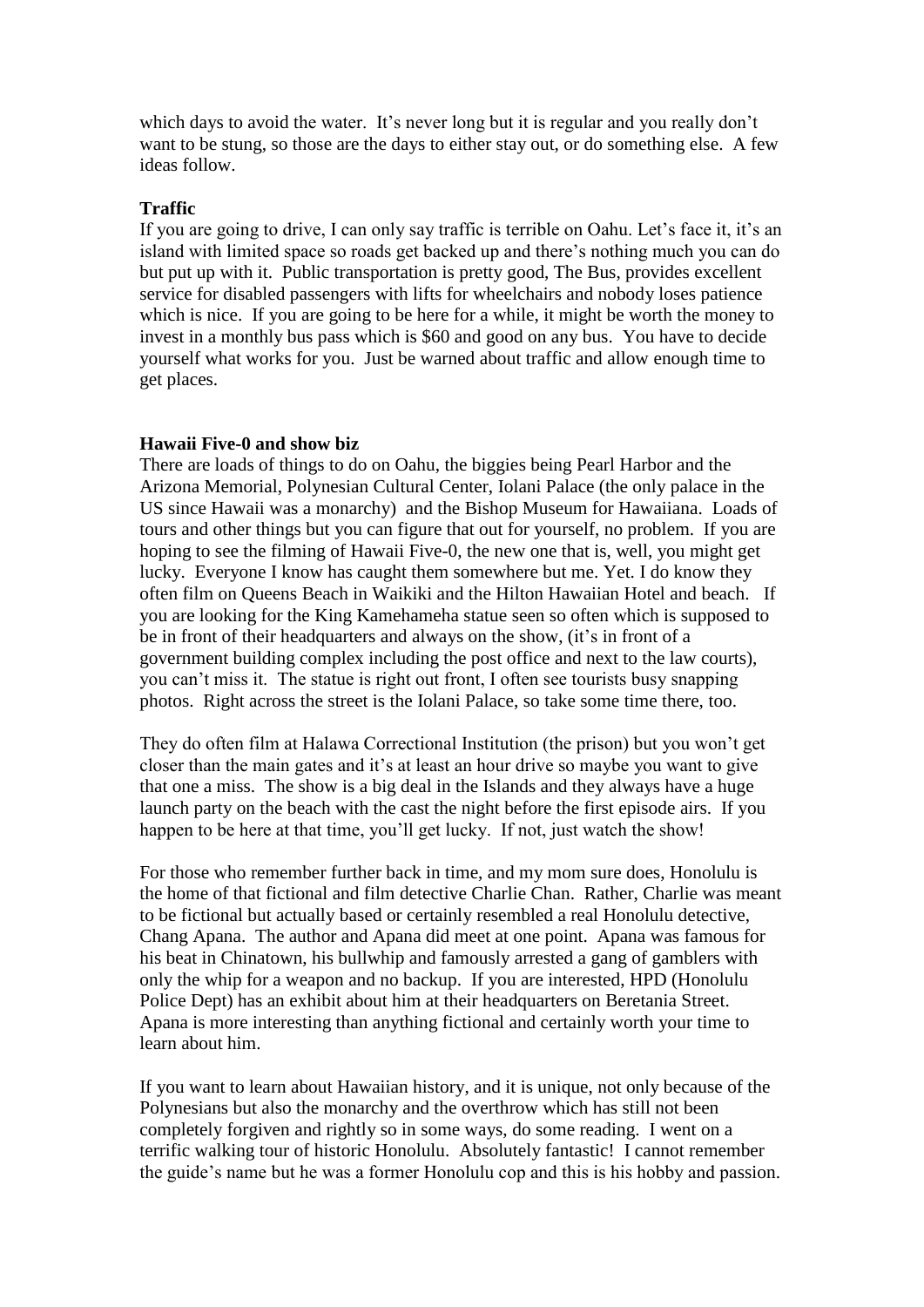He was marvelous, knew so much, and I would recommend such a tour if that is your thing because you will learn a lot. I had a read considerably and still learned new things and so did my friend who has lived here for 20 years.

# **Hula, Ukulele and I love a parade!**

Hula is of course, the dance of Hawaii and outlawed by the missionaries for being lewd. Fortunately, it survived. There are 2 kinds of hula, modern and traditional. Modern is what you will see at a show for tourists which is perfectly fine and nice. Traditional is another matter, but also lovely. Hula is graceful, tells a story and is downright enchanting. I did go to a hula school for a while but had to give it up since I never had enough time to really commit and you are expected to commit seriously to your hula school, but I still enjoy it. If your hotel is offering a lesson, go ahead and don't feel dumb. Hula is a state of mind and I just love it. There are heaps of hula schools and the annual Merrie Monarch Hula Competition. BTW, Hula is for men and not just women, so don't think it's women only.

Ukulele is that miniature sized looking guitar with four strings. Loads of people play them, easy to carry around and I hear them all over the place. It's just another of those Hawaiian sounds. If you want to give it a try, do so, by all means. They can be pricey but you can pick up a cheap one if you are just trying out for under \$30 and a song book with instructions before you invest in a better quality instrument. It takes practice like anything but kind of fun and a happy sound. That's the best way I can describe it.

One more really fun thing about Honolulu and Waikiki. This is parade central. Hawaiians love parades and they have them for any and every occasion. Every possible holiday will have a parade and they almost always come right down Kalakaua Avenue in Waikiki. Do not miss the parade, enjoy the color, the fun, the Royal Hawaiian Band, the local military bands (there are a lot of military bases on Oahu), the hula dancers and everything else. It's terrific!

I am going to haul my tired but exhilarated body off to bed. Mahalo for joining me and Aloha until the next entry.

# **HUMUHUMUNUKUNUKUAPUA'A (CAN YOU SAY THAT?)**

If you don't feel like surfing, or paddling, or other water activities, Hanauma Bay is considered a prime snorkel spot on Oahu. Even if you are not that keen on snorkeling, it might be worth a trip. The bay was formed thousands of years ago by an underwater volcano and shaped like a horseshoe. The bay has lovely sandy beaches but there is a lot of coral and rock in the water so you should think about either using flippers or reef walkers to avoid a painful cut to your feet. The beach does have lifeguards and first aid if the worst happens.

Getting to the bay is pretty easy. If you are in Waikiki, you can book a shuttle from a number of companies that will also include a snorkel mask and flippers as part of the deal. You do have to pay an entry fee, by the way unless you are a resident of Hawaii or on military service based on the islands. In that case, you get in free so bring ID if that applies to you. The ride to the bay takes you past Diamond Head and if you are planning on going in a private vehicle, keep in mind the parking lot fills up very quickly so you might be better off with the shuttle service.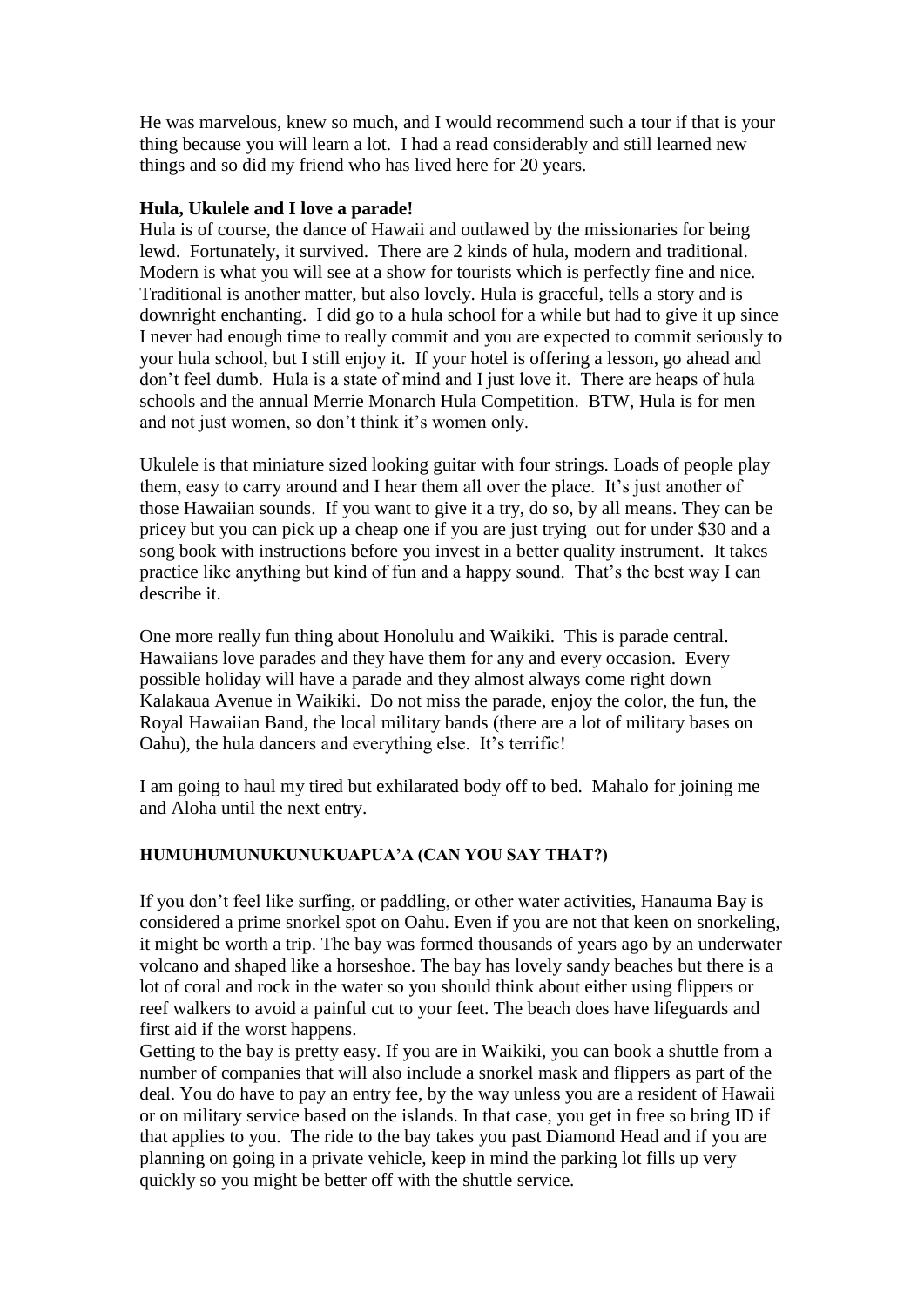Because the bay is a protected environment, you are warned not to touch the coral. You also must sit through a short video about the bay. Protection of the environment is very important and they can't emphasize that enough. After the video, you head downhill, about 5 minute walk at the most. If you can't make it down on your own power, there is a shuttle for 75 cents and coming back up is 1 dollar. The walk really is not hard and you can stop along the way and admire the view which is pretty spectacular.

You should also know that there are no food or concession stands down on the beach although you are welcome to bring food as long as you clean up your trash and there are picnic tables. There is a food stand at the top if you want to hike all the way back up again. At the very least, bring a drink because you do need fluids.

There are also lockers if you need to lock up your bag which I would recommend. A locker rental is 7 dollars but at least you know your things will be there when you get out of the water. There are also showers and bathrooms down on the beach if you need those facilities.

You can expect to see all kinds of fish, depending on the time of day and you might see a sea turtle or even a monk seal. I didn't this time but have in the past and someone saw an eel–again something I missed but not especially sorry.

You should be on the lookout for Humuhumunukunukuapua'a –if you can pronounce that, you are way ahead of me. This is the name of Hawaii's state fish and you will see that for sure. During the winter, occasionally you can see whales in the distance too.

The best time to go if you want to see fish is the morning. Hanauma Bay is crowded, you will not find a quiet, secluded, empty beach. Forget it, not gonna happen, but it is a nice place to spend a few hours or even a whole day. Many of the staff are volunteers and they are happy to answer questions. The bay is closed to the public on Tuesday. When the Obamas are here for their winter vacation, the bay or anything else could be closed if they are there so check to be sure if it's that time of year.

The water is pleasant, not cold, and you really can't go wrong with this trip so the next time you are in Honolulu, think about a trip to the bay and practice saying that word! I did take pictures but they refuse to upload, no idea why. If you want to have a look, just go to this website and you can learn anything you might want to know and see pictures of the bay.

http://www1.honolulu.gov/parks/facility/hanaumabay/

So, it's time to say Aloha and see you on the bay.

# **EILAT HAS A LOT GOING FOR IT**

This week we are heading to Eilat, a beautiful beach town at the very southern end of Israel on the Red Sea. Eilat is the southern gateway to the Sinai which now belongs to Egypt and is just across the water from Aqaba in Jordan.

I've been to Eilat a number of times. Years ago, it was a very small place indeed, hardly anyone lived there, it was an outpost at the end of the Negev Desert with one or two hotels at the most. Boy, has that changed. Today, 60,000 people live and work in Eilat. There are loads of hotels, lots of water activities, desert activities and other amusements to keep you busy if that's what you want and you are certainly able to do a one day or longer if you wish, trip to Petra in Jordan. I really recommend that and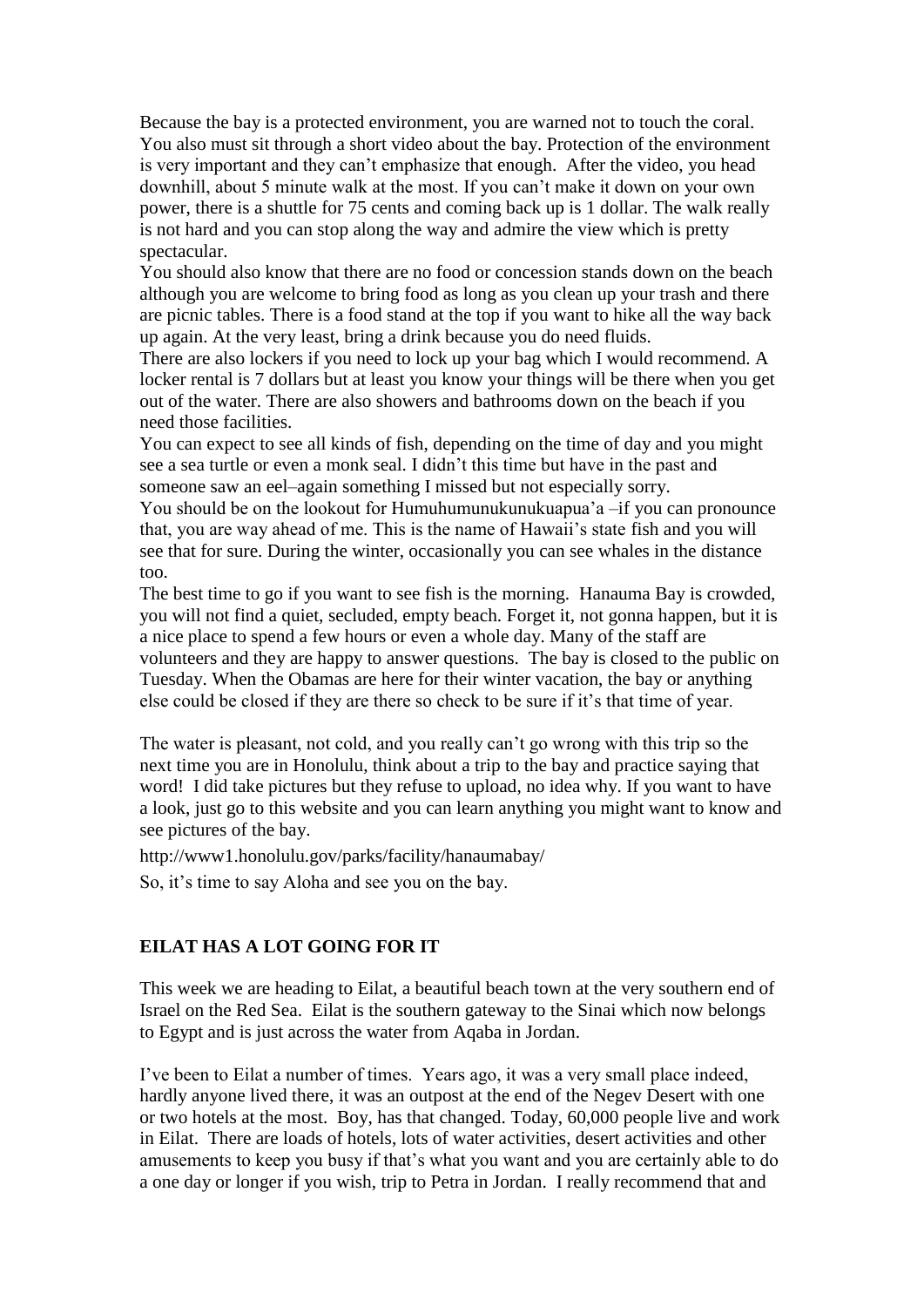will tell you more later. Most people in Eilat speak some English and quite a few speak French. Eilat is really geared to tourists so you should be able to manage no matter what you speak. Israelis tend to have multiple language skills, so, someone will speak your language.

# **Weather**

I've been to Eilat several times in the past few years, both winter and summer which are different (it's stinking hot in the summer, over 100 degrees or above 40 and more like 45 Celsius every day. People say, but it's dry. Well yeah, but it's still HOT.) And, lots of Israeli families are on vacation with their kids in the summer so the hotels are jam packed and sorry, but Israelis are noisy, especially the kids. I would recommend spring or autumn for a visit—it still may be crowded if it's one of the longer Jewish holidays when people go on vacation, but the weather is a lot more comfortable. It's still hot but not brutal. Winter is very pleasant, still warm during the day, but you might need a light jacket at night. This is desert and the temperatures drop dramatically once the sun goes down. I find the water too cold to swim in the winter but you might not. You will not need to pack an umbrella because it hardly ever rains in Eilat, maybe one week out of the whole year.

#### **Getting there**

Once upon a time, you had to drive or take a bus to get to Eilat. You still can and have a drive through the Negev Desert which will take several hours and longer if you have to stop for breaks. (You will and should). Alternatively, you can fly from Tel Aviv and I know there are a number of places in Europe that have direct charter flights to Eilat. The trip from Tel Aviv is under an hour, the airport small so you get your luggage right away, and you are only a five minute taxi ride to the hotels. I most recently did this trip with my son who really enjoyed the flight because you can see the landscape all the way. One idea is to drive one way and fly the other but it's up to you.

#### **What should I do?**

I'm in Eilat, now what do I do? You can take your pick. Eilat is a great place for things like water skiing although most people who go to Eilat really want to see the Red Sea fish and they are spectacular so chances are you want to go diving or snorkelling. If neither of these things is for you, then by all means, visit the Coral World aquarium where you will see incredibly colorful Red Sea fish. One of the cool things is that part of the aquarium is underwater so you are seeing the fish in their habitat. By the way, two things that might interest you---in Hebrew the term is Reed Sea, not Red, and no, it is not red so all I can think is somewhere a mistranslation crept into English and it stuck. You will also notice the sea water is far more saline than in other places; not enough to really bother you but noticeably more saline.

If dolphins are your thing, then head to the Dolphin Reef where you can swim and dive with the dolphins. There are also times when wind-surfing is popular and one of my former dance teachers told me her father coached Israelis that went on to the Olympics so obviously, conditions are pretty good. Of course, you can always hang out at the hotel pool, but you could do that anywhere, so at least give the Red Sea some of your time. If water sports are not your thing, there's always the desert.

#### **Into The Desert**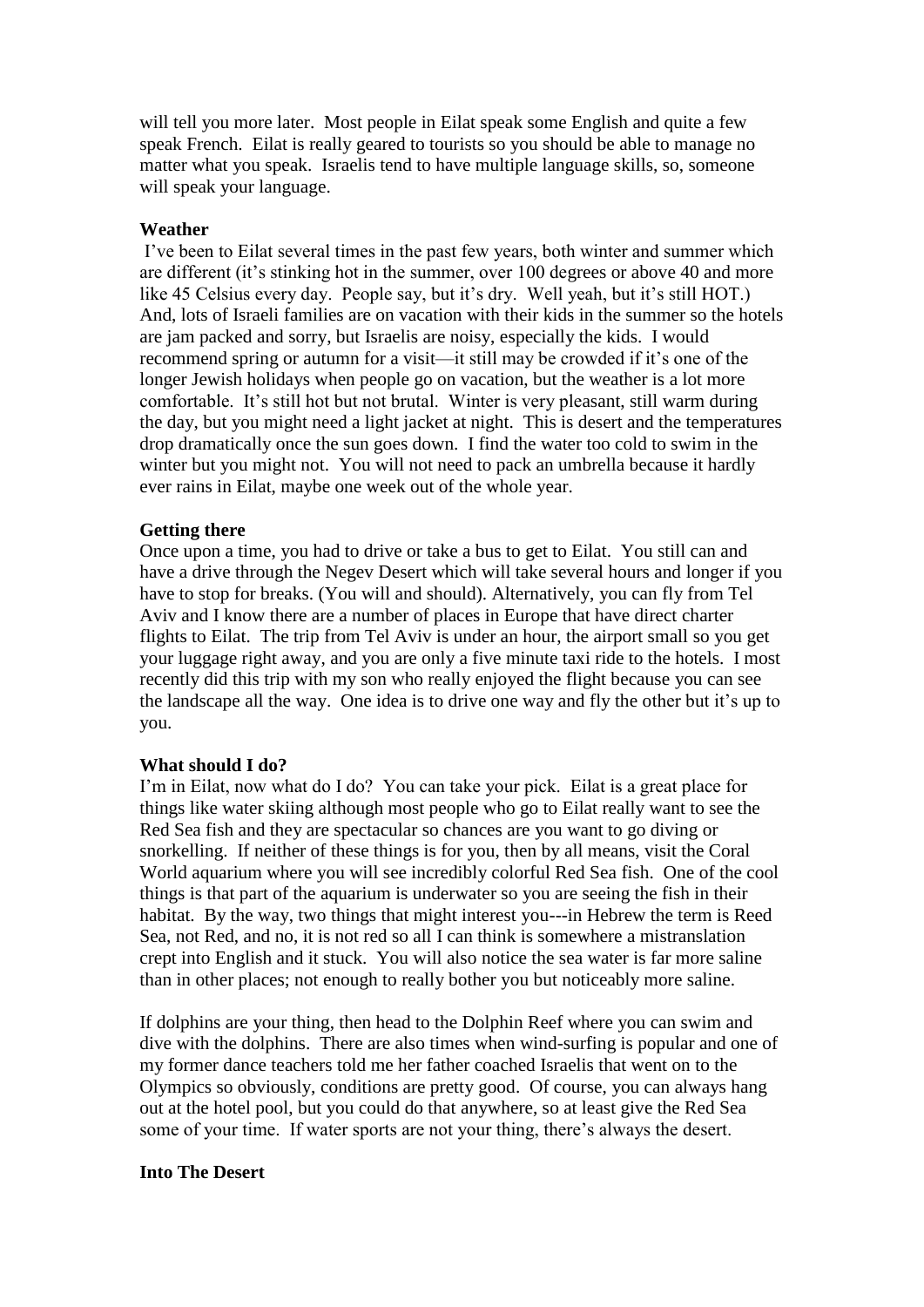There are lots of things you can enjoy in the nearby desert but the one thing not to be missed is Timna Park. This is Israel and you are walking in history almost everywhere. Timna is a short distance from Eilat where you can hike and learn about the geology of the area. There is also a replica of the Tabernacle of the Children of Israel that they carried throughout their 40 years of wandering in the desert. I would recommend going early in the morning before it gets too hot, give yourself some time in the museum at the entry, then set out on the trails and enjoy the shapes and colors and make sure you see the petroglyphs and ancient copper mine shafts that are associated with the time period of King Solomon. Don't forget to visit Solomon's Pillar, a rock formation, and the artificial lake which is pretty popular for recreation too.

If you have more time in the desert, definitely try to visit Hai Bar Nature Reserve. I had a friend who was a volunteer there for a while and again, if you want to see animals, go early when they are inclined to be up and moving. If you are lucky, you might see leopards, cheetahs, hyenas, gazelles and ostriches (who pecked incessantly at the car windows on one trip years ago.) All of these species live in the park and are local, endangered desert animals.

Once you are worn out from swimming, snorkelling, etc. and need to feed yourself or the kids or both, there are lots of restaurants in Eilat, no problem finding food. Undoubtedly, you will find Middle Eastern food as well as other cuisines but do try the local felafel, kebab, hummus and techina while you re there. For entertaining the kids out of the water, Eilat also has an IMAX which the kids will enjoy. Do not miss sunset—look across the water to Jordan as the mountains seem to glow red while the sun sets—this is spectacular and a highlight of your trip.

#### **Heading across the border**

Once upon a time, there was no way to cross the border between Israel and Jordan, at least not legally. During the 1950's, there was a popular song called The Red Rock about the rose colored city of Petra in Jordan, a center of Nabatean civilization thousands of years ago. Teenage boys used to dream of a visit and occasionally attempted to get across the border to see Petra. Some of them ended up being shot and the song was banned. Today, it's played as an "oldie" on the radio and anyone can cross the border to visit Petra, a trip I highly recommend so here are a few tips.

#### **Petra, Jordan**

Petra is an easy day trip from Eilat. Of course, you can go for more than one day, that's up to you. I did the trip with my teenage son because that was what I wanted for my birthday. I wondered if he'd give me a hard time, teenagers being notoriously difficult to please but fortunately, he had a great time, paid rapt attention to the guide, and couldn't wait to get back to Eilat so he could post all his photos on Facebook so I knew he loved it.

My recommendation is to go with a tour company that you book in advance. After talking with a few friends, I booked Eco Tours and we both found them terrific. Going with a tour company is good for several reasons. They will pick you up early in the morning because there are long lines on the Israeli side for crossing the border, but once you are over on the other side, their rep will meet you, collect your passports and stand in line to get the visas instead of you having to do it. There isn't much to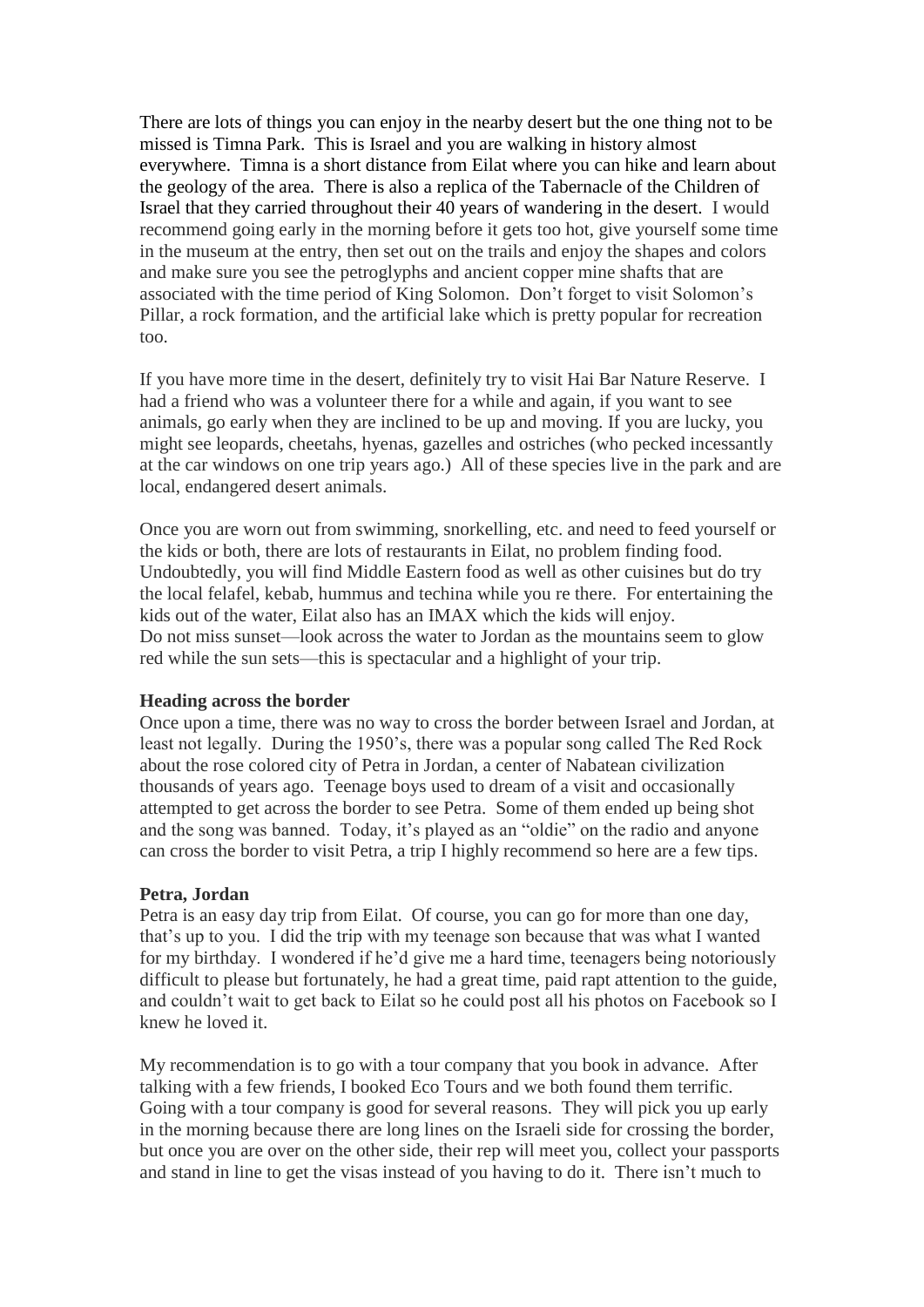do while you are waiting except get a drink and look at tacky souvenirs which I don't recommend, but then your guide will round up the group and you're off to the bus. Our group was very international, our young Jordanian guide spoke English quite well and tailored his talks to everyone. All the teens enjoyed this as much as the adults.

There is another reason I recommend the tours. Someone I know decided she did not need a tour guide, took a car without really knowing the hairpin turns in the mountains and you guessed it. She had an accident, fractured her leg and had to be sent back to Aqaba and airlifted to Eilat. You don't want that, so take the tour.

Back to Petra. The ride is not long, you can enjoy the trip through the mountains which are spectacular. Within a short time, you're at the entrance to Petra. This is a downhill walk through the Siq, a narrow path between the cliffs, which is not too hard but if you can't walk, there are horse carts available, no motorized vehicles are allowed in the area since this is Jordan's most important archeological site. Personally, I would not take a cart unless I had no choice because I imagine they bounce around quite a lot on that rocky surface but that's up to you. There are also camels for a ride further down.

All along the walk down, the guide would point out various remnants of Nabatean civilization carved into the rock over 2500 years ago but nothing prepares you for the sight and site of The Treasury—that magnificent pink stone building. If you saw Indiana Jones and The Last Crusade, then you know the building I mean. It's incredible and we spent a long time just examining this truly ancient wonder of the world. For a surprise, I booked horses to ride back up, a la Indiana Jones which my son really enjoyed. I admit, I did not gallop up but went at a very sedate trot but we were humming the theme music anyway and both of us thought this was a cool way to end our time in Petra. The best time for photos in my opinion is mid morning when the colors of the rocks are most spectacular.

Some of the tours will take you to Aqaba but it's a long and tiring day and that option might be better for a two day trip. We came back to Eilat exhausted and very happy. There's lots more to do in the Eilat area including heading down to Sinai which is now part of Egypt so that's another entry.

Enjoy Eilat because you will have a great time!

# **TAKE THE ELEVATOR TO NETANYA AND ITS BEACHES**

If you're thinking about summer vacation, or even just dreaming of somewhere warm for the time being, it's time to head to Netanya, a lovely little city on the Mediterranean coast in Israel, north of Tel Aviv. I remember Netanya when it was fairly small and it was a nice town. It's still a nice place but much bigger and there's been an influx of a lot of French people so in some ways, it feels like the Riviera minus the glitz and gambling. If you're traveling with kids, that might be better anyway. You're in luck with plenty of beaches to choose from in Netanya—it has about 8 or 9, so no lack of variety and they are all public beaches. Like most beaches in Israel, there are lifeguards and medics on duty, public shower and bathroom facilities and easy to find food. This is Israel, and people are always eating!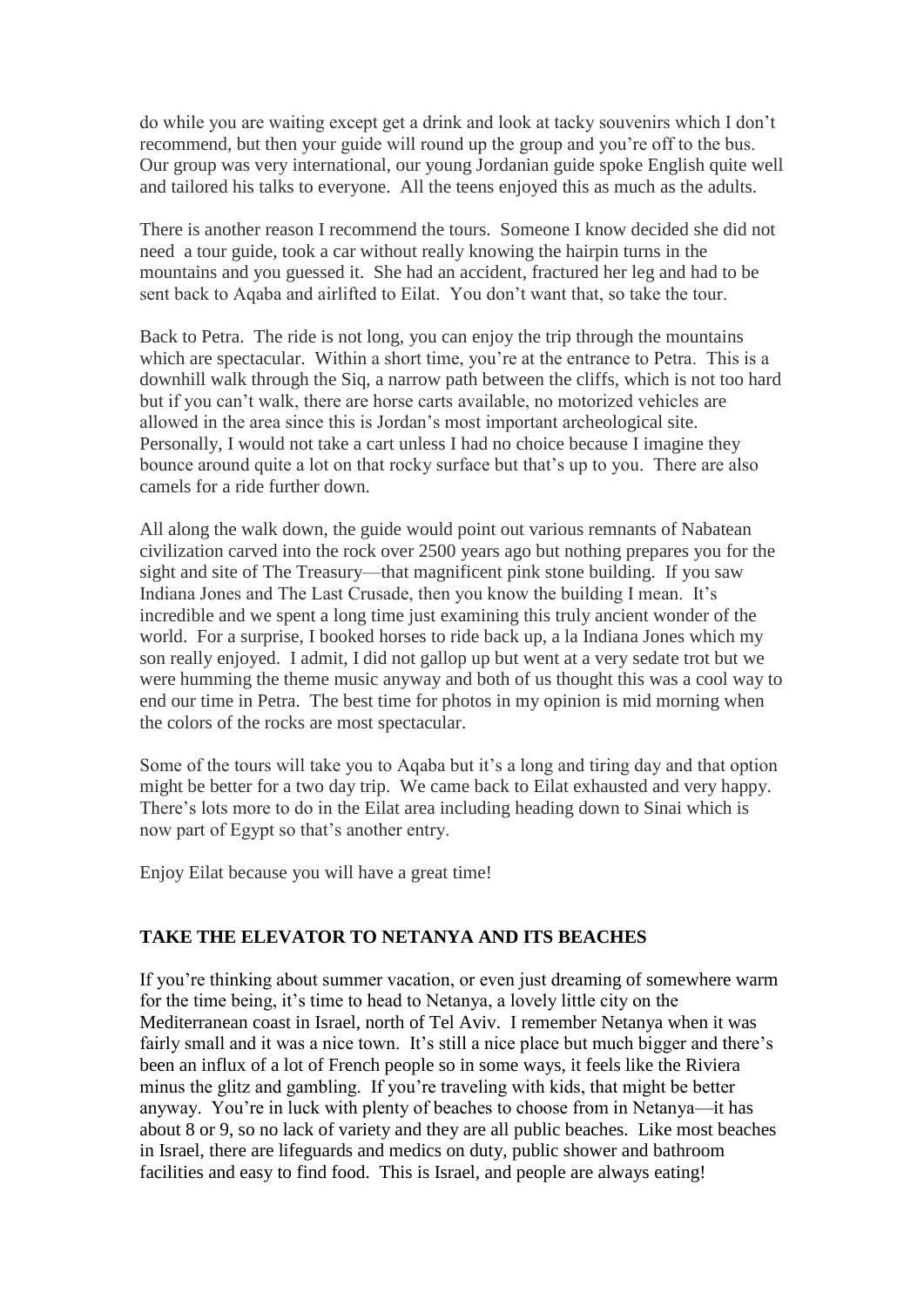Netanya is on the train line from Tel Aviv and on an express train, just 15 minutes from the big city, but a world away with quite a long coastline so the beaches tend to be the type that attract particular activities. For example, Blue Bay Beach which also has a hotel, has areas set aside for fishing, water sports and just plain swimming.

### **Stroll the Promenade and Take The Elevator To The Beach—Yes, Really!**

There's a lovely promenade that runs along the beach for about 4 or 5 kilometers and it's a nice walk. I know lots of people who walk it every morning, really early, before they go to work. Alternatively, it's just as nice in the evening as you watch the sun set into the Mediterranean and I recommend that if you've never seen that sunset which is spectacular. At the height of summer, it will be light until around 8:30 so you get lots of beach time, even if you are tourist and been out all day, or working or anything else. The promenade is on the top of cliffs overlooking the beach so the view really is incredible. And, you can take a picnic and sit at tables or on the lawn if you don't feel like going down to the beach. Speaking of which, it's quite a number of steps down the stairs to the beach, BUT, don't worry. If you are traveling with someone with disabilities, there is an elevator. Yes, an elevator, down to the beach which you can find in the south central part of the beach strip. I kid you not! I think it's fantastic that the beach has been made so accessible and I've never seen that before anywhere.

#### **Which Beach to choose?**

If you're looking for the younger crowd, head over to Haonot Beach where they tend to congregate. Being a beach that attracts younger people, there's usually beach volleyball going on and, of course, a pub on the beach. This beach does tend to get crowded so if that bothers you, keep going.

Herzl beach has multiple sports including basketball, soccer and more beach volleyball so if you are the type that doesn't like to sit around and laze on the beach but feel that you must do something, well, this is for you. Sironit Beach which is right next to Herzl also has sports, but it's a lot louder; mostly because there's a DJ and music always seems to be blasting. Of course, if you love dancing, and I do, then this is a great beach with a lot of salsa dancing, so head over and join everyone else trying to get that "Cuban motion"—Middle East style, that is.

BTW If it's Israeli folkdancing you want, and it's very popular, you can often find free public dancing in the summer in Israel. I definitely remember doing that in the city center during Netanya summers. It's fun, the music is nice and a little less energetic than salsa, depending on which dances they play.

If it's sailing and surfing you're looking for, then head over to Amphi Beach. It's called Amphi because it's near the amphitheatre. More about that later. This beach is pretty close to the city center so it does tend to get crowded but personally I like this one and I love people watching on this beach because just about anything and anyone could turn up. It's a given that you will also hear a lot of languages—Hebrew, of course, but lots of French, Russian, English and some Arabic so it feels like an international meeting going on along the Netanya beaches.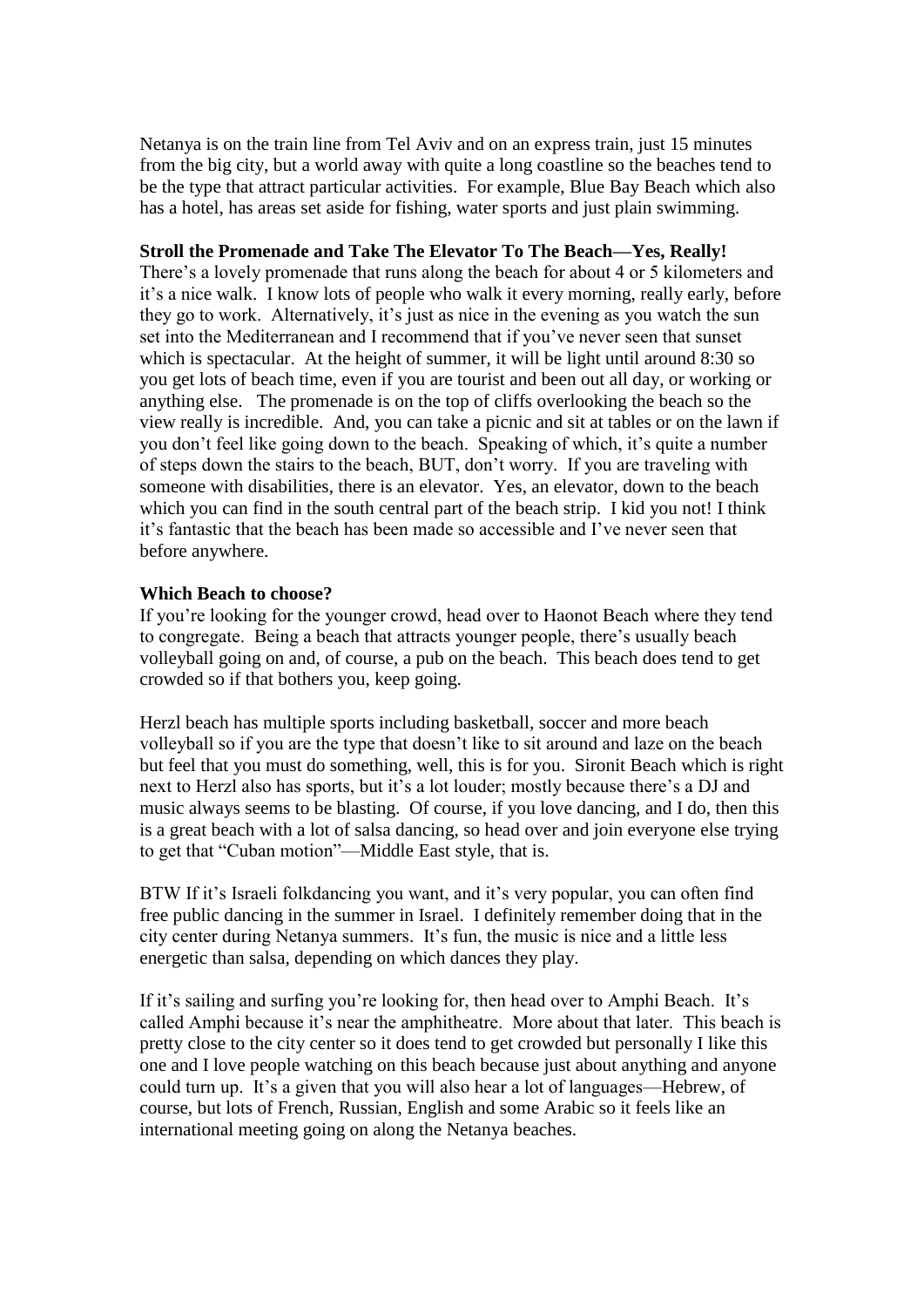If you are reading this, I am guessing you don't need a religious beach. That is, a beach that has separate areas for men and women for religious modesty reasons. Nevertheless, there is one in Netanya that caters to the observant crowd. Nothing stops you from using Tzanz beach, other than being sure you are the appropriate gender for that day and time. Unless they have changed the schedule, it should be as follows:

### **Women:**

Mondays, Wednesdays, and Fridays in the morning from 08:30 till 13:00 Sundays, Tuesdays and Thursdays and from 13:30. **Men:** Sundays, Tuesdays and Thursdays from 08:30 till 13:00 Mondays, Wednesdays and Fridays from 13:30 on.

Obviously, on Saturday, they are all in synagogue or home, celebrating the Sabbath, so no beach that day. I've heard but not seen, they have super-kosher food stands on this beach if that is important to you.

#### **I'm beached out, now what do I do?**

Like I said, Netanya is a nice place and one of the things I like about the city is the amphitheatre which is right in the center of the beach promenade and close to Independence Square. During the summer, there are lots of concerts and things like that because it never rains in Israel in the summer. Sometimes, you wish it would to cool things off, but it doesn't, so you can count on outdoor activities.

If you want to venture further, Israel is a small country and pretty easy to get around. You can easily head south to Tel Aviv, but I would recommend heading north to a few places in particular. My first choice is Akko or Acre. If you read history of the Crusades, the name will be familiar. Akko is full of mosques, markets and of course, Crusader ruins. You're walking in history in Akko and you can't fail to enjoy walking through the cobbled alleys down to the port and then sit back and enjoy the view. You can also visit Akko prison, site of the famous Akko prison break by the Irgun who broke out the prisoners held during the British Mandate. If you love history, head to Akko.

If you're interested in another culture, head to the Druze villages of Isfiya and Daliyat el Karmel. The Druze live in Israel, Syria and Lebanon and are loyal to whatever country they are in; many serve in the IDF—the Israel Defense Forces. You'll see houses built on the mountain on pillars with several generations of the same family residing together. If you get lucky, you'll get to hear a bit about the Druze and even get invited to eat something at someone's home—the Druze are famous for hospitality. It might not be interesting for kids but it will for adults for sure.

I could make other suggestions but you'll find them if you are there and you can always drop into the local Ministry of Tourism spots and ask. Whatever you are looking for, you will find. Trust me.

# **You Gotta Eat**

Israel was never known as a culinary hotspot but it's changed a lot. It's still true there is nothing to beat the fresh local fruit and vegetables. Even if the best goes for export,